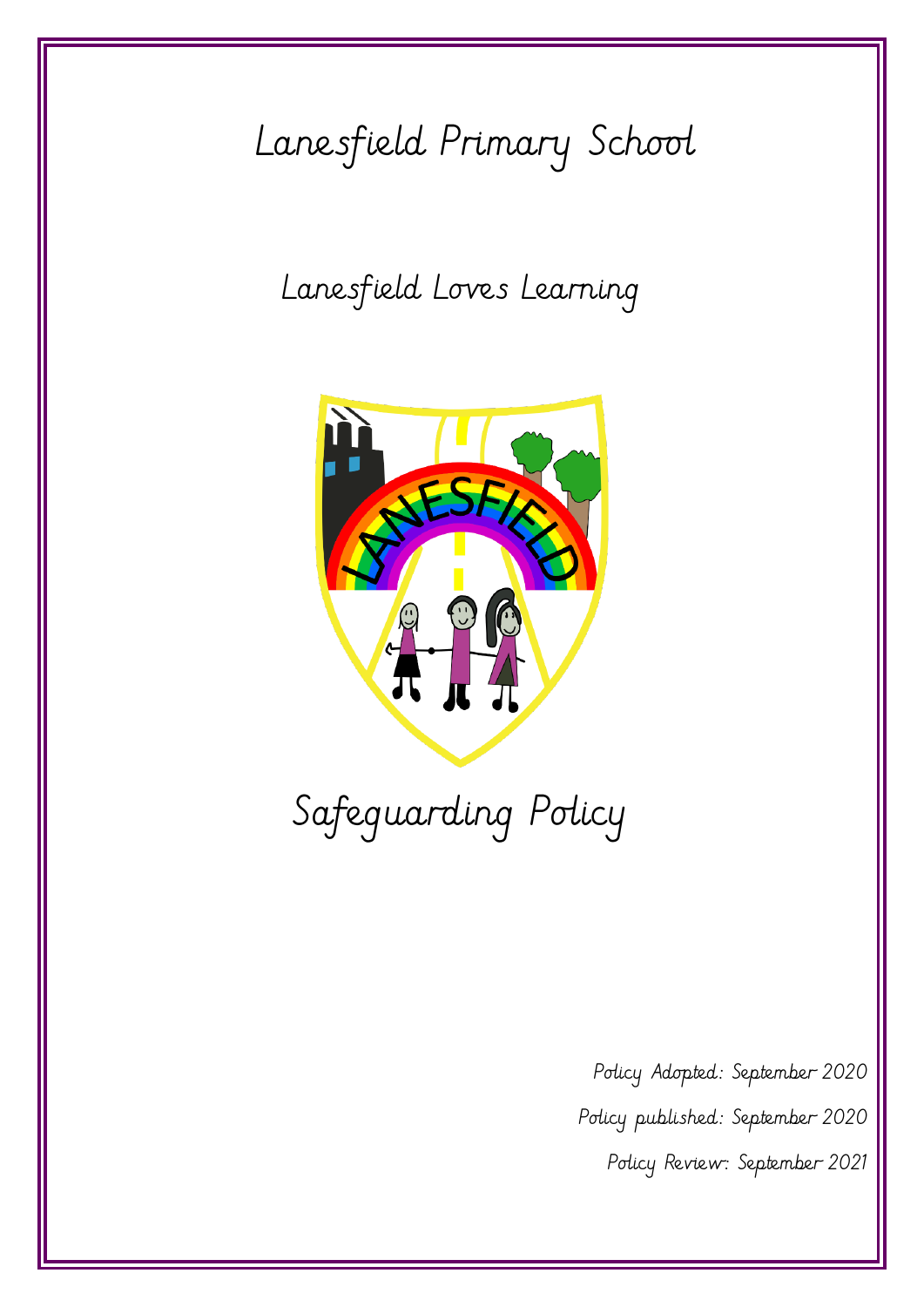#### Lanesfield Safeguarding and Child Protection Policy

- Useful contact information
- Safeguarding definition
- Legislation
- Supporting documents and guidance
- Related policies
- Aims and purpose
- Roles and responsibilities
- Confidentiality and information sharing
- Communication with parents
- Types and signs of abuse
- Private fostering
- Advice on what to do if a child discloses
- 24 Recording and reporting procedures
- Child protection procedures/Vulnerable, Early Help Assessment, Children in Need and Child Protection
- Voice of the child (child's Wishes)
- Record Keeping
- Looked After Children, Designated Teacher and Virtual School
- Children with Special Needs and Disabilities
- Induction
- Training
- Safer Working Practice
- Safer Recruitment
- 29 Management of Allegations
- Whistleblowing
	- Curriculum and e-safety
	- Monitoring policy and procedures

Safe Guarding Consultant - Andrew Hall Safeguarding pro users office@safeguardinginschools.co.uk

National online safety members to support online safety. NOS Certified School Community Package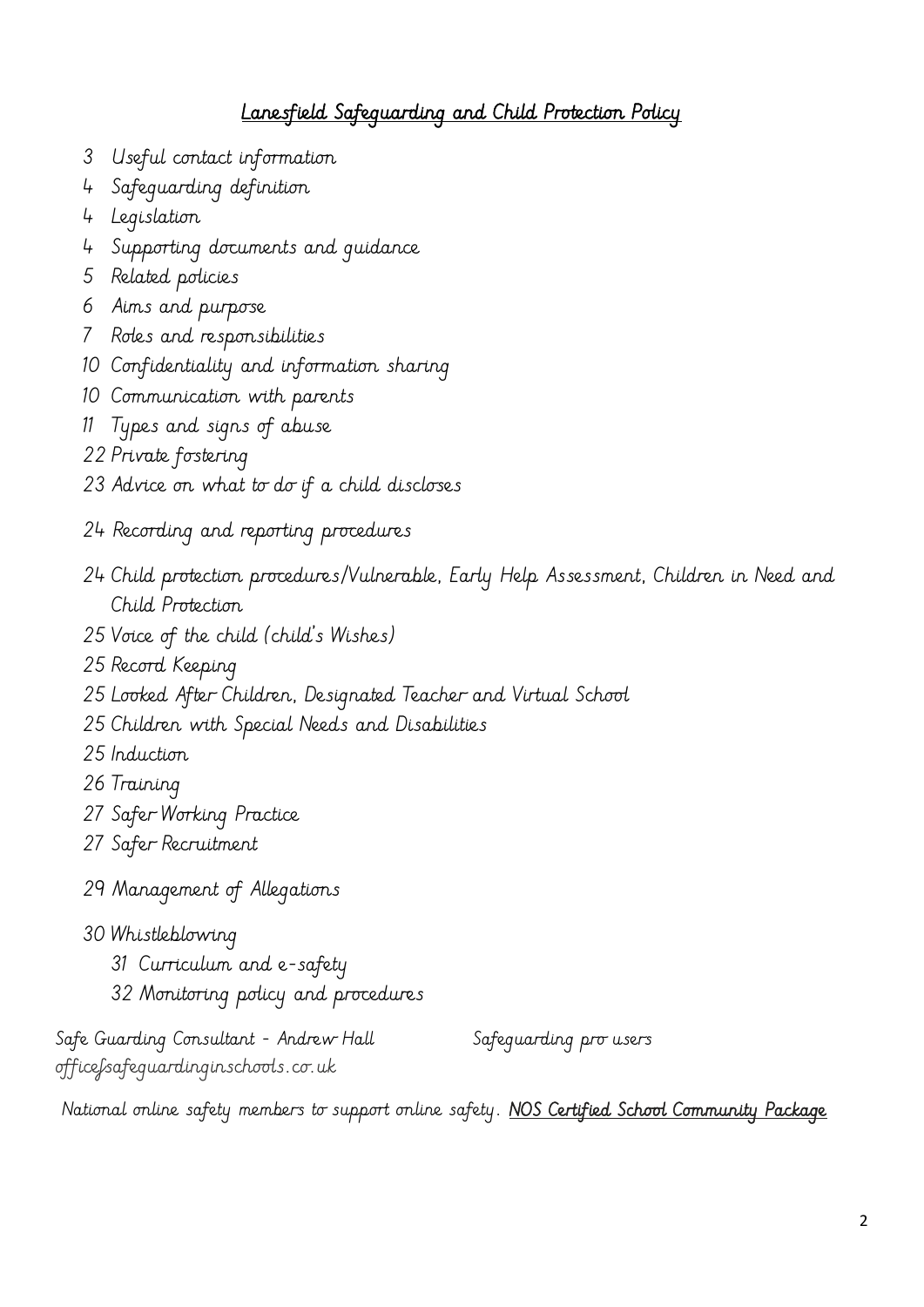| Contact Information                                                     |                                        |                                                                           |                                                                  |
|-------------------------------------------------------------------------|----------------------------------------|---------------------------------------------------------------------------|------------------------------------------------------------------|
| Role/Agency                                                             | <b>Name</b>                            | Telephone                                                                 | E-mail                                                           |
| Headteacher (DSL)                                                       | Z Rollinson                            | 558950                                                                    | Lanesfieldprimary schoolfwolverhamp<br>ton. qov. uk              |
| Deputy Head (DDSL)                                                      | S Davidson                             | 558950                                                                    | Lanesfieldprimary schoolfwolverhamp<br>ton. qov. uk              |
| SENDCO + EYFS Phase<br>leader(DDSL)                                     | S Abley                                | 558950                                                                    | Lanesfieldprimary schoolfwolverhamp<br>ton.gov.uk                |
| Year $5 + 6$ Phase<br>leader (DDSL)                                     | J Sutherland                           | 558950                                                                    | Lanesfieldprimaryschoolfwolverhamp<br>ton. qov. uk               |
| Year 3 + 4 Phase<br>leader (DDSL)                                       | F Southall                             | 558950                                                                    | Lanesfieldprimary schoolfwolverhamp<br>ton.gov.uk                |
| Chair of Governors                                                      | K Budding                              | Via school                                                                | Lanesfieldprimary schoolfwolverhamp<br>ton.gov.uk                |
| Safequarding Governor                                                   | K Budding                              | Via school                                                                | Lanesfieldprimary schoolfwolverhamp<br>ton.gov.uk                |
| Looked after Children<br>Lead                                           | S Abley                                | 558950                                                                    | Lanesfieldprimary schoolfwolverhamp<br>ton.gov.uk                |
| E-Safety Lead                                                           | S Davidson                             | 558950                                                                    | Lanesfieldprimary schoolfwolverhamp<br>ton.gov.uk                |
| <b>MASH</b>                                                             | Social Care                            | 555392                                                                    |                                                                  |
| Social Care out of                                                      | Social Care                            | 552999                                                                    |                                                                  |
| hours                                                                   |                                        |                                                                           |                                                                  |
| Children's Disability                                                   | Social Care                            | 550911                                                                    | <u>childrenandyoungpeople's.disability se</u>                    |
| Team                                                                    |                                        |                                                                           | rrice wolverhampton.gov.uk                                       |
| Adult's Disability Team                                                 | Social Care                            | 553653 or 556780                                                          | Contact through Wolverhampton city<br>council website            |
| Designated<br>Officer/LADO<br>pending permanent<br>recruitment process. | Acting:<br>Helen Hayes<br>Kathy Hadley | 550661                                                                    | ladofwolverhampton.gov.uk or<br>LADOßecure. wolverhampton.gov.uk |
| Prevent Counter-<br>Terrorism Team (CTU)                                |                                        | 101<br>opt 3 871 3036                                                     |                                                                  |
| <b>FGM</b>                                                              | Police                                 | $101 \text{ or } 999$                                                     | See Home Office Mandatory<br>quidance                            |
| Police                                                                  | Police                                 | 101 Option 3 for<br>$WMP$ or 999                                          |                                                                  |
| Wolverhampton Virtual<br>School Headx                                   | Darren Martindale                      | 551039                                                                    | Darren. Martindalefwolverhampton.g<br>o.uk                       |
| Wolverhampton CSE<br>Lead                                               | Sandeep Gill                           | Direct Line: 01902<br>550523<br>Extension: 0523<br>Mobile:<br>07552211409 | Sandeep. Gillfwolverhampton.gov.uk                               |
| NSPCC Whistleblowing<br>helpline                                        | <b>NSPCC</b>                           | 0800 028 0285                                                             | helpfnspcc.org.uk                                                |

Safeguarding Definition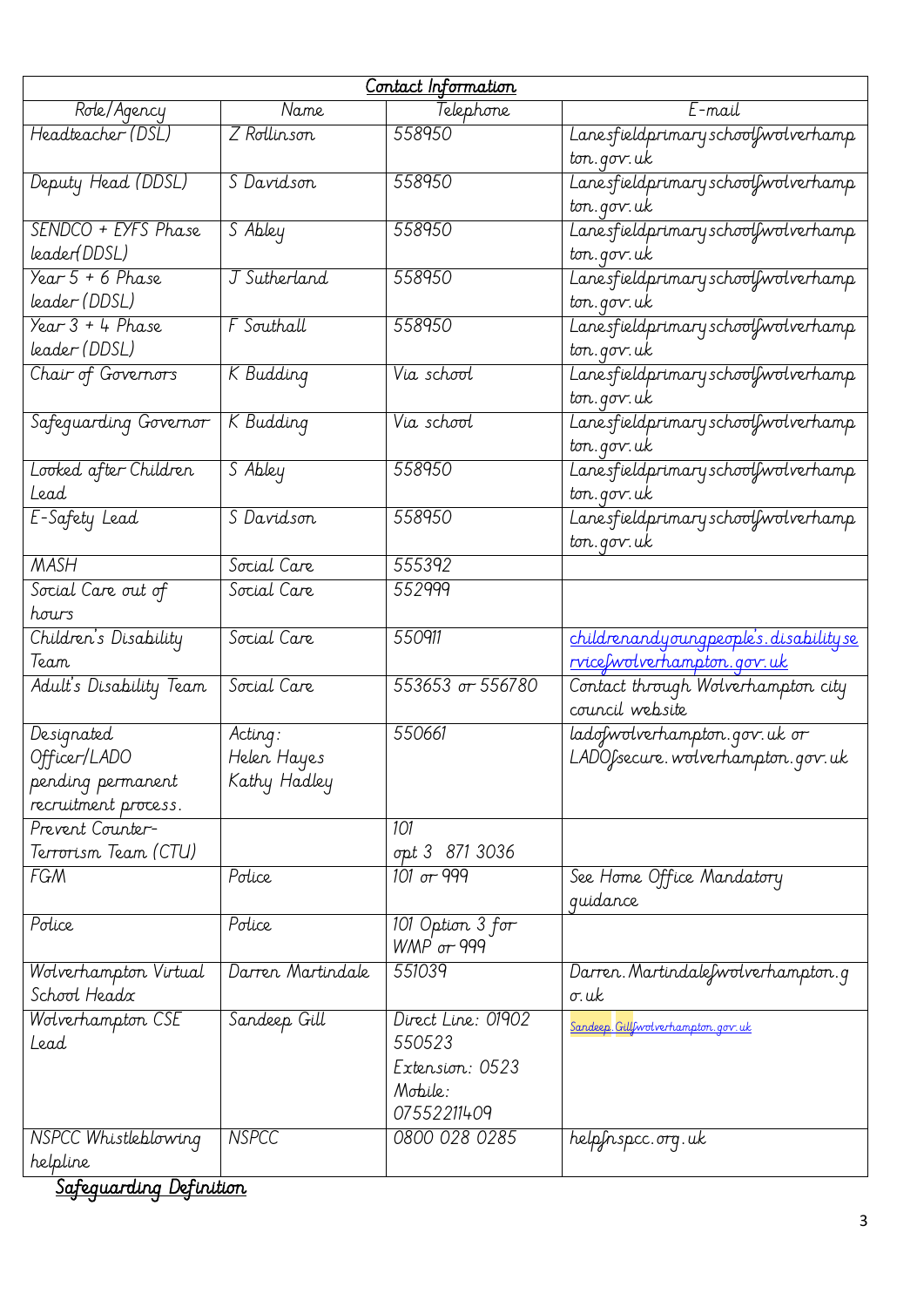Safeguarding and promoting the welfare of children is defined for the purposes of this guidance as:

- protecting children from maltreatment;
- preventing impairment of children's mental and physical health or development;
- ensuring that children grow up in circumstances consistent with the provision of safe and effective care; and
- taking action to enable all children to have the best outcomes.

(The term children includes everyone under the age of 18.)

Safeguarding is what we do for all children and young people to keep them safe whilst in our care. Child protection describes the policy and procedures specifically for those young people who are at risk of serious harm or have been seriously harmed.At Lanesfield we are committed to safeguarding children and young people and we expect everyone who works in our school to share this commitment.

Adults in our school take all welfare concerns seriously and encourage children and young people to talk to us about anything that may worry them. We will always act in the best interest of the child.

# Legislation and Guidance

The Governing Board (GB) of Lanesfield Primary School recognises and is committed to fulfilling its statutory responsibility to safeguard and promote the welfare of children in accordance with the following legislation and guidance:

- [The Education Act 2002](http://www.legislation.gov.uk/ukpga/2002/32/contents) (section 175/157)
	- o [Section 175 of the Education Act 2002](http://www.opsi.gov.uk/ACTS/acts2002/ukpga_20020032_en_15) requires local education authorities and the governors of maintained schools and further education (FE) colleges to make arrangements to ensure that their functions are carried out with a view to safeguarding and promoting the welfare of children.
- [Wolverhampton Safeguarding Children's Board -](http://sandwelllscb.proceduresonline.com/index.html) Inter Agency Procedures
- Thresholds of Support to Children and Families in Wolverhampton
- [Working Together to Safeguard Children](https://www.gov.uk/government/publications/working-together-to-safeguard-children--2) (2018)
- [Keeping Children Safe in Education](https://www.gov.uk/government/publications/keeping-children-safe-in-education--2) (KCSIE) 2020
- [Information sharing advice for safeguarding practitioners](https://www.gov.uk/government/publications/safeguarding-practitioners-information-sharing-advice) (2018)
- What to do if you are worried a child is being abused (March 2015)
- [Sections 26 & 29 of the Counter-Terrorism and Security Act 2015](http://www.legislation.gov.uk/ukpga/2015/6/section/26/enacted)
- [Section 5B of the Female Genital Mutilation Act 2003](http://www.legislation.gov.uk/ukpga/2015/9/part/5/crossheading/female-genital-mutilation/enacted)
- Children Act  $1989 \propto 2004$
- Disqualification under the Children Act (2006 as amended 2018)

# Related Policies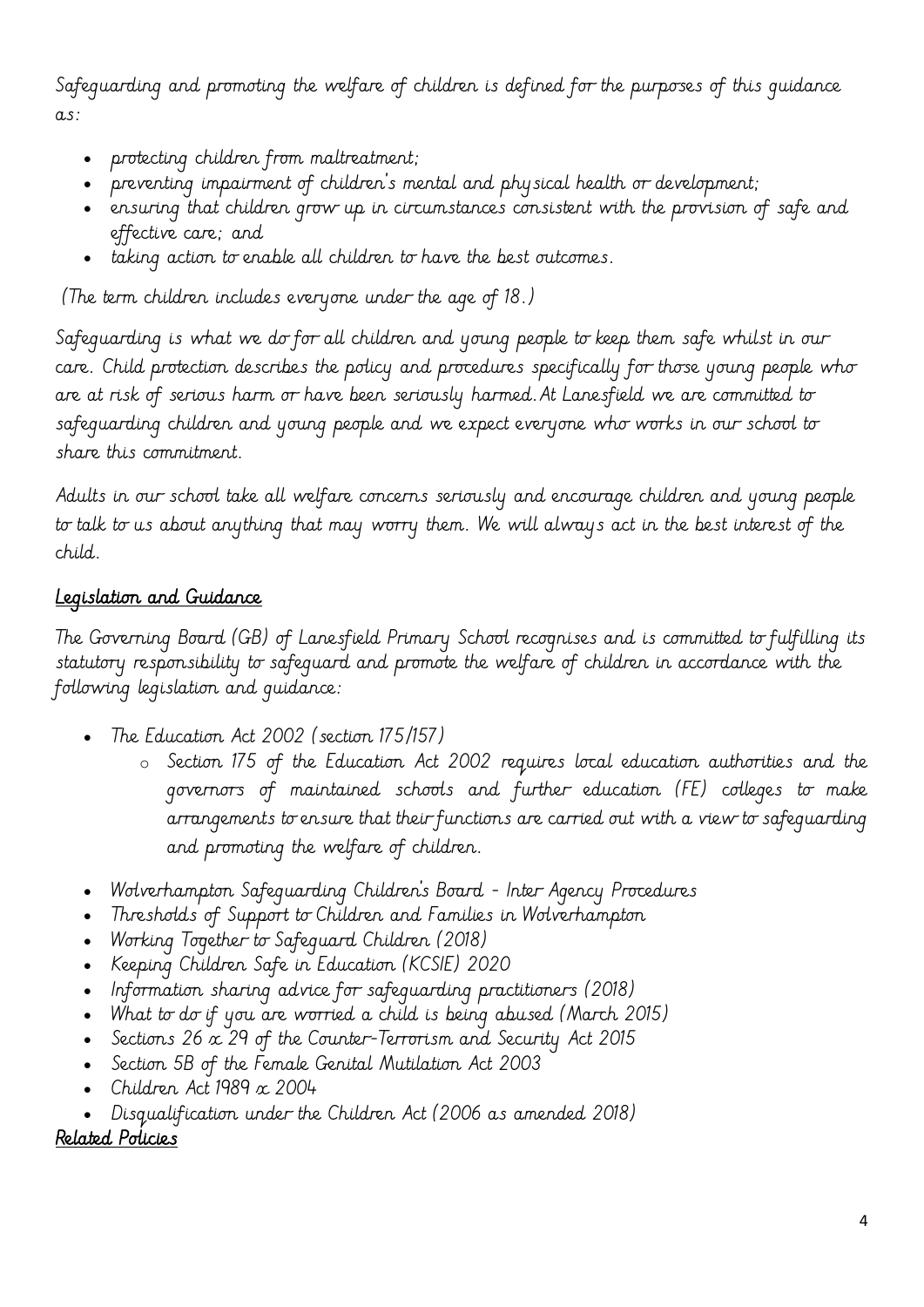Our policy relates to safeguarding and child protection concerns and sits within a suite of other safeguarding policies. Our policy applies to all staff (teaching and non-teaching), governors and volunteers, temporary and supply staff working in our school. It will be reviewed at least annually by the GB/MC/P, and is in line with our WSCB local procedures and the expectations of Ofsted which inspects schools' safeguarding arrangements.

Other policies that may be referred to within this policy include:

- Attendance and punctuality
- Admissions
- Anti-bullying
- Educational Visits
- Visiting Speakers
- Code of Conduct
- Safer Recruitment
- Behaviour Policy
- Equal Opportunity
- Management of Allegations
- PSHE
- E-Safety
- Children Missing education
- Whistleblowing
- SRE & Sex Relationship Education
- British Values
- Intimate care
- Physical intervention

#### Our policy aims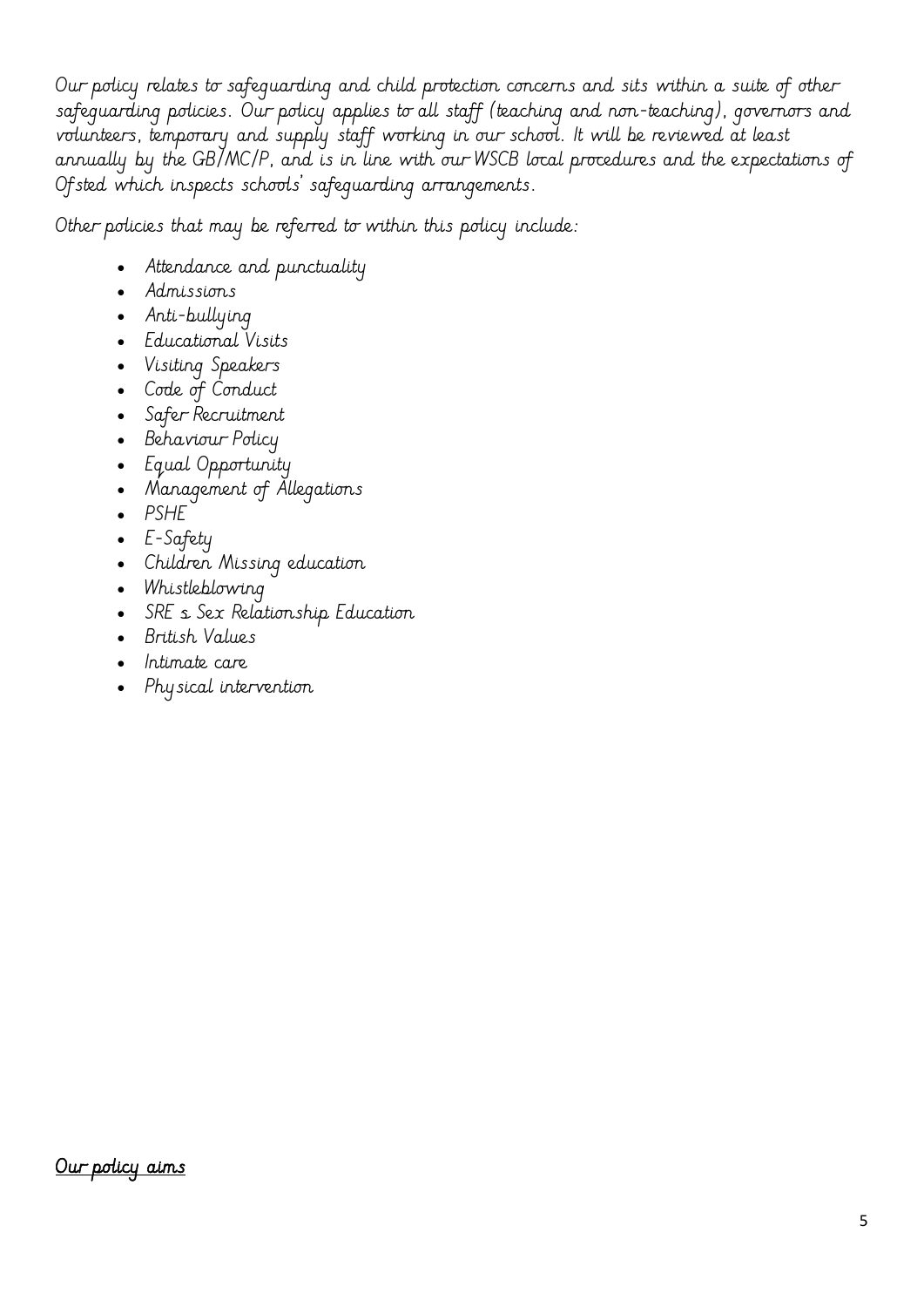At Lanesfield we are committed to safeguarding children and young people and we expect everyone who works in our school to share this commitment.

Adults in our school take all welfare concerns seriously and encourage children and young people to talk to us about anything that worries them. The school assesses the risks and issues in the wider community when consider the well-being and safety of its pupils.

We will always act in the best interest of the child.

- To provide Staff with the framework to promote and safeguard the wellbeing of children and in so doing ensure they meet their statutory responsibilities;
- To ensure consistent good practice across the school; and
- To demonstrate our commitment to protecting and supporting our vulnerable children, children who need support through early help, children in need and children who have a child protection plan.
- To ensure children recognise when they are at risk and how to get help when they need it.

#### Principles and values

We recognise our moral and statutory responsibility to safeguard and promote the welfare of all children.

We make every effort to provide a safe and welcoming environment underpinned by a culture of openness where both children and adults feel secure, able to talk and believe that they are being listened to.

We maintain an attitude of "it could happen here" where safeguarding is concerned.

We will adopt a 'child-centred' approach to safequarding and child protection and we will act in the 'best interests' of our children

We ensure that everyone is aware of their safeguarding responsibilities

We provide staff, volunteers and governors with the framework, training and support they need in order to keep children safe and secure in our school and to inform parents and guardians how we will safeguard their children whilst they are in our care.

This is outlined clearly in our school vision.

"To create a school with a unique atmosphere and endless opportunities. Where every child is known as an individual, and instilled with the belief that anything is possible, and succeeds beyond expectation."

Promise: To ensure our children come first in everything we do.

#### Roles and Responsibilities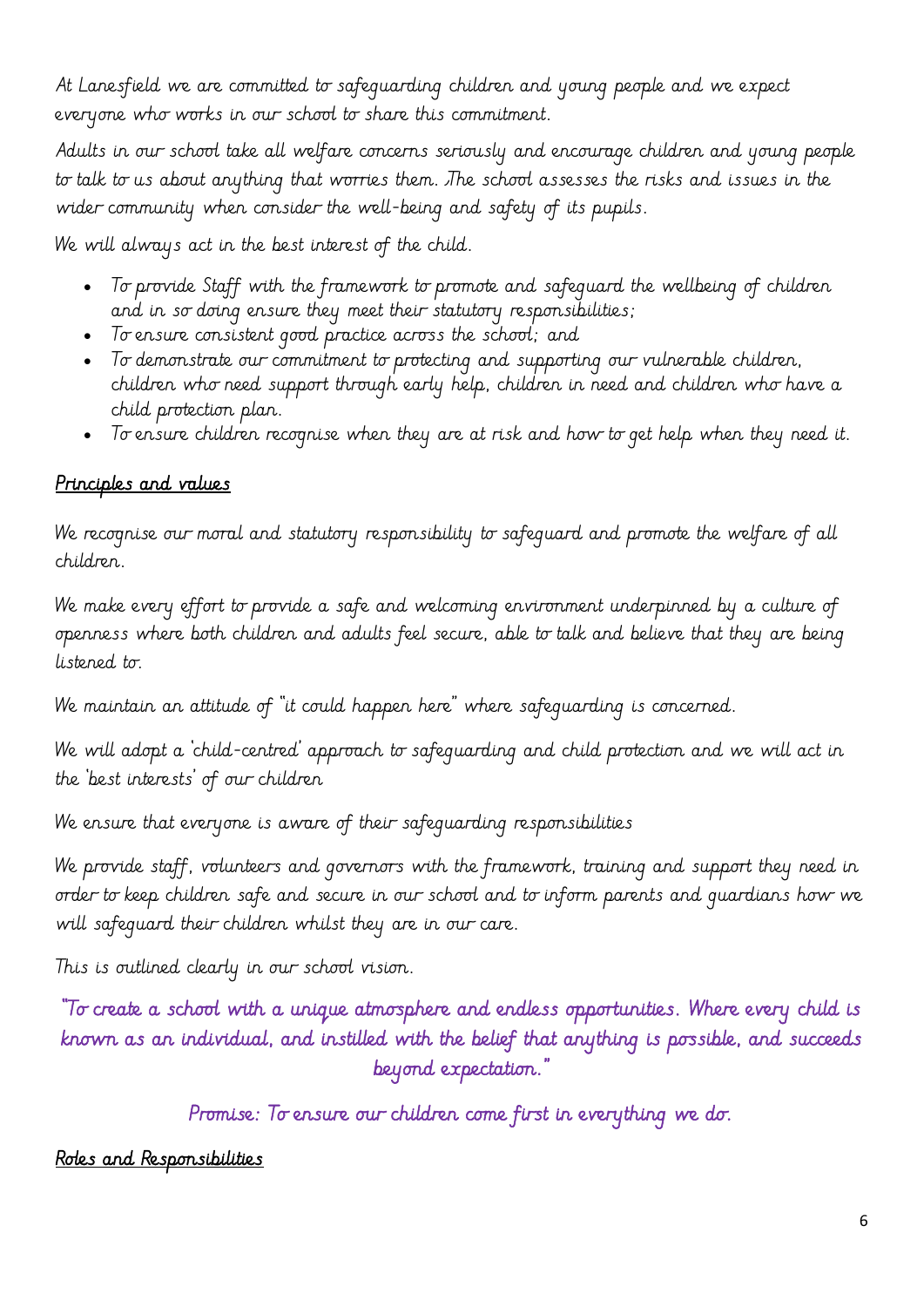#### Governing Board (PART TWO - KEEPING CHILDREN SAFE IN EDUCATION SEPTEMBER 2020)

Our Safeguarding Link Governor is Mrs K Budding

Our Chair of Governors is Mrs Budding

Our Board will ensure they comply with their duties under legislation, they will have regard to 'Keeping Children safe in Education' September 2020 to ensure that the policies, procedures and training in our school are effective and comply with the law at all times

Our school Head Teacher is the designated safeguarding lead who takes leadership responsibility for our school's safeguarding arrangements.

Our GB will ensure:

- Safe guarding policies Appropriate Safeguarding policies and procedures are in place in order for appropriate action to be taken in a timely manner to safeguard and promote children's welfare.
- Designated safeguarding lead (DSL) That they appoint an appropriate senior member of staff, from the school leadership team, to the role of designated safeguarding lead.
- Inter-agency working That our school contributes to inter-agency working in line with statutory guidance working together to safeguard children.
- 'The Data Protection Act 2018 and GDPR do not prevent, or limit, the sharing of information for the purposes of keeping children safe.' 'This includes allowing practitioners to share information without consent.'
- Staff training That all staff members undergo safeguarding and child protection training at induction and that the training will be regularly updated.
- Online Safety Appropriate filters and appropriate monitoring systems are in place and take care that "over blocking" does not lead to unreasonable restrictions as to what children can be taught with regards to online teaching and safeguarding.
- Opportunities to teach safeguarding Children are taught about safeguarding, including online, through teaching and learning opportunities, as part of providing a broad and balanced curriculum. Children are taught to recognise when they are at risk and how to get help when they need it.
- The school assesses the risks and issues in the wider community when consider the wellbeing and safety of its pupils.

NOTE - Tutorials for maintained schools – through sex and relationship education (SRE).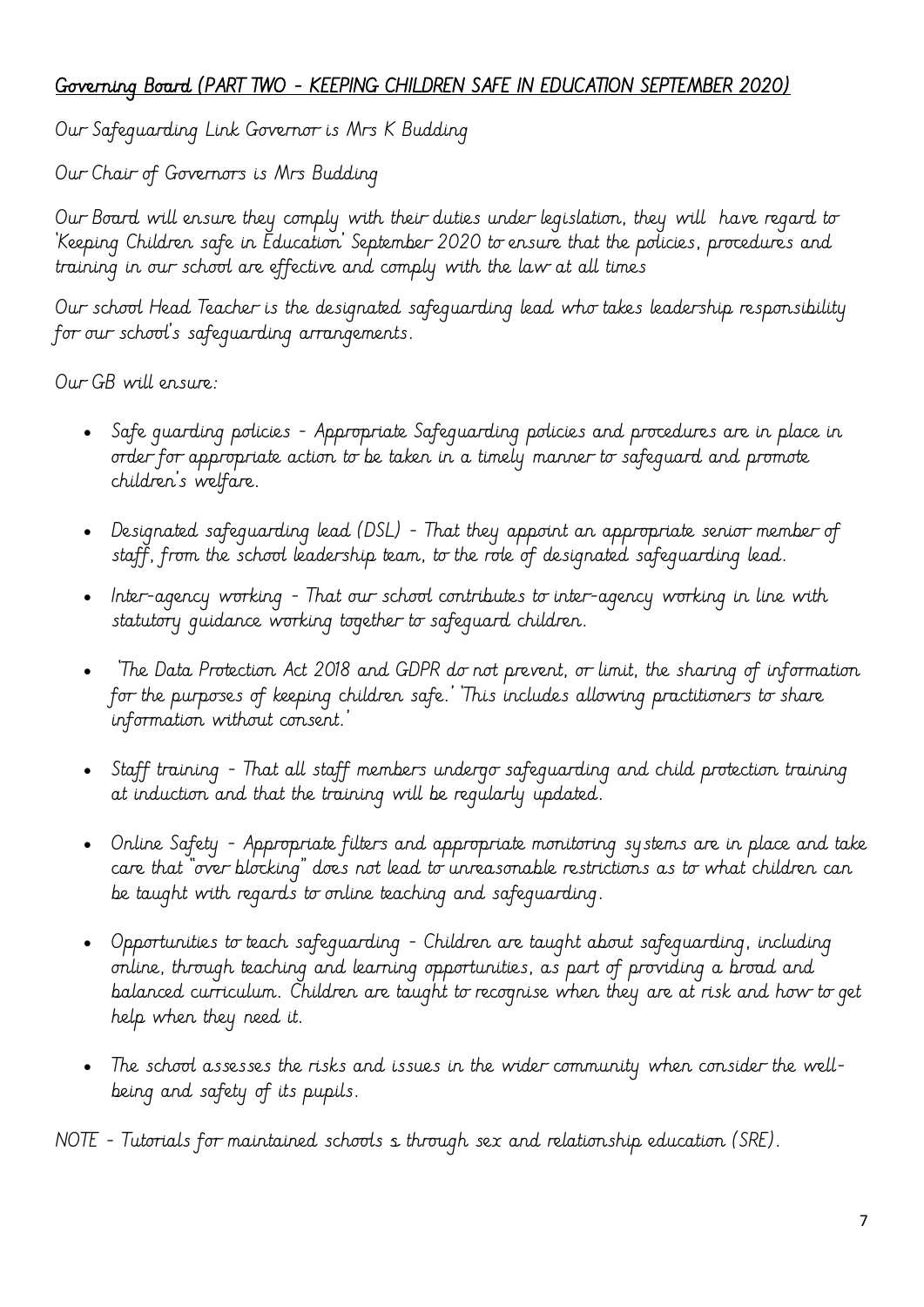- Inspection They are familiar with the Ofsted New Common Inspection Framework and safeguarding: Inspecting safeguarding in early years, education and skills settings.
- Safer recruitment They prevent people who pose a risk of harm from working with children by adhering to statutory responsibilities to check staff who work with children, taking proportionate decisions on whether to ask for any checks beyond what is required; and ensuring volunteers are appropriately supervised.
- Managing allegations There are procedures in place to handle allegations against teachers, head teachers, principals, volunteers and other staff.
- Allegations of abuse made against other children That staff should recognise that children are capable of abusing their peers. Our GB will ensure that our safeguarding/child protection policy includes procedures to minimise the risk of peer on peer abuse and sets out how allegations of peer on peer abuse will be investigated and dealt with.
- The child's wishes The child's wishes and feelings are taken into account when determining what action to take and what services to provide. At Lanesfield Primary pupils are taught about safeguarding, including online, through various teaching and learning opportunities, as part of providing a broad and balanced curriculum. Children are taught to recognise when they are at risk and how to get help when they need it.
- Looked after children That staff have the skills, knowledge and understanding necessary to keep looked after children safe and that appropriate staff have the information they need in relation to a child's looked after legal status (whether they are looked after under voluntary arrangements with consent of parents or on an interim or full care order) and contact arrangements with birth parents or those with parental responsibility.
- The designated children They appoint a designated teacher to promote the educational achievement of children who are looked after and to ensure that this person has appropriate training.
- Virtual school heads The designated teacher works with the virtual school head to discuss how looked after children funding can be best used to support the progress of looked after children in the school and meet the needs identified in the child's personal education plan.
- Children with special educational needs and disabilities Our safeguarding/child protection policy reflects the fact that additional barriers can exist when recognising abuse and neglect in children with special educational needs and disabilities.

#### NOTE: For more detailed information please refer to KCSIE Part 2.

#### Roles and Responsibilities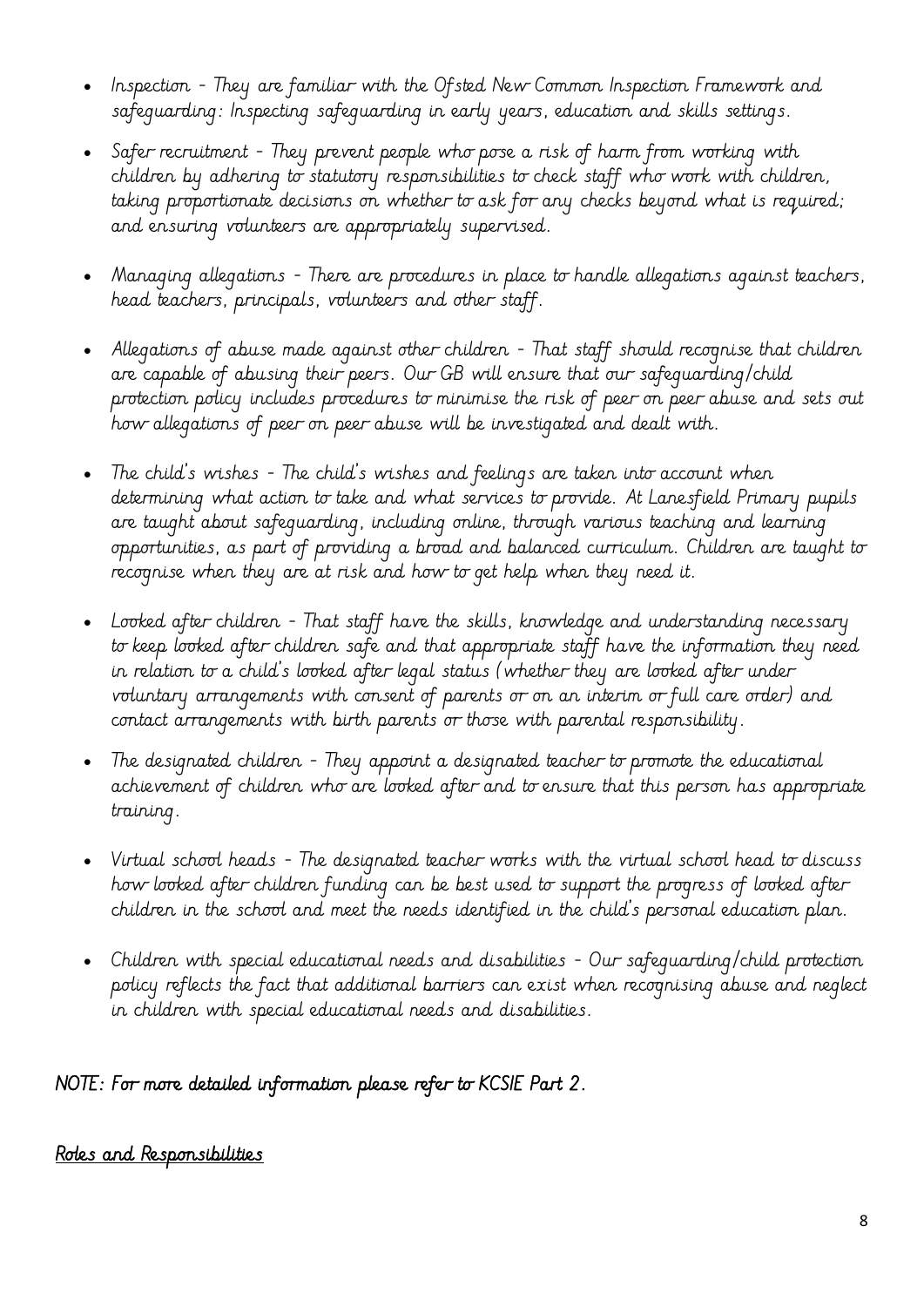# Designated Safeguarding Lead (ANNEX B KCSIE 2019)

Our DSL is Mrs Z Rollinson

Our Deputy DSL/s are Mrs S Davidson, Mrs S Abley, Mrs J Sutherland, and Mrs F Southall.

At Lanesfield the designated lead in line with Keeping Children Safe in Education 2020 is expected to:

#### Manage referrals:

- Manage referrals
- Work with others
- Undertake training
- Raise awareness
- Ensure a child's protection file is transferred to the new school/college as soon as possible.
- Be available (during school or college hours) for staff in the school or college to discuss any safeguarding concerns.
- Be aware of pupils who have a social worker
- Help promote educational outcomes by sharing the information about the welfare, safeguarding and child protection issues with teachers and school and college leadership staff

# NOTE: For more detailed information please refer to KCSIE Annex B.

At Lanesfield we ensure to always have a fully trained safeguarding lead on site. To support this we have 5 fully trained deputy safeguarding leads. As part of the Head Teachers report a safeguarding report is completed for Governors.

#### Roles and Responsibilities

#### All staff

The Teacher Standards (2012- updated June 2013) state that teachers, including head teachers, should safeguard children's wellbeing and maintain public trust in the teaching profession as part of their professional duties. We extend this level of duty to include all of the staff and volunteers who work at Lanesfield school.

- All staff have a responsibility to provide a safe environment in which children can learn;
- All staff have a responsibility to identify children who may be in need of extra help or who are suffering, or are likely to suffer, significant harm. All staff have a responsibility to take appropriate action, working with other services as needed; we recognise that when a child has a social worker, it is an indicator that the child is more at risk than most pupils. This may mean that they are more vulnerable to further harm, as well as facing educational barriers to attendance, learning, behaviour and poor mental health. We take these into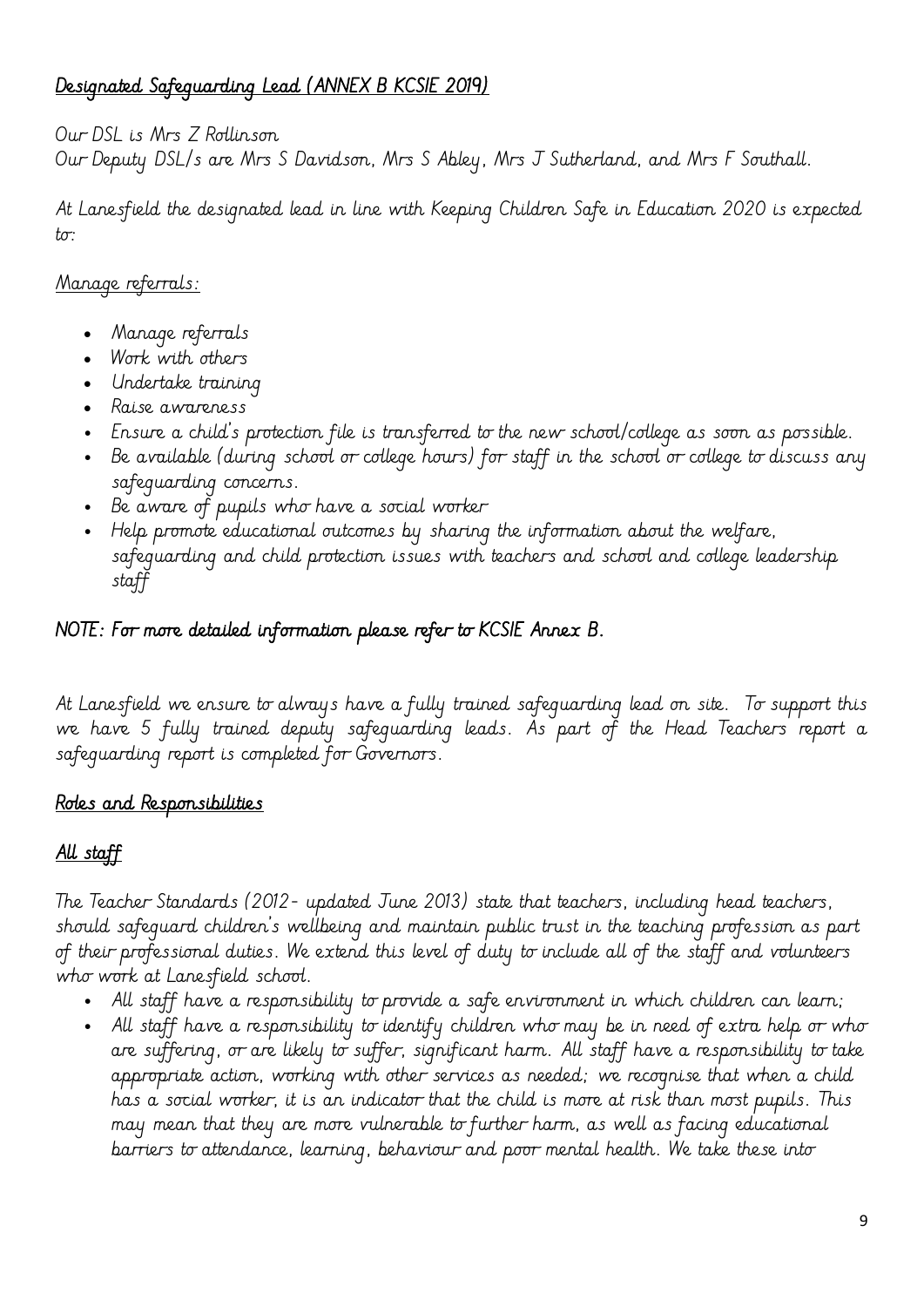account when making plans to support pupils who have a social worker. All pupils who have a social worker are supported by a dedicated DSL or DDSL.

- In addition to working with the designated safeguarding lead staff members should be aware that they may be asked to support social workers to take decisions about individual children;
- During induction all staff members will be made aware of the systems within our school/college which support safeguarding and these will be explained to them as part of their induction. This includes: the safeguarding/child protection policy; the staff behaviour policy/code of conduct; KCSIE 2020, role of the DSL and the names of the designated safeguarding lead and deputies. (Please refer to our Induction policy and procedures);
- All staff members will receive appropriate safeguarding/child protection updates regularly, but at least annually;
- All staff members will be made aware of the signs of abuse and neglect so that they are able to identify cases of children who may be in need of help or protection;
- Staff members working with children are advised to maintain an attitude of 'it could happen here' where safeguarding is concerned. When concerned about the welfare of a child, staff members should always act in the best interests of the child and talk to the DSL;
- Staff should ensure that if a child has made a disclosure, they are aware that the information will only be shared with the DSL and other adults that wish to keep them safe, in an age appropriate manner. Under no circumstances, should staff agree to keep information a secret, even if they intend to share it; and
- A child going missing from an education setting is a potential indicator of abuse or neglect. Staff members should follow the school procedures for dealing with children who go missing, particularly on repeat occasions. This includes reporting concerns of absence.

#### Roles and Responsibilities

#### Volunteers, work experience and students:

The DSL will explain the responsibility of reporting any concerns about children's safety and welfare to the DSL or Deputy DSLs. Further, they will be briefed on the school's confidentiality policy and the code of conduct that we expect from all in our school. Therefore volunteers and students have the responsibility to:

- Work within the school's code of conduct, KCSIE 2019, safeguarding/child protection policy and confidentiality/information sharing expectations; and
- Immediately share any concerns about a child's welfare with the DSL.

#### Parental Responsibilities

At Lanesfield we have an open door policy where we encourage parents to share any concerns regarding their own children or any other child/children who they feel may be at risk of harm. All concerns will be explored in a sensitive and timely manner. Parents /carers should ensure their child attends school and that they arrive on time and are collected on time.

We expect parents/carers to notify us of any changes in family circumstances and inform us of any changes of address and contact numbers.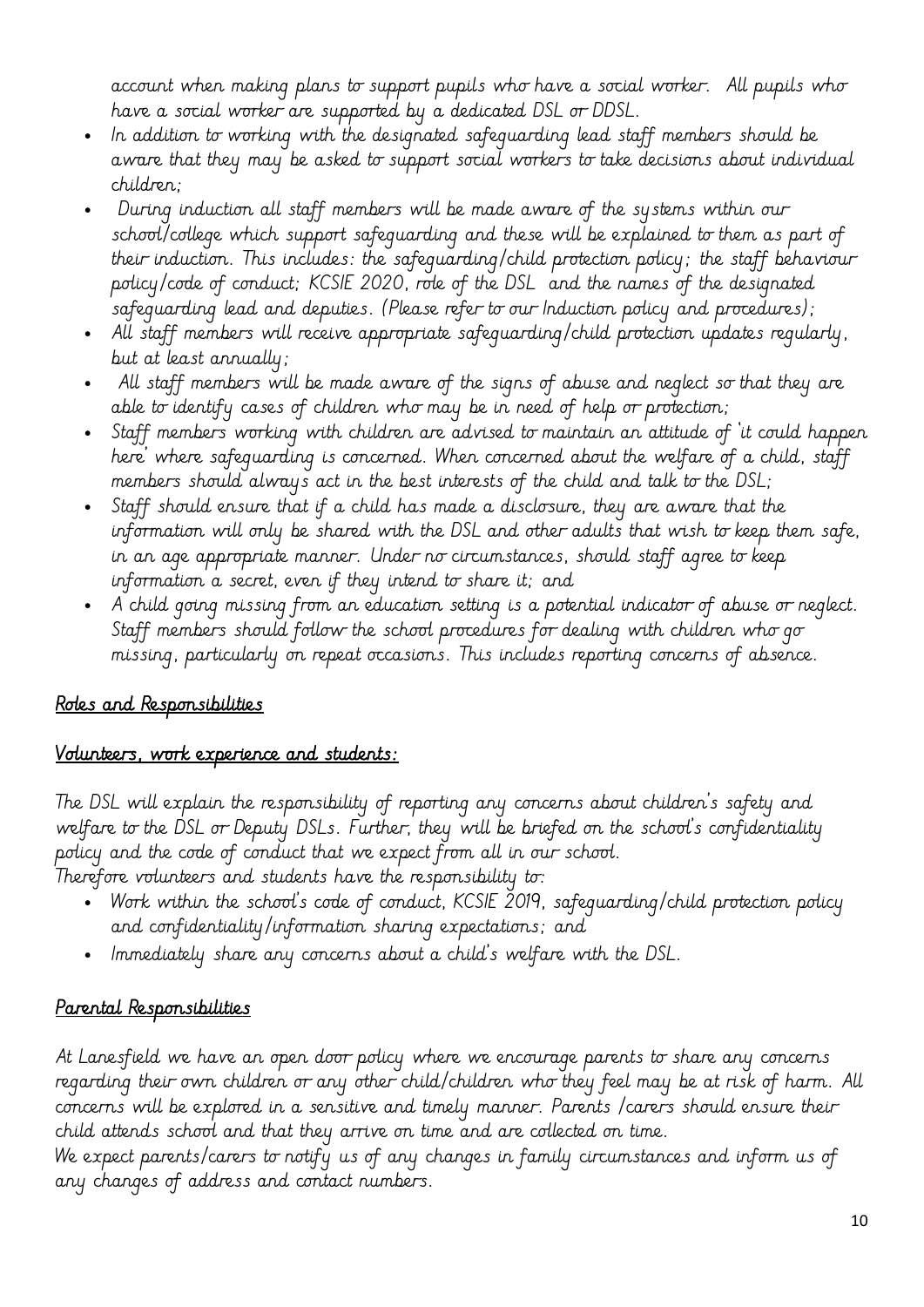#### Children's Responsibilities

In our school we respect our children. The atmosphere within our school is one that encourages all children to do their best and to talk freely about any concerns or worries. We provide opportunities that enable our children to take and make decisions for themselves. At Lanesfield we ensure children are taught to recognise when they are risk and how to get help when they need it. Children will always be taken seriously and listened to if they seek help from a member of staff. Our school encourages all pupils to share any worries or concerns with any adult in the school at any time.

#### Confidentiality and Information sharing

Our school adopts the principles outlined in the DfE Information Sharing Guidance (July 2018) and follows the General Data Protection Regulation (GDPR) 2018 Guidance which incorporates details in Data Protection Act 2018

We recognise that all matters relating to child protection are confidential. The Head Teacher or DDSLs will disclose any information about a child to other members of staff on a need to know basis only. All staff must be aware that they have a professional responsibility to share information with other statutory agencies in order to safeguard children.

All staff must be aware that they cannot promise a child to keep secrets which might compromise the child's safety or wellbeing. If a child wishes to confide in a member of staff/volunteer and requests that the information is kept secret, the member of staff/volunteer will tell the child, in an appropriate manner to the individual needs of the child, that they cannot promise confidentiality and may need to pass the information on to help keep the child or other children safe. All information and data is stored securely and any information or data is shared on a need to know basis.

#### Communication with Parents

Our school will always discuss concerns with parents/carers and consent for any referrals should be sought unless to do so would:

- Place the child at risk of significant harm or further risk of significant harm;
- Place a vulnerable adult at risk of harm; and
- Compromise any enquiries that need to be undertaken by children's social care or the police.

The school will endeavour to ensure that parents have an understanding of the responsibilities placed on the school and staff for safeguarding children.

We will share a range of podcasts and offer training opportunities throughout the year for parents to take part in. In the best interests of safeguarding children there may be occasions when the school has to consult with other agencies without a parent or carer's prior knowledge. Our first concern and responsibility is the child's welfare and we have a duty to protect children first and always. Such consultation may result in a formal referral which could prompt visits from social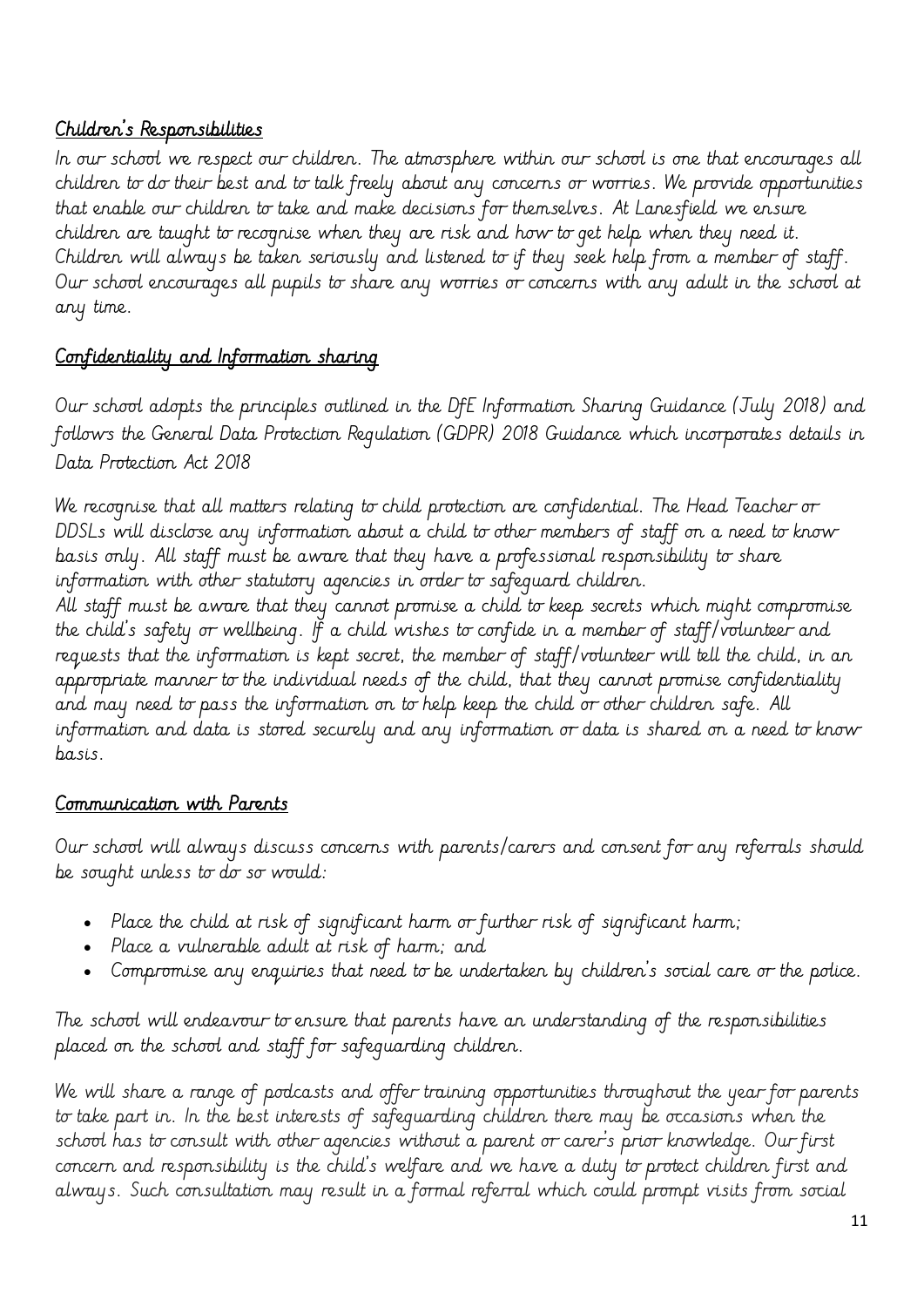care and/or the police. We fully understand that this can be a very distressing set of circumstances. Our school will follow the procedures required by the Wolverhampton Safeguarding Children Board.

Our school will employ the services of an interpreter if required.

#### Mental health and possible links with safeguarding and child protection

- All staff at Lanesfield are aware that mental health problems can, in some cases, be an indicator that a child has suffered or is at risk of suffering abuse, neglect or exploitation. Staff are not expected or trained to diagnose mental health conditions or issues, but may notice behaviours that may be of concern.
- Where staff have a mental health concern about a child that may also be a safeguarding concern, they should raise the issue following the normal safeguarding procedures.

# Types and signs of abuse

All staff and volunteers are familiar with the types and signs of abuse, they are aware that abuse, neglect and safeguarding issues are rarely standalone events that can be covered by one definition or label. In most cases multiple issues will overlap with one another.

All staff are expected to be vigilant and employ professional curiosity at all times, taking account of the following.

Abuse: a form of maltreatment of a child. Somebody may abuse or neglect a child by inflicting harm or by failing to act to prevent harm. Children may be abused in a family or in an institutional or community setting by those known to them or, more rarely, by others (e.g. via the internet). They may be abused by an adult or adults or another child or children.

Physical abuse: a form of abuse which may involve hitting, shaking, throwing, poisoning, burning or scalding, drowning, suffocating or otherwise causing physical harm to a child. Physical harm may also be caused when a parent or carer fabricates the symptoms of, or deliberately induces, illness in a child.

Some signs:

- Bruising of various ages
- Bite marks
- Burns and scalds
- Fractures in non-mobile children
- Injuries in unusual areas or with well defined edges
- Old injuries or scars
- Refusal to discuss injuries
- Inconsistent explanations
- Talk of punishment which seems excessive
- Arms and legs kept covered in hot weather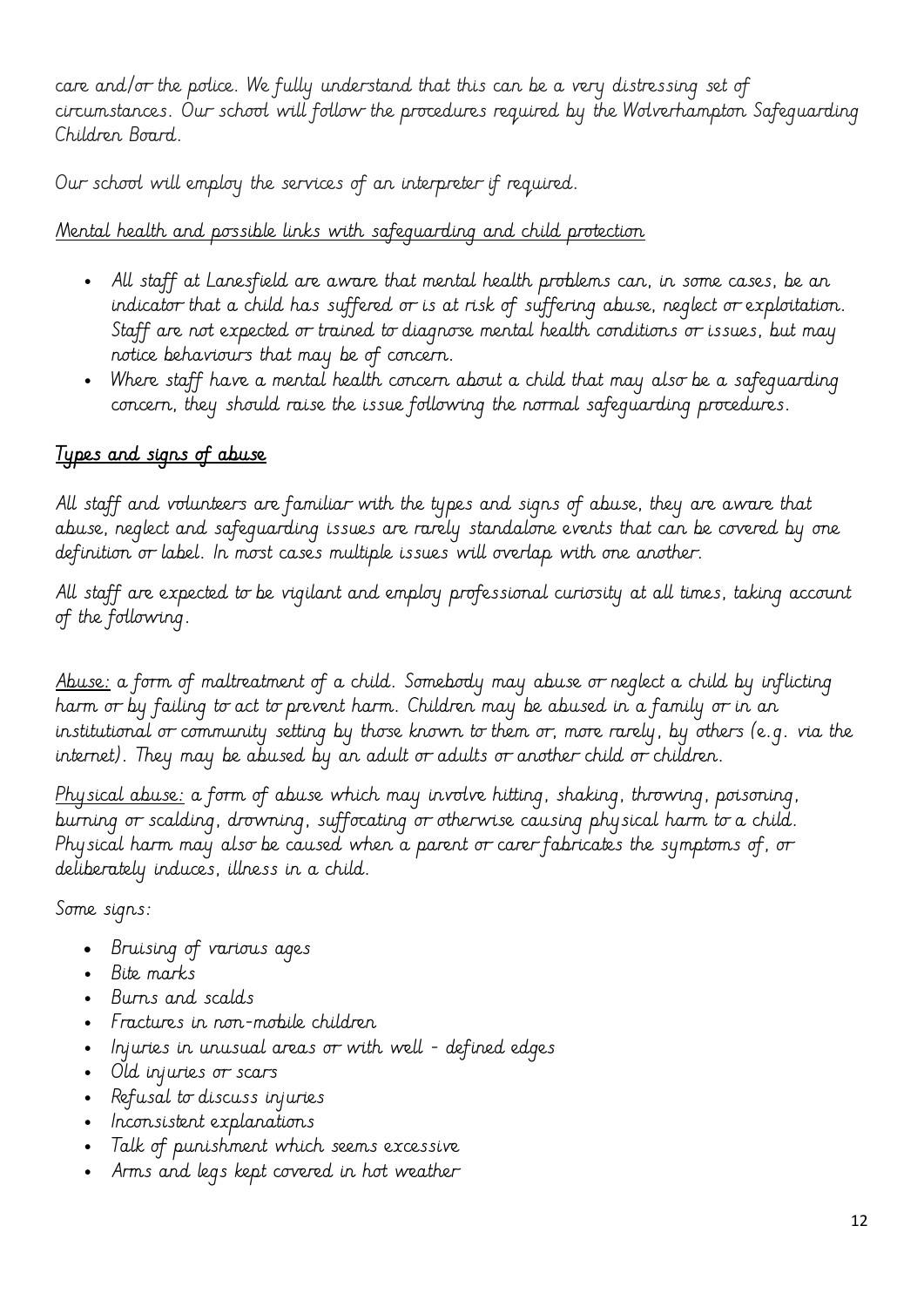• Reluctance to remove clothing for PE or swimming

Emotional abuse: the persistent emotional maltreatment of a child such as to cause severe and adverse effects on the child's emotional development. It may involve conveying to a child that they are worthless or unloved, inadequate, or valued only insofar as they meet the needs of another person. It may include not giving the child opportunities to express their views, deliberately silencing them or 'making fun' of what they say or how they communicate. It may feature age or developmentally inappropriate expectations being imposed on children. These may include interactions that are beyond a child's developmental capability as well as overprotection and limitation of exploration and learning, or preventing the child participating in normal social interaction. It may involve seeing or hearing the ill-treatment of another. It may involve serious bullying (including cyber-bullying), causing children frequently to feel frightened or in danger, or the exploitation or corruption of children. Some level of emotional abuse is involved in all types of maltreatment of a child, although it may occur alone.

Some signs:

- Physical, mental or emotional development delay
- Abnormal attachment to parents/carer
- Low self-esteem
- Lack of confidence
- Over-reaction to making mistakes
- Fear of new situations
- Fear of parents being contacted
- Self-harm

Sexual abuse: involves forcing or enticing a child or young person to take part in sexual activities, not necessarily involving a high level of violence, whether or not the child is aware of what is happening. The activities may involve physical contact, including assault by penetration (for example rape or oral sex) or non-penetrative acts such as masturbation, kissing, rubbing and touching outside of clothing. They may also include non-contact activities, such as involving children in looking at, or in the production of, sexual images, watching sexual activities, encouraging children to behave in sexually inappropriate ways, or grooming a child in preparation for abuse (including via the internet). Sexual abuse is not solely perpetrated by adult males. Women can also commit acts of sexual abuse, as can other children.

Some signs:

- Aggression
- Withdrawn
- Self-harming, including eating disorders
- Distrust of familiar adult
- Wetting or soiling day and night
- Fear of undressing for sport or swimming
- Sleep disturbances or nightmares
- Apparent secrecy about social activities or special friends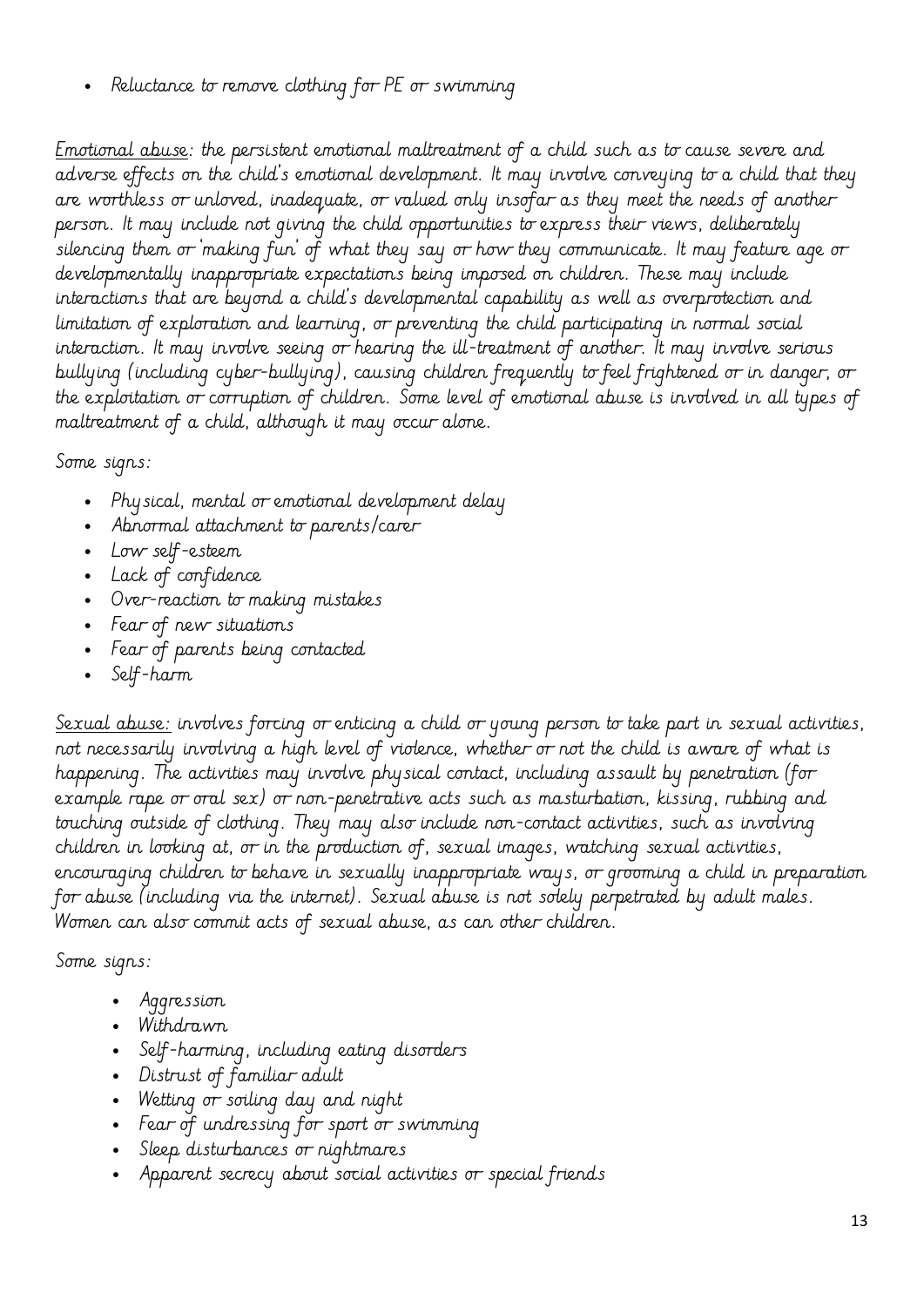- Inappropriate sexualized conduct
- Drawings of sexual behaviours
- Sexually explicit behaviour

Neglect: the persistent failure to meet a child's basic physical and/or psychological needs, likely to result in the serious impairment of the child's health or development. Neglect may occur during pregnancy as a result of maternal substance abuse. Once a child is born, neglect may involve a parent or carer failing to: provide adequate food, clothing and shelter (including exclusion from home or abandonment); protect a child from physical and emotional harm or danger; ensure adequate supervision (including the use of inadequate care-givers); or ensure access to appropriate medical care or treatment. It may also include neglect of, or unresponsiveness to, a child's basic emotional needs.

Some signs:

- Provide adequate food, clothing and shelter (including exclusion from home or abandonment)
- Protect a child from physical and emotional harm or danger;
- Ensure adequate supervision (including the use of inadequate care-givers)
- Ensure access to appropriate medical care or treatment
- neglect of or unresponsiveness to a child's basic emotional needs
- Under weight for age
- Hungry
- Tired
- Poor state of clothing for the child's size, weather or time of year
- Persistently dirty with a body odour
- Frequent lateness or non-attendance
- Compulsive stealing or scavenging
- Poor health and untreated medical problems
- Lack of immunisations
- Frequently missed medical appointments

The list of signs is not an exhaustive list.

If staff recognise any of these signs they should not presume that the child is being abused, but MUST report their concerns to the DSL or DDSL.

#### Children Missing from Education

All children, regardless of their circumstances, are entitled to a full time education which is suitable to their age, ability, aptitude and any special educational needs they may have. Staff at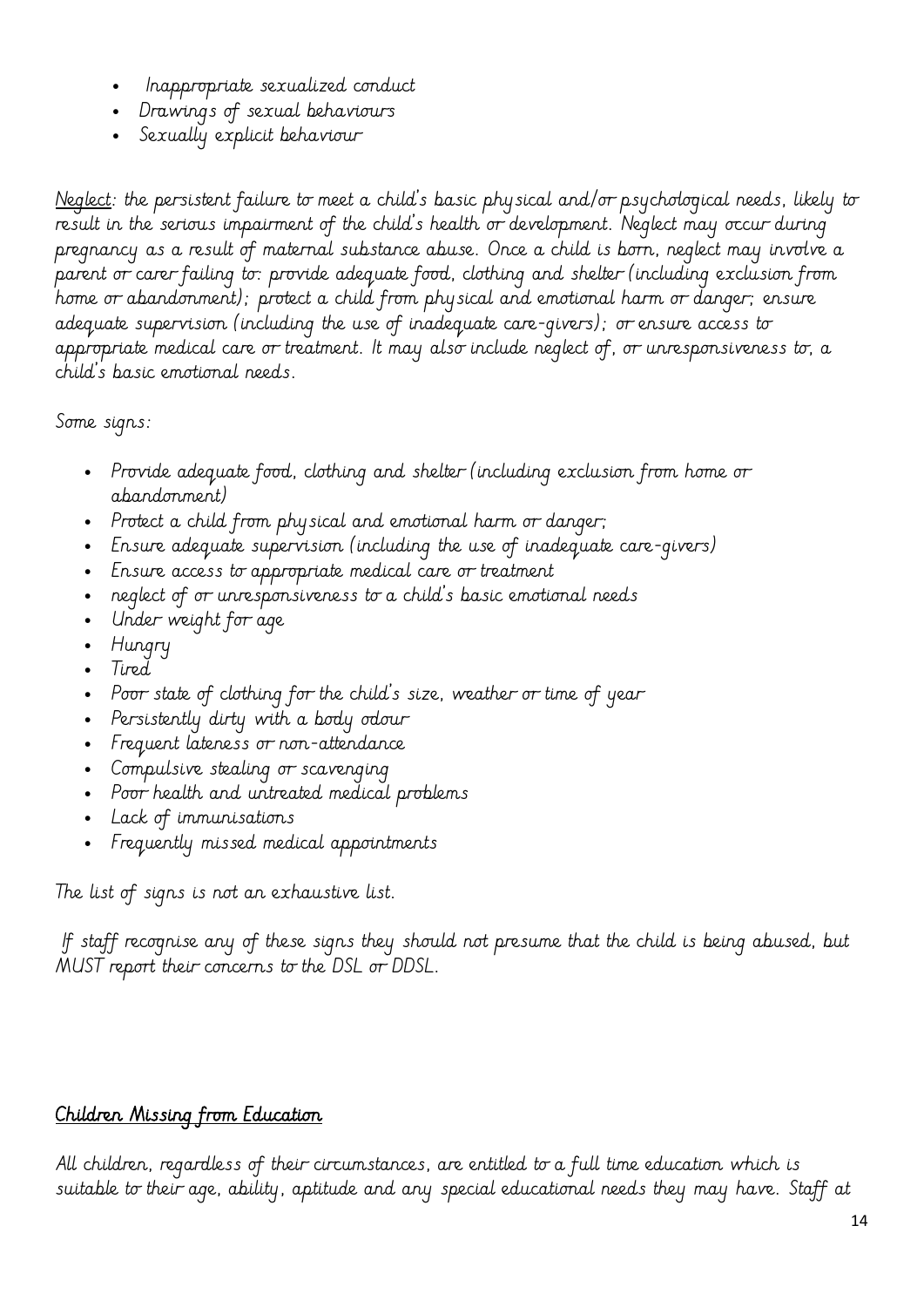Lanesfield are aware that a child going missing from education is a potential indicator of abuse or neglect and understand that knowing where children are during school hours is an extremely important aspect of Safeguarding. Our staff will follow the school's procedures for unauthorised absence and for dealing with children that go missing from education to help identify the risk of abuse and neglect, including sexual exploitation, and to help prevent the risks of their going missing in future.

Our school has appropriate safeguarding policies, procedures and responses for children who go missing from education, particularly on repeat occasions. Our staff are alert to signs to look out for and the individual triggers to be aware of when considering the risks of potential safeguarding concerns such as travelling to conflict zones, Female Genital Mutilation and forced marriage.

Our school has an admission and attendance registers. All pupils are placed on both registers. Any children that does not arrive or send a message to explain why will be contacted by the Home school Liaison officer so a reason can be ascertained and school can have confirmation that the child is safe. Persistent attendance is tracked closely and can result in a school parent contract or even court proceeding if concerns and issues are not addressed.

All parents are expected to ensure that school has at least 3 emergency numbers and three contacts. Our school will inform the local authority of any pupil who is going to be removed from the admission register where the pupil:

• has been taken out of school by their parents and the school has received written notification from the parent they are being educated outside the school system e.g. home education; • has ceased to attend school and no longer lives within reasonable distance of the school at

which they are registered;

• has been certified by the school medical officer as unlikely to be in a fit state of health to attend school before ceasing to be of compulsory school age, and neither he/she nor his/her parent has indicated the intention to continue to attend the school after ceasing to be of compulsory school age;

• are in custody for a period of more than four months due to a final court order and the proprietor does not reasonably believe they will be returning to the school at the end of that period; or,

• have been permanently excluded.

Our school will notify the local authority if it is to remove a pupil from its register for any of the five grounds above. This will be done as soon as these grounds for removal from the register are met, and in any event no later than removing the pupil's name from the register.

Our school will inform the local authority of any pupil who fails to attend school regularly, or has been absent without the school's permission for a continuous period of 10 school days or more, at such intervals as are agreed between the school and the local authority.

In response to the guidance in Keeping Children Safe in Education (2020) and to recap points above Lanesfield has:

1. Staff who understand what to do when children do not attend regularly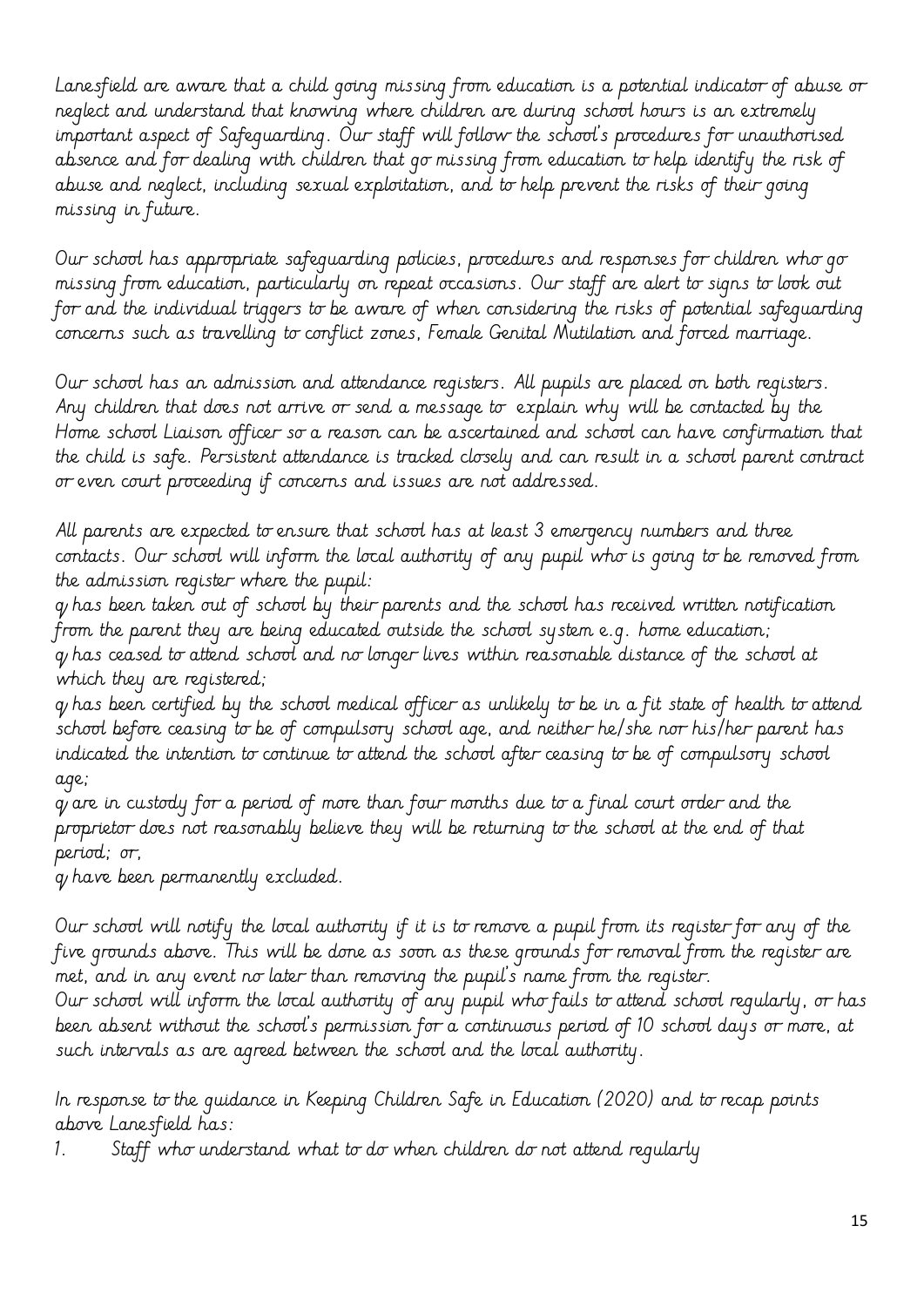2. Appropriate policies, procedures and responses for pupils who go missing from education (especially on repeat occasions).

3. Staff who know the signs and triggers for travelling to conflict zones, FGM, Breast Ironing and forced marriage.

- 4. Procedures to inform the local authority when we plan to take pupils off-roll when they:
- a. leave school to be home educated
- b. move away from the school's location
- c. remain medically unfit beyond compulsory school age
- d. are in custody for four months or more (and will not return to school afterwards); or
- e. are permanently excluded

We will ensure that pupils who are expected to attend the school, but fail to take up the place will be referred to the local authority.

When a pupil leaves the school, we will record the name of the pupil's new school and their expected start date.

# Child Sexual Exploitation (CSE)

# Statutory definition of Child Sexual Exploitation - DFES

Child sexual exploitation is a form of child sexual abuse. It occurs where an individual or group takes advantage of an imbalance of power to coerce, manipulate or deceive a child or young person under the age of 18 into sexual activity (a) in exchange for something the victim needs or wants, and/or (b) for the financial advantage or increased status of the perpetrator or facilitator. The victim may have been sexually exploited even if the sexual activity appears consensual. Child sexual exploitation does not always involve physical contact; it can also occur through the use of technology.

Child sexual exploitation is a form of sexual abuse where children are sexually exploited for money, power or status. It can involve violent, humiliating and degrading sexual assaults. In some cases, young people are persuaded or forced into exchanging sexual activity for money, drugs, gifts, affection or status. Consent cannot be given, even where a child may believe they are voluntarily engaging in sexual activity with the person who is exploiting them. Child sexual exploitation does not always involve physical contact and can happen online. A significant number of children who are victims of sexual exploitation go missing from home, care and education at some point.

The statutory definition of Child Sexual Exploitation (CSE) can be found in the guidance document Child sexual exploitation: Definition and a guide for practitioners (DfE 2017)

The definition is:

Child sexual exploitation is a form of child sexual abuse. It occurs where an individual or group takes advantage of an imbalance of power to coerce, manipulate or deceive a child or young person under the age of 18 into sexual activity (a) in exchange for something the victim needs or wants, and/or (b) for the financial advantage or increased status of the perpetrator or facilitator. The victim may have been sexually exploited even if the sexual activity appears consensual. Child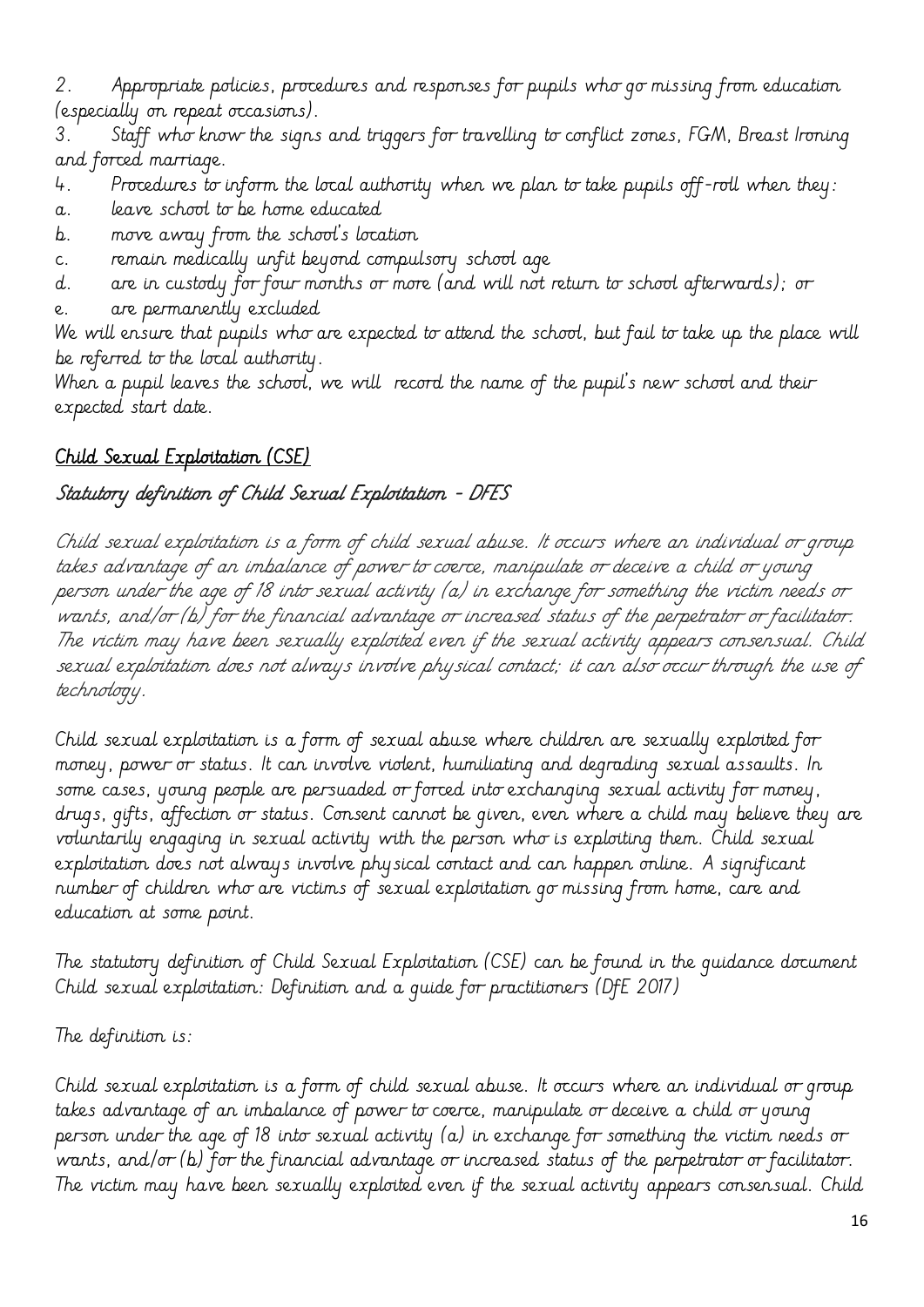sexual exploitation does not always involve physical contact; it can also occur through the use of technology.

Indicators of child sexual exploitation may include:

- Acquisition of money, clothes, mobile phones, etc. without plausible explanation;
- Gang-association and/or isolation from peers/social networks;
- Exclusion or unexplained absences from school, college or work;
- Leaving home/care without explanation and persistently going missing or returning late;
- Excessive receipt of texts/phone calls;
- Returning home under the influence of drugs/alcohol;
- Inappropriate sexualised behaviour for age/sexually transmitted infections;
- Evidence of/suspicions of physical or sexual assault;
- Relationships with controlling or significantly older individuals or groups;
- Multiple callers (unknown adults or peers);
- Frequenting areas known for sex work;
- Concerning use of internet or other social media;
- Increasing secretiveness around behaviours; and
- Self-harm or significant changes in emotional well-being.

# Potential vulnerabilities include:

Although the following vulnerabilities increase the risk of child sexual exploitation, it must be remembered that not all children with these indicators will be exploited. Child sexual exploitation can occur without any of these issues.

- Having a prior experience of neglect, physical and/or sexual abuse;
- Lack of a safe/stable home environment, now or in the past (domestic abuse or parental substance misuse, mental health issues or criminality, for example);
- Recent bereavement or loss;
- Social isolation or social difficulties;
- Absence of a safe environment to explore sexuality;
- Economic vulnerability;
- Homelessness or insecure accommodation status;
- Connections with other children and young people who are being sexually exploited;
- Family members or other connections involved in adult sex work;
- Having a physical or learning disability;
- Being in care (particularly those in residential care and those with interrupted care histories); and
- Sexual identity.

Our staff will report any concerns regarding Children at risk of CSE to the DSL.

Mrs Rollinson and Ms Clifford-Chapman have completed training on Child sexual exploitation.

Wolverhampton CSE Co-ordinator is Sandeep Gill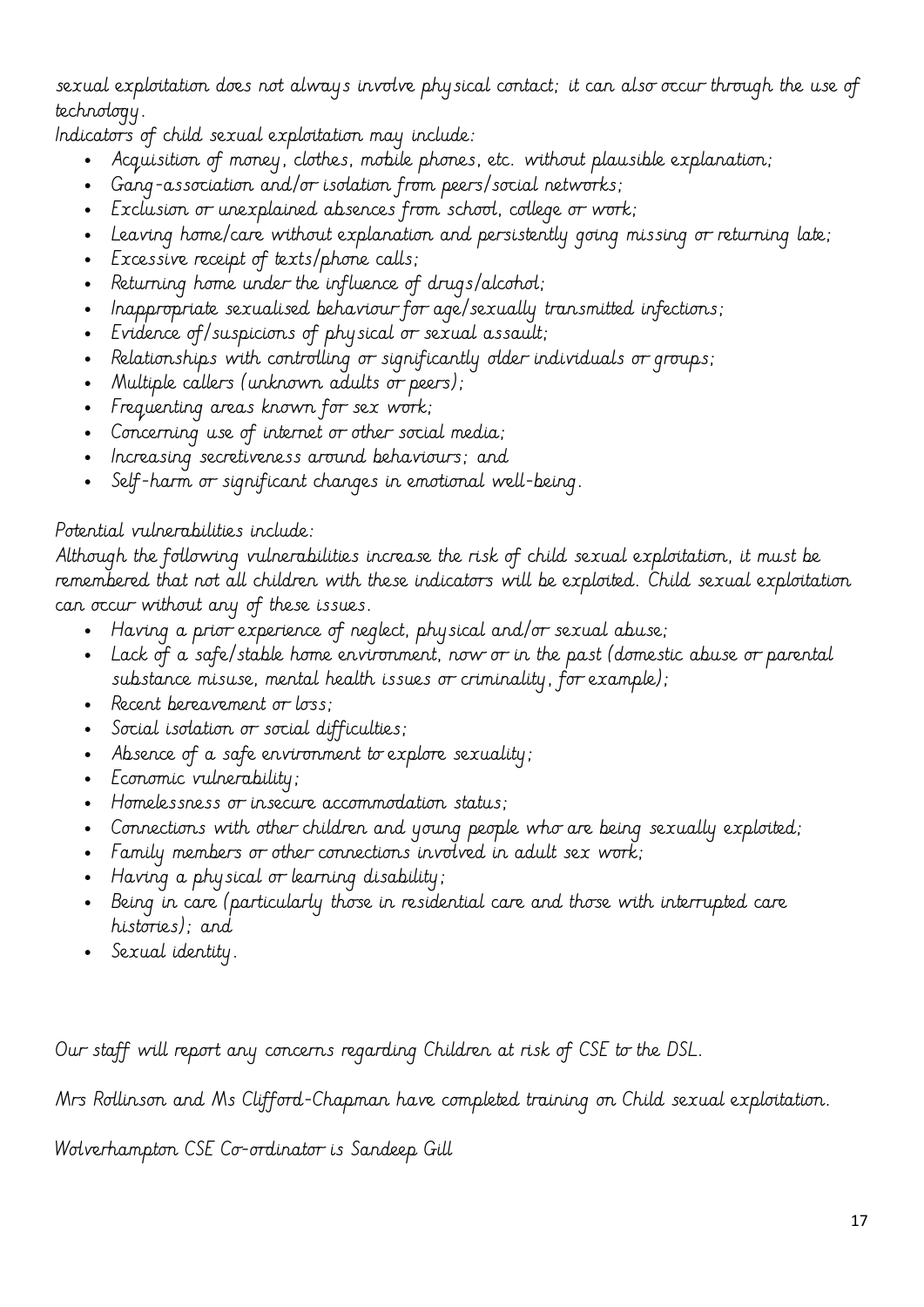#### 'Honour based Abuse'

So-called 'honour-based' Abuse (HBA) encompasses crimes which have been committed to protect or defend the honour of the family and/or the community, including Female Genital Mutilation (FGM), forced marriage, and practices such as breast ironing. All forms of so called HBA are abuse (regardless of the motivation) and will be handled and escalated as such. If staff have any concerns they will speak to the designated safeguarding lead as a matter of urgency. If FGM is disclosed an instant referral must be made by teachers. All teachers are aware of the mandatory duty to report FGM.

#### Female Genital Mutilation (FGM)

FGM comprises all procedures involving partial or total removal of the external female genitalia or other injury to the female genital organs for non-medical reasons. It is illegal in the UK and a form of child abuse with long-lasting harmful consequences. Section 5B of the Female Genital Mutilation Act 2003 (as inserted by section 74 of the Serious Crime Act 2015) places a statutory duty upon teachers along with regulated health and social care professionals in England and Wales, to report to the police where they discover (either through disclosure by the victim or visual evidence) that FGM appears to have been carried out on a girl under 18. Those failing to report such cases will face disciplinary sanctions. It will be rare for teachers to see visual evidence, and they should not be examining pupils, but the same definition of what is meant by "to discover that an act of FGM appears to have been carried out" is used for all professionals to whom this mandatory reporting duty applies. Information on when and how to make a report can be found at-Mandatory reporting of female genital mutilation procedural information

The serious crime act 2015 sets out s duty on professionals to notify police when FGM appears to have been carried out on a girl under 18. In schools this would normally come from a disclosure. Teachers must personally report to the police cases where they discover that an act of FGM appears to have been carried out. Unless the teacher has a good reason not to, they should also still consider and discuss any such case with the school or college's designated safeguarding lead and involve children's social care as appropriate. The duty does not apply in relation to at risk or suspected cases (i.e. where the teacher does not discover that an act of FGM appears to have been carried out, either through disclosure by the victim or visual evidence) or in cases where the woman is 18 or over. In these cases, teachers should follow local safeguarding procedures. The following is a useful summary of the FGM mandatory reporting duty: FGM Fact Sheet

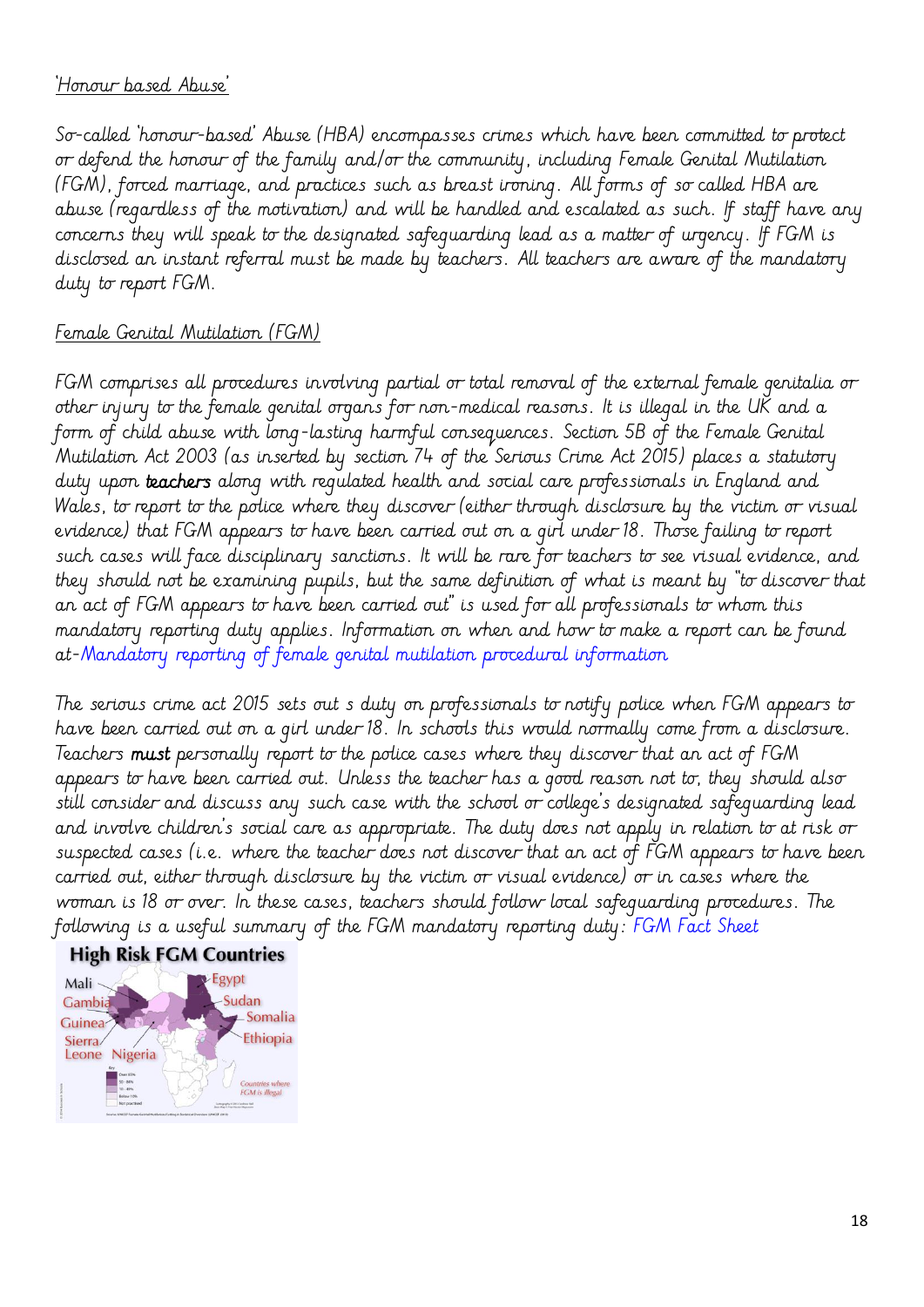At Lanesfield teachers must also report their concerns and share the information with the DSL following the school's procedures for recording and reporting. The teacher the will be supported by the DSL to fulfil their duty to report FGM cases to the police and social care.

Our staff will call contact the police on 101

Risk factors for FGM include:

- low level of integration into UK society
- mother or a sister who has undergone FGM
- girls who are withdrawn from PSHE
- visiting female elder from the country of origin
- being taken on a long holiday to the country of origin
- talk about a 'special' procedure to become a woman

Some warning signs:

- Difficulty walking, sitting or standing;
- Unusual behaviour after an absence from school;
- Age of the young girl (0-15 years);
- A young girl may visit the bathroom more frequently or spend more time than usual in the bathroom;
- A young girl may have frequent, urinary, menstrual or stomach problems;
- Prolonged or repeated absence from school;
- A young girl may try to avoid PE lessons;
- Talking about pain or discomfort between her legs
- Travel to a country known to practise FGM (School holiday times);
- An Elder family member visiting from a country known to practise FGM;
- Over hearing conversations related to FGM;
- A young girl may disclose, ask questions or ask for advice;
- Reluctance to undergo normal medical examination; and
- Girls that are withdrawn from PSHE or SRE.

#### Breast Ironing

Breast Ironing is practiced in some African countries, notably Cameroon. Girls aged between 9 and 15 have hot pestles, stones or other implements rubbed on their developing breast to stop them growing further. In the vast majority of cases breast ironing is carried out by mothers or grandmothers and the men in the family are unaware. Estimates range between 25% and 50% of girls in Cameroon are affected by breast ironing, affecting upto 3.8 million women across Africa.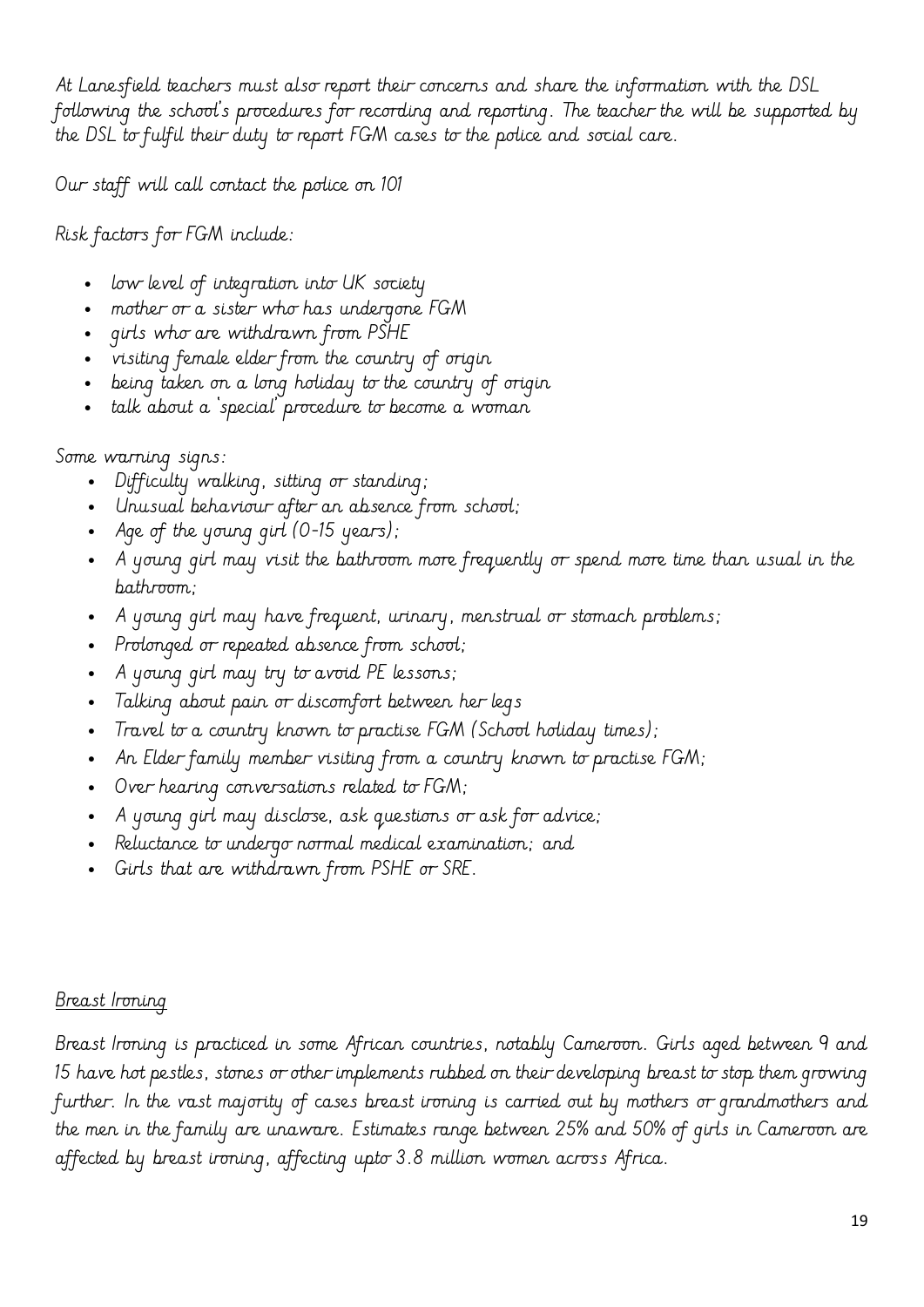

Breast ironing is a form of physical and honour based abuse and that has been condemned by the United Nations and identified as Gender-based Violence. Although, countries where breast ironing is prevalent have ratified the African Charter on Human Rights to prevent harmful traditional practices, it is not against the law.

#### Breast Ironing in the UK

Concerns have been raised that breast ironing is also to be found amongst African communities in the UK, with as many as a 1,000 girls at risk. Keeping Children Safe in Education (2019) mentions breast ironing on page 54, as part of the section on so-called 'Honour Violence'. Staff worried about the risk of breast ironing in their school should speak to the Designated Safeguarding Lead as soon as possible. Schools need to know the risk level within their communities and tackle the risk as appropriate. At Lanesfield teachers must also report their concerns and share the information with the DSL following the school's procedures for recording and reporting. The teacher the will be supported by the DSL to fulfil their duty to report cases to the police and social care.

# Forced Marriage

Forcing a person into a marriage is a crime in England and Wales. A forced marriage is one entered into without the full and free consent of one or both parties and where violence, threats or any other form of coercion is used to cause a person to enter into a marriage. Threats can be physical or emotional and psychological. A lack of full and free consent can be where a person does not consent or where they cannot consent (if they have learning disabilities, for example). Nevertheless, some communities use religion and culture as a way to coerce a person into marriage.

The Forced Marriage Unit has published Multi-agency guidelines, with pages 32-36 focusing on the role of schools and colleges. School and college staff can contact the Forced Marriage Unit if they need advice or information. Contact: 020 7008 0151 or email: fmuffco.gov.uk.

Further Guidance and Information on HBV, FGM and Forced Marriage - indicators and actions There are a range of potential indicators that a child may be at risk of HBV. Guidance on the warning signs that FGM or forced marriage may be about to take place, or may have already taken place, can be found on pages 38-41 of the Multi agency statutory guidance on FGM (pages 59-61 focus on the role of schools and colleges) and pages 13-14 of the Multi-agency guidelines: Handling case of forced marriage. If staff have a concern regarding a child that might be at risk of HBV they should activate local safeguarding procedures, using existing national and local protocols for multi-agency liaison with police and children's social care.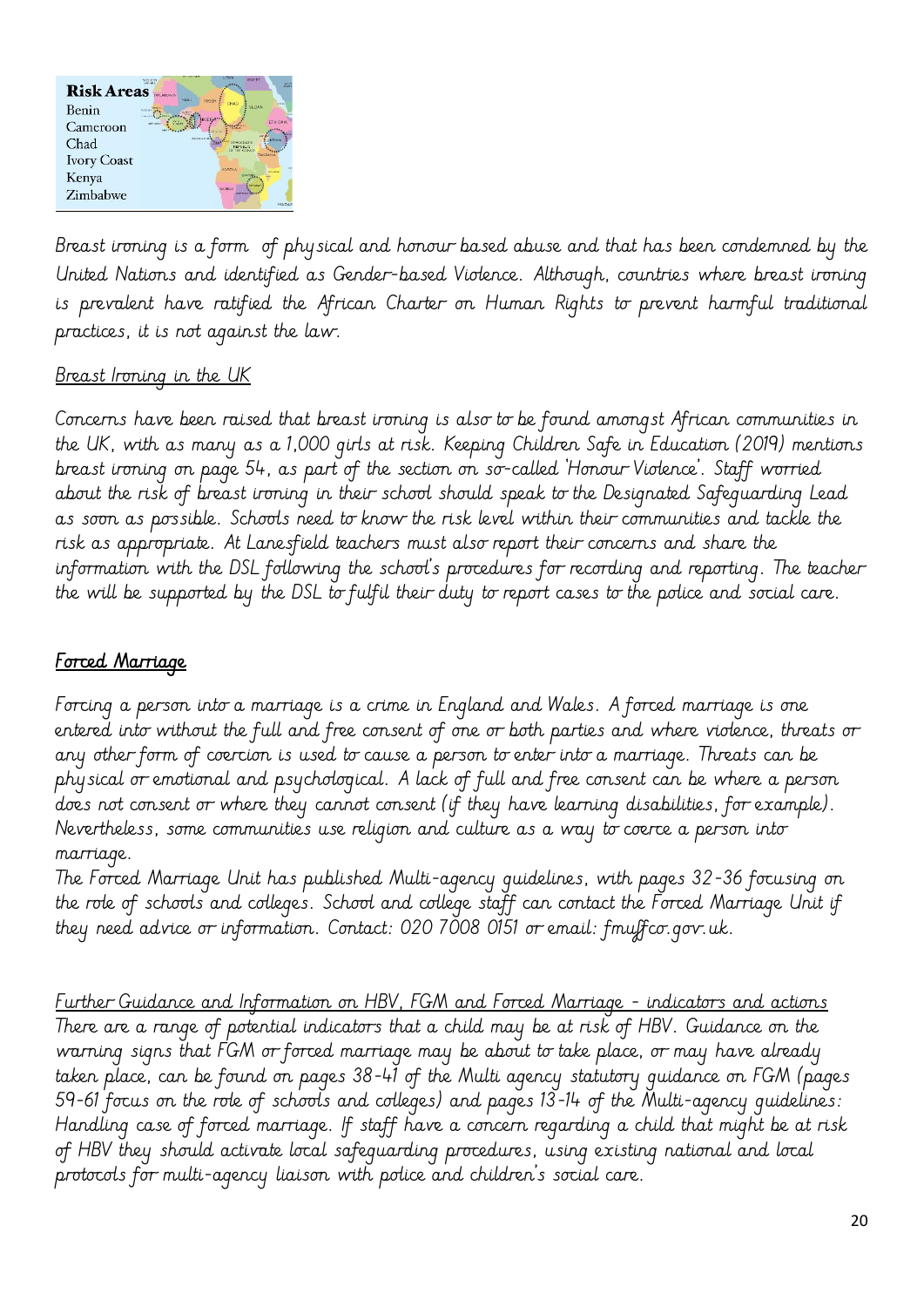Schools and colleges can play an important role in safeguarding children from forced marriage. Our staff are familiar with the issue of forced marriage, Honour Based Violence and FGM.

If staff have any concerns regarding FGM, Forced Marriage and Honour Based Violence they will report to the DSL. The DSL will support the individual teacher to fulfil their duty to report to the police and/or social care.

#### Voyeurism (offences) Act 2019

Voyeurism (offences) Act 2019 s this act needs consideration and all staff need to know that placing equipment such as a camera or mobile phone beneath a person's clothing to take a voyeuristic photograph without permission is an offence and covered under the new voyeurism (offences) act 2019. Sometimes this is referred to as 'upskirting'. It applies equally whether men or women are wearing kilts, cassocks shorts or trousers.

# Preventing Radicalisation

From 1 July 2015 specified authorities, including all schools (and since 18 September 2015 all colleges) as defined in the summary of this guidance, are subject to a duty under section 26 of the Counter-Terrorism and Security Act 2015 (The 'prevent duty'), in the exercise of their functions, to have "due regard" to the need to prevent people from being drawn into terrorism". This duty is known as the Prevent duty. It applies to a wide range of public-facing bodies. Bodies to which the duty applies must have regard to statutory guidance issued under section 29 of the CTSA 2015. Paragraphs 57-76 of the statutory "Revised Prevent duty guidance: for England and Wales" (for schools) summarises the requirements on schools in terms of four general themes:

At Lanesfield we will:

- Assess the risk of children being drawn into terrorism, including support for extremist ideas that are part of terrorist ideology;
- Work in partnership with parents, children, families and statutory agencies;
- Assess the risk in our local area and as a minimum our DSL will undertake Prevent awareness training to provide advice and support to other members of staff on protecting children from the risk of radicalisation; and
- Ensures that suitable filtering and monitoring is in place. Our pupils are taught to stay safe on-line. Our E-safety is integral to the schools IT curriculum.

Early indicators of radicalisation or extremism may include:

- showing sympathy for extremist causes
- glorifying violence, especially to other faiths or cultures
- making remarks or comments about being at extremist events or rallies outside school
- evidence of possessing illegal or extremist literature
- advocating messages similar to illegal organisations or other extremist groups
- out of character changes in dress, behaviour and peer relationships (but there are also very powerful narratives, programmes and networks that young people can come across online so involvement with particular groups may not be apparent.)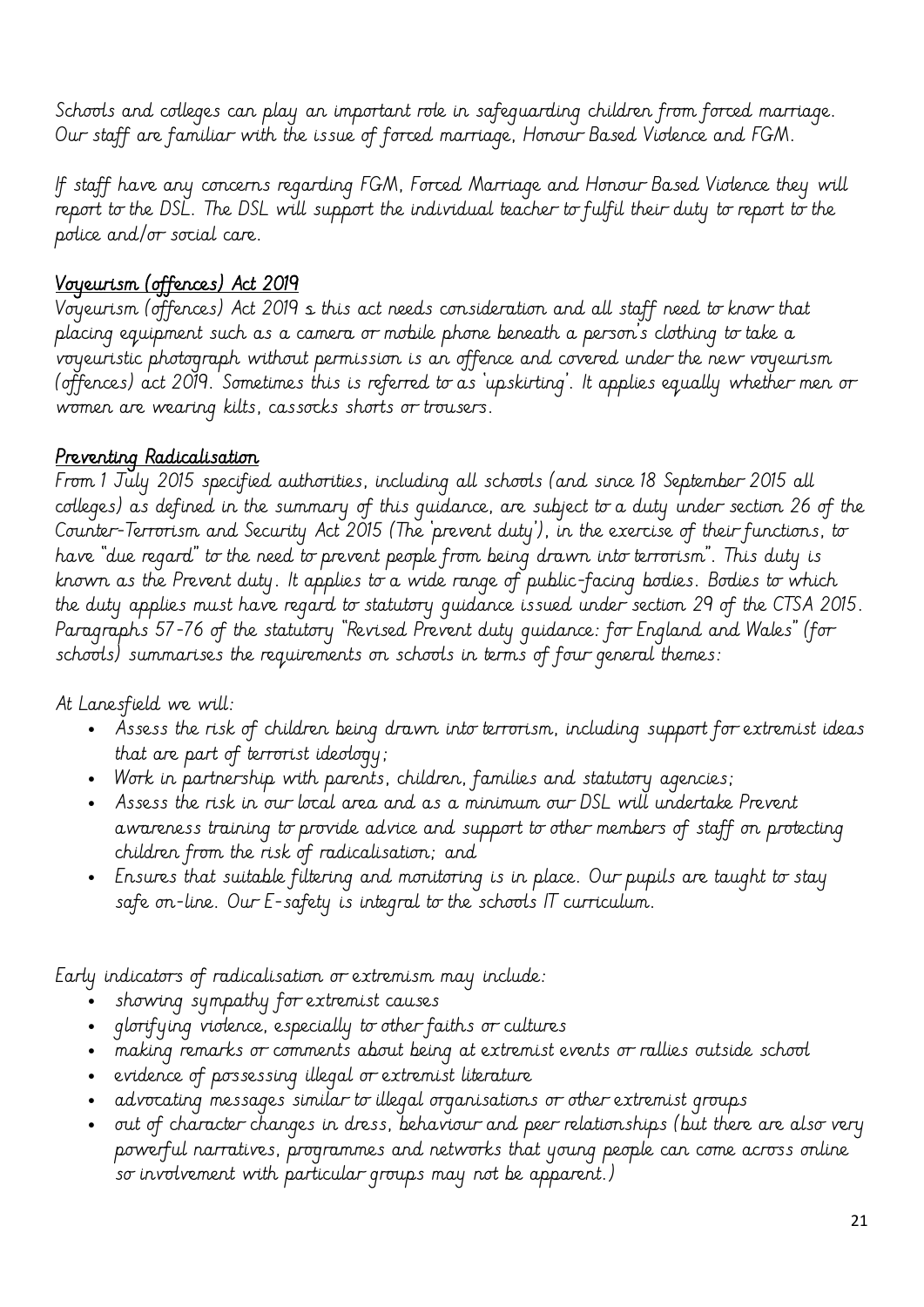- secretive behaviour
- online searches or sharing extremist messages or social profiles
- intolerance of difference, including faith, culture, gender, race or sexuality
- graffiti, art work or writing that displays extremist themes
- attempts to impose extremist views or practices on others
- verbalising anti-Western or anti-British views
- advocating violence towards others

At Lanesfield, we aim to build the children's resilience to radicalisation by providing a safe environment and through particular aspects of the curriculum including SMSC, British Values, PSHE, SRE and Citizenship.

Where staff are concerned that children and young people are developing extremist views or show signs of becoming radicalized, they should discuss this with the Designated Safeguarding Lead. The Designated Safeguarding Lead has received training about the Prevent Duty and tackling extremism and is able to support staff with any concerns they may have. We use the curriculum to ensure that children and young people understand how people with extreme views share these with others, especially using the internet.

The Department for Education has also published advice for schools on the Prevent duty. The advice is intended to complement the Prevent guidance and signposts other sources of advice and support. The Government has launched 'Educate against hate' a website designed to equip school and college leaders, teachers and parents with the information, tools and resources they need to recognise and address extremism and radicalisation in young people. The website provides information on training resources for teachers, staff and school and college leaders, such as Prevent e-learning, via the Prevent Training catalogue.

#### County lines

County lines is a term used to describe gangs and organised criminal networks involved in exporting illegal drugs (primarily crack cocaine and heroin) into one or more importing areas within the UK, using dedicated mobile phone lines or other form of "deal line".

Exploitation is an integral part of the county lines offending model with children and vulnerable adults exploited to move and store drugs and money. Offenders will often use coercion, intimidation, violence (including sexual violence) and weapons to ensure compliance of victims.

Children can easily become trapped by this type of exploitation as county lines gangs create drug debts and can threaten serious violence and kidnap towards victims (and their families) if they attempt to leave the county lines network.

#### Channel

Our staff should understand when it is appropriate to make a referral to the Channel programme. Channel guidance is available at: Channel Guidance. E-learning channel awareness programme for staff is available at: Channel General Awareness.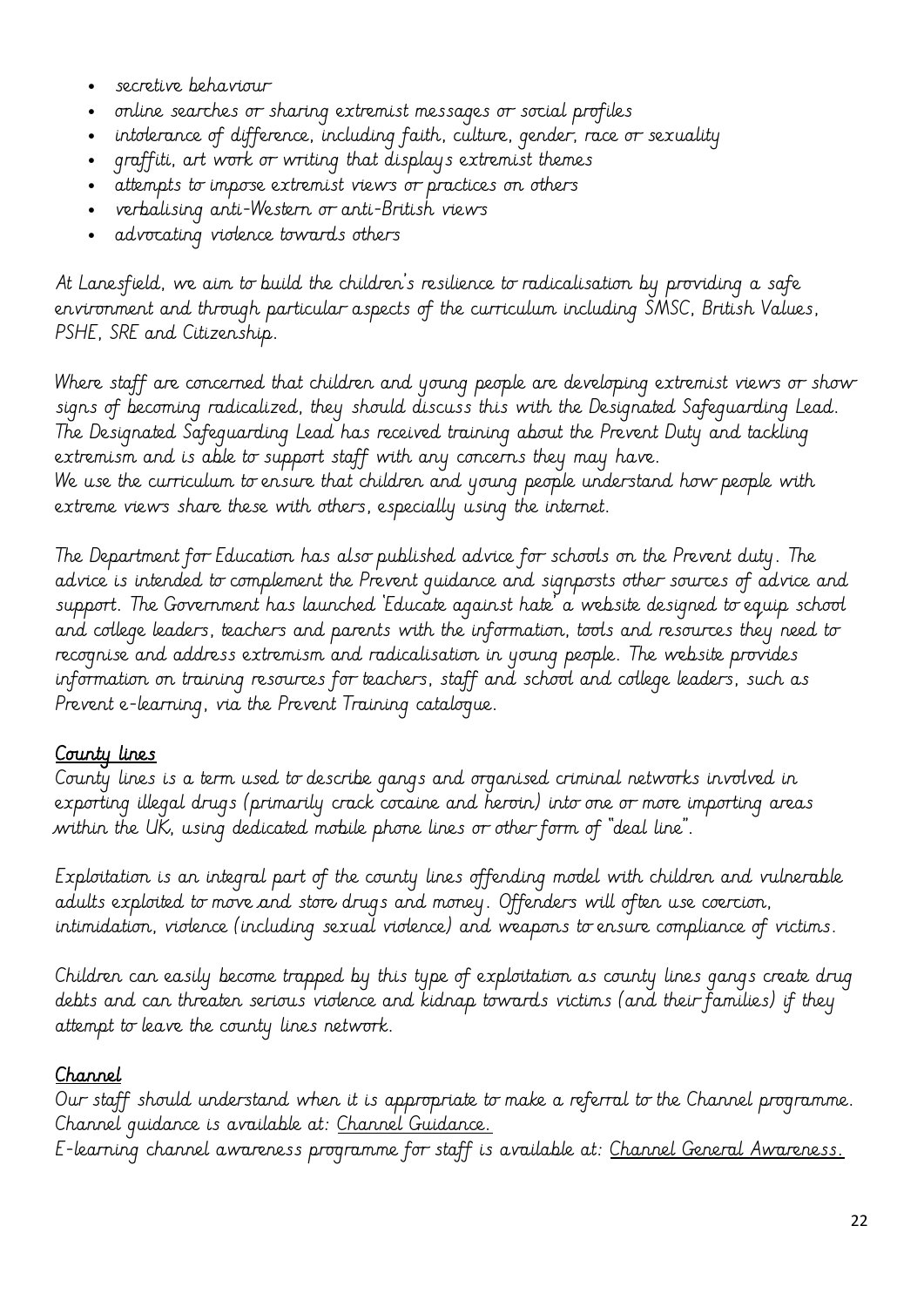Channel is a programme which focuses on providing support at an early stage to people who are identified as being vulnerable to being drawn into terrorism. It provides a mechanism for schools to make referrals if they are concerned that an individual might be vulnerable to radicalisation. An individual's engagement with the programme is entirely voluntary at all stages. In addition to information sharing, if a staff member makes a referral to Channel, they may be asked to attend a Channel panel to discuss the individual referred to determine whether support is required

Our staff will co-operate with local Channel panels as required. The Wolverhampton Prevent Team (West-Midlands Counter Terrorism Unit) can be contacted on: 101 select option 3 and then 8713036

If you want to discuss your concerns prior to sending the channel referral form, please ring Gareth Thomas on 101 x 871 3032 (07764 629768), Pamy Sandhu on 101 x 871 3033 (07765 295937) or Alison Potts on 101 x 871 3033 (07391 019552).

# Peer On Peer Abuse

At Lanesfield staff are aware that safeguarding issues can manifest themselves via peer on peer abuse. This is most likely to include, but not limited to:

- bullying (including cyberbullying);
- physical abuse such as hitting, kicking, shaking, biting, hair pulling, or otherwise causing physical harm;
- sexual violence and sexual harassment;
- gender-based violence
- sexting (also known as youth produced sexual imagery); and
- initiation-type violence and rituals.

Staff should be aware that safeguarding issues can manifest themselves via peer on peer abuse. This is most likely to include, but not limited to:

- bullying (including cyberbullying);
- physical abuse such as hitting, kicking, shaking, biting, hair pulling, or otherwise causing physical harm;
- sexual violence and sexual harassment;
- gender-based violence
- sexting (also known as youth produced sexual imagery); and
- initiation-type violence and rituals.

Abuse is abuse and should never be tolerated or passed off as "banter" or "part of growing up". Different gender issues can be prevalent when dealing with peer on peer abuse. This could for example include girls being sexually touched/assaulted or boys being subject to initiation-type violence.

At Lanesfield we believe that all children have a right to attend school and learn in a safe environment. Children should be free from harm by adults in the school and other students.

We recognise that some students will sometimes negatively affect the learning and wellbeing of others and their behaviour will be dealt with under the school's Behaviour Policy.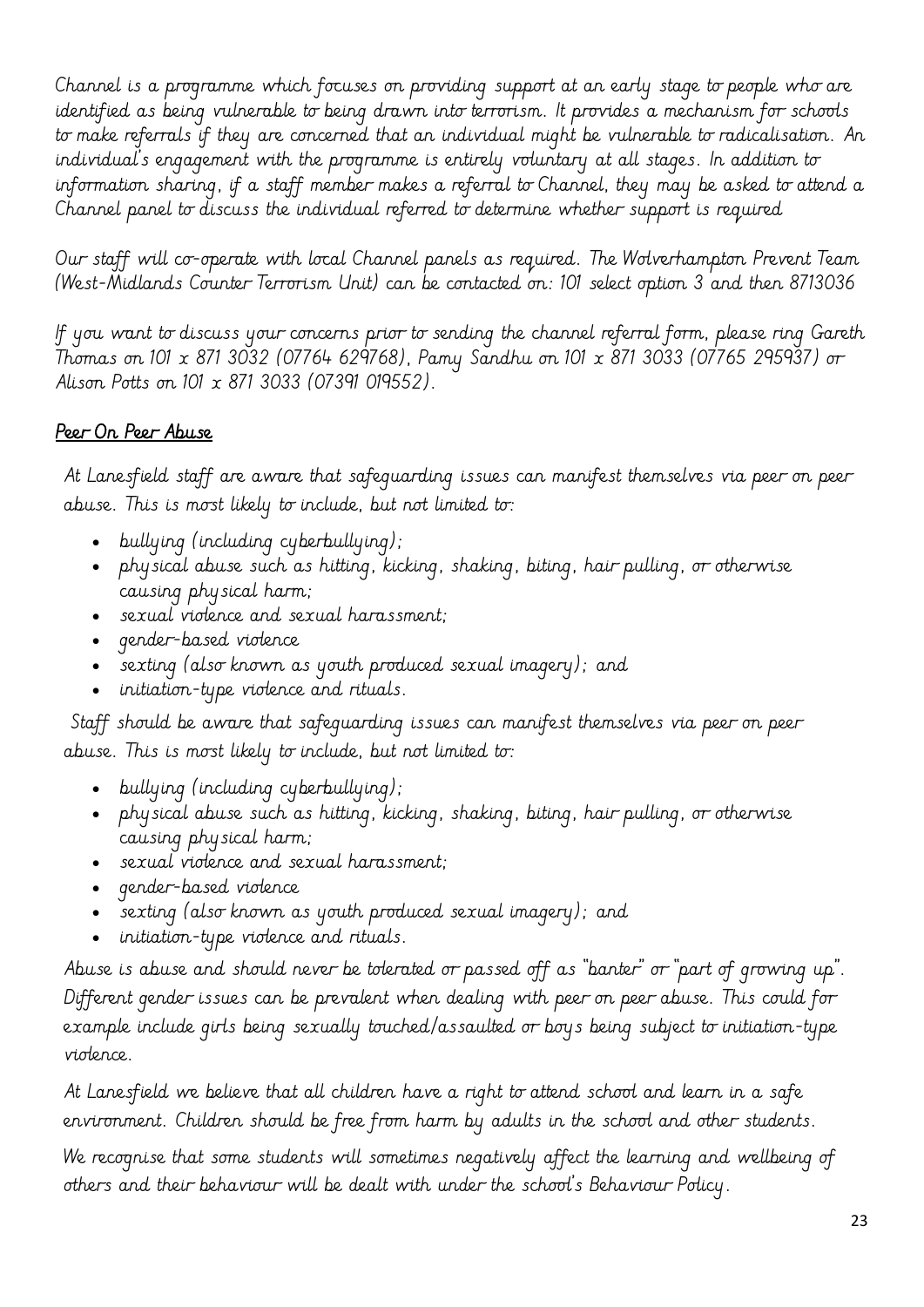Occasionally, allegations may be made against students by others in the school, which are of a safeguarding nature. Safeguarding issues raised in this way may include physical abuse, emotional abuse, sexual abuse and sexual exploitation. It is likely that to be considered a safeguarding allegation against a pupil, some of the following features will be found. The allegation:

- is made against an older pupil and refers to their behaviour towards a younger pupil or a more vulnerable pupil
- is of a serious nature, possibly including a criminal offence
- raises risk factors for other pupils in the school
- indicates that other pupils may have been affected by this student
- indicates that young people outside the school may be affected by this student

At Lanesfield we will support the victims of peer on peer abuse by ensuring prompt action is taken and support is given by the behaviour worker and outside support agencies.

Referral under safeguarding arrangements may be necessary, key specific considerations will include:

- The age, maturity and understanding of the children; and
- Any disability or special needs of the children

Children and young people with special educational needs and disabilities can face additional safeguarding challenges because:

- there may be assumptions that indicators of possible abuse such as behaviour, mood and injury relate to the child's disability without further exploration;
- children with SEN and disabilities can be disproportionally impacted by things like bullying without outwardly showing any signs; and
- difficulties may arise in overcoming communication barriers.

At Lanesfield we identify pupils who might need more support to be kept safe or to keep themselves safe by:

Using a range of ways to self-register so that all children can express feelings. Regular PSHE and child safety assemblies detailing NSPCC resources.

# Sexting

In cases of 'sexting' we follow guidance given to schools and colleges by the UK Council for Child Internet Safety (UKCCIS) published in 2017: 'Sexting in schools and colleges, responding to incidents, and safeguarding young people'.

# Child Criminal Exploitation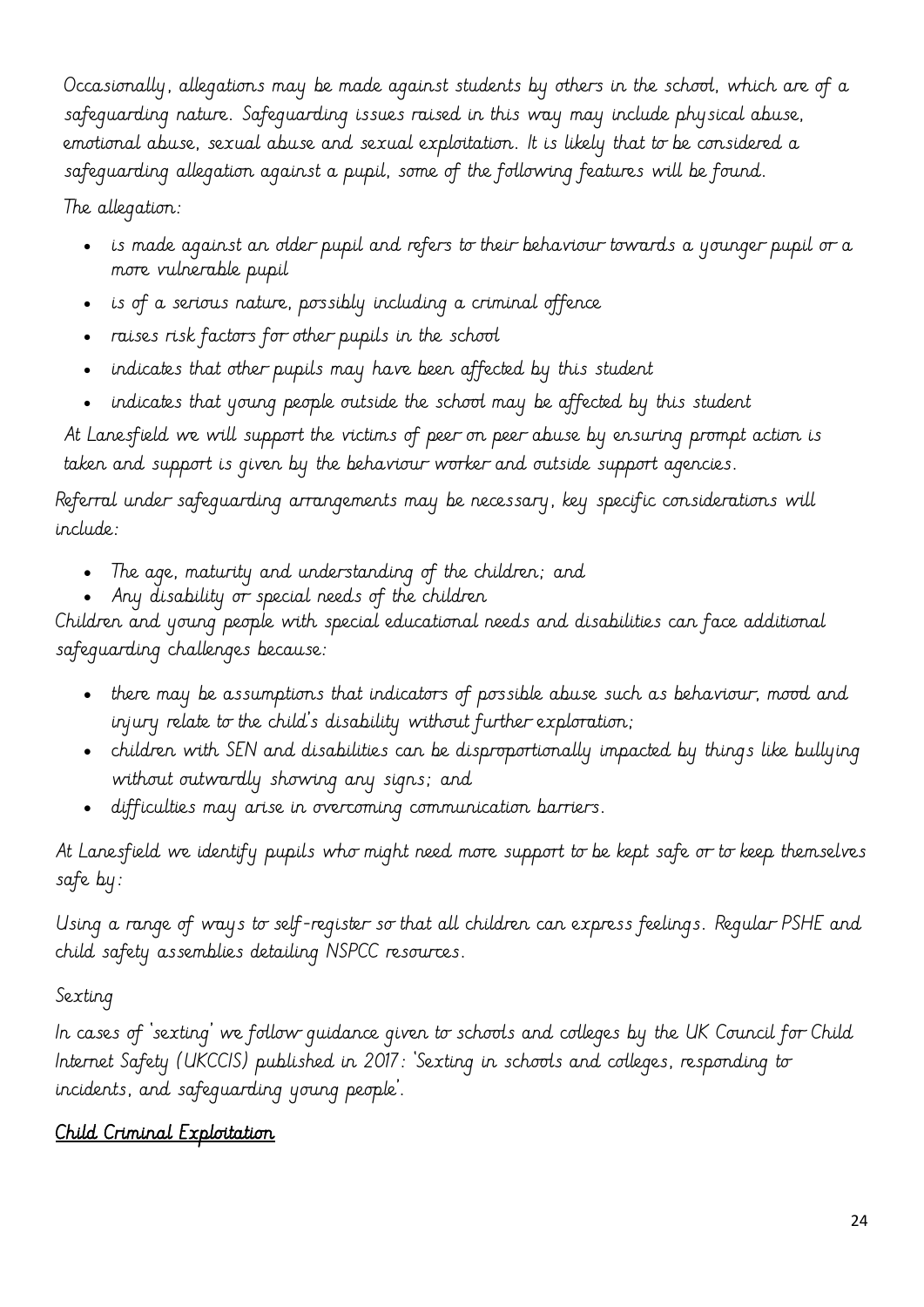Child Criminal Exploitation (CCE) CCE is where an individual or group takes advantage of an imbalance of power to coerce, control, manipulate or deceive a child into any criminal activity (a) in exchange for something the victim needs or wants, and/or (b) for the financial or other advantage of the perpetrator or facilitator and/or (c) through violence or the threat of violence.

The victim may have been criminally exploited even if the activity appears consensual. CCE does not always involve physical contact; it can also occur through the use of technology.

CCE can include children being forced to work in cannabis factories, being coerced into moving drugs or money across the country, forced to shoplift or pickpocket, or to threaten other young people.

Some of the following can be indicators of CCE:

- children who appear with unexplained gifts or new possessions;
- children who associate with other young people involved in exploitation;
- children who suffer from changes in emotional well-being;
- children who misuse drugs and alcohol;
- children who go missing for periods of time or regularly come home late; and
- children who regularly miss school or education or do not take part in education.

#### Allegations against other children which are safeguarding issues

Some allegations may be of such a serious nature that they may raise safeguarding concerns. These allegations may include physical abuse, emotional abuse, sexual abuse and sexual exploitation and sexting. Other gender issues that can be prevalent when dealing with peer on peer abuse could, for example, include girls being sexually touched or assaulted or boys being subject to initiation or hazing type violence. It is also likely that incidents may involve older students and their behaviour towards younger students or those who are vulnerable.

It is likely that, to be considered a safeguarding allegation against a child, some of the following features will be found. If the allegation:

Is made against an older child and refers to their behaviour towards a younger child or a more vulnerable child;

- Is of a serious nature, possibly including a criminal offence;
- Raises risk factors for other children in the school;
- Indicates that other children may have been affected by this child; and
- Indicates that young children outside the school may be affected by this child.

Examples of safeguarding issues against a child could include:

Physical Abuse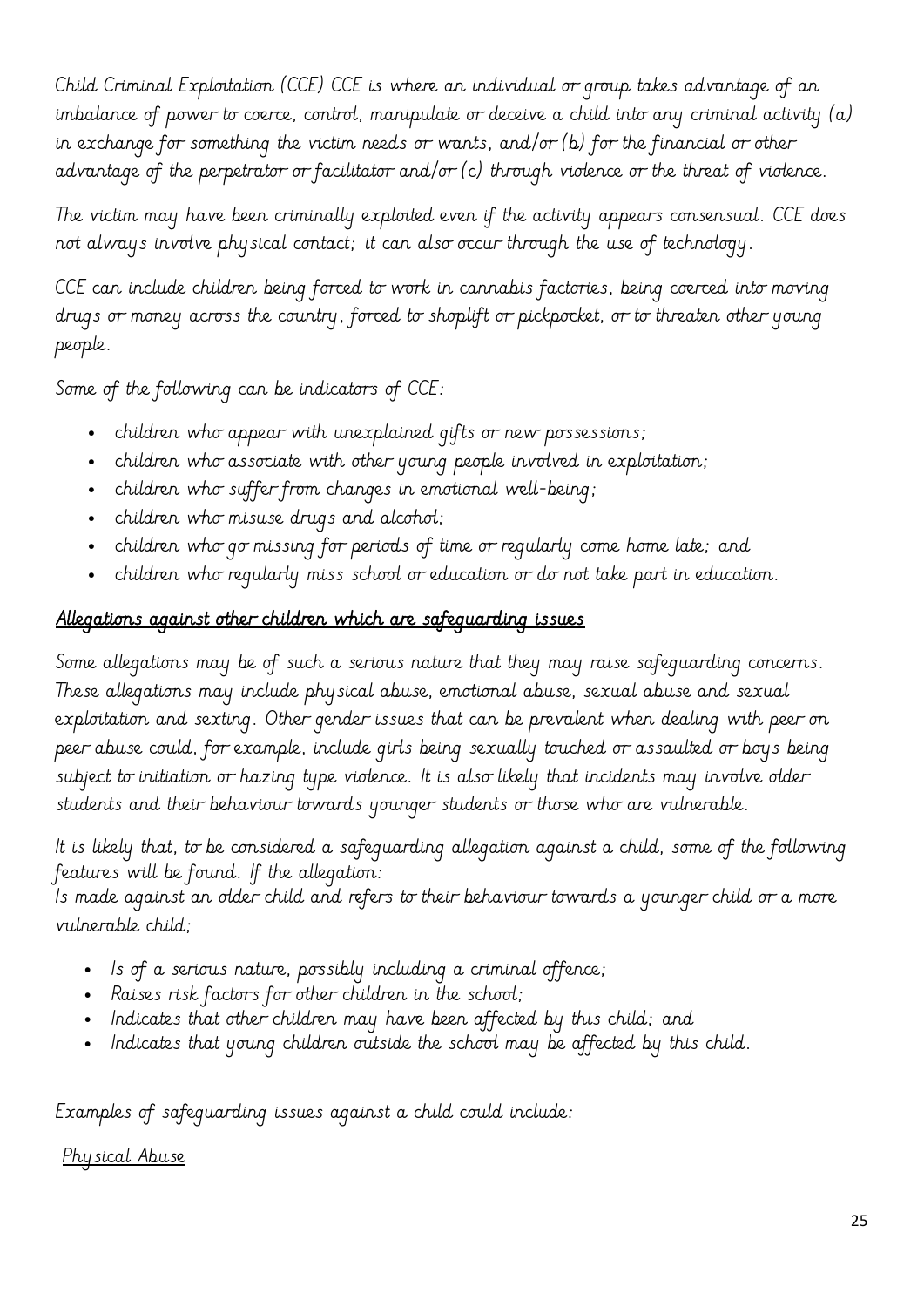- Violence, particularly pre-planned;
- Forcing others to use drugs or alcohol; and
- Initiation and hazing violence.

#### Emotional Abuse

- Blackmail or extortion;
- Threats and intimidation; and
- Cyber-bullying.

#### Sexual Abuse including sexting and gender based violence

- Indecent exposure, indecent and inappropriate touching or serious sexual assaults;
- Forcing others to watch pornography or take part in sexting; and
- Initiation and hazing violence.

# Sexual Exploitation

- Encouraging other children to engage in inappropriate sexual behaviour (For example having an older boyfriend/girlfriend, associating with unknown adults or other sexually exploited children, staying out overnight); and
- Photographing or videoing other children performing indecent acts.

# Domestic Abuse

The definition of domestic abuse is: any incident or pattern of incidents of controlling, coercive, threatening behaviour, violence or abuse between those aged 16 or over who are, or have been, intimate partners or family members regardless of gender or sexuality. The abuse can encompass, but is not limited to: psychological; physical; sexual; financial; and emotional.

All children can witness and be adversely affected by domestic abuse in the context of their home life where domestic abuse occurs between family members.

Exposure to domestic abuse and/or violence can have a serious, long lasting emotional and psychological impact on children. In some cases, a child may blame themselves for the abuse or may have had to leave the family home as a result.

# Prevention, assessing and minimising the risks

At Lanesfield we will minimise the risk of allegations against other children by:

- Providing a developmentally age appropriate PSHE, SRE, British Values curriculum which develops children's understanding of acceptable behaviour and keeping themselves safe;
- Having systems in place for any child to raise concerns with staff, knowing that they will be listened to, believed and valued;
- Delivering targeted work on assertiveness, protective behaviours and keeping safe to those children identified as being at risk;
- Developing robust risk assessments & providing targeted work for children identified as being a potential risk to other children; and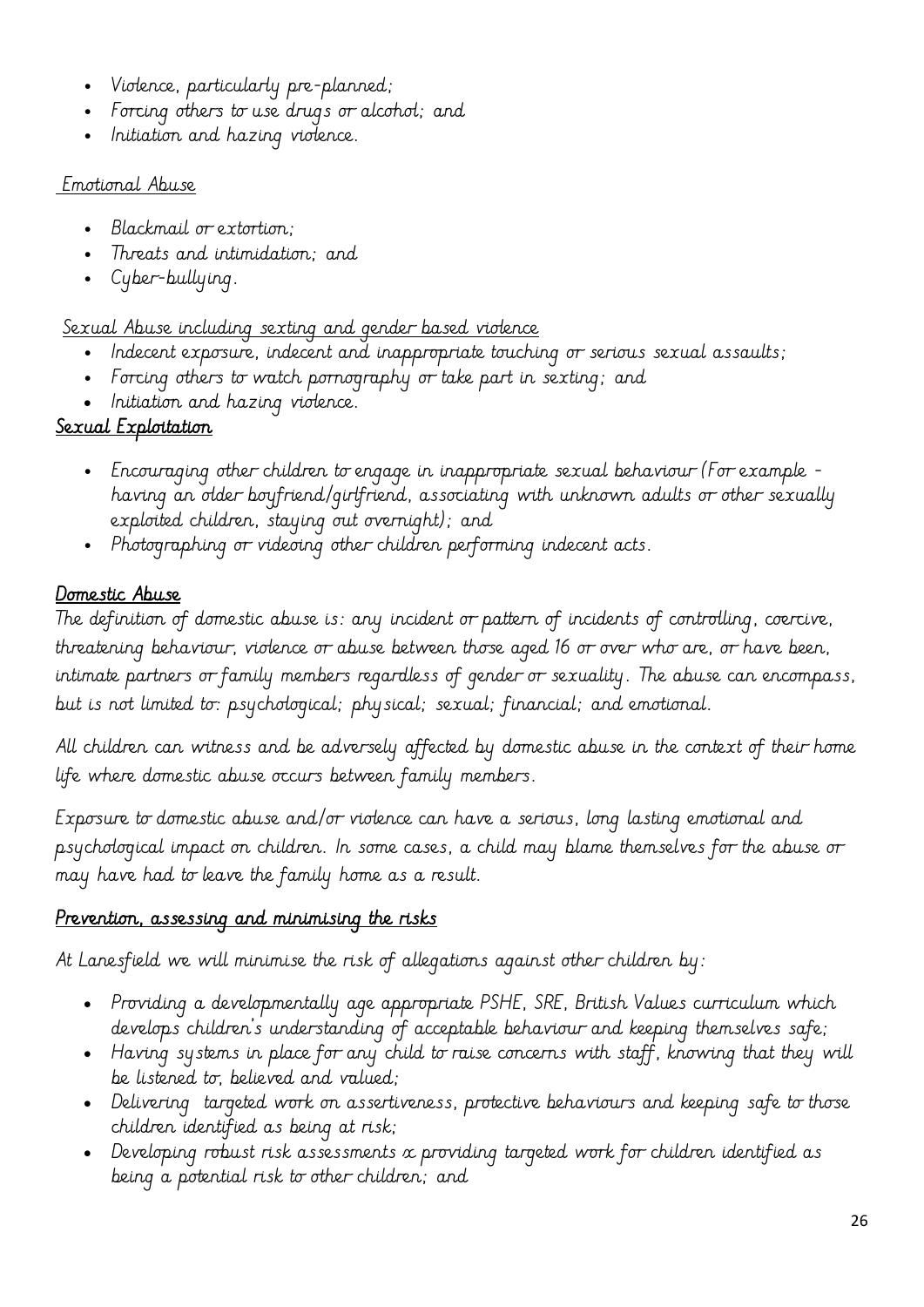• Training and awareness sessions will be provided for staff.

#### Procedure to manage peer on peer allegations

- When an allegation is made by a child against another child, members of staff should consider whether the complaint raises a safeguarding concern. If there is a safeguarding concern the designated safeguarding lead (DSL) will be informed;
- A factual record should be made of the allegation, but no attempt at this stage should be made to investigate the circumstances;
- The DSL should contact social care/multi-agency agency safeguarding hub (MASH) to discuss the allegation and seek advice;
- The DSL will follow through the outcomes of the discussion and make a referral where appropriate;
- If the allegation indicates that a potential criminal offence has taken place, this will be referred to the multi-agency agency safeguarding hub MASH where the police will become involved;
- Following advice from Social Care and/or the police, parents of both the child being complained about and the alleged victim, should be informed and kept updated on the progress of the referral;
- The DSL will make a record of the concern, the discussion and any outcome and keep a copy in the files of both children's files;
- It may be appropriate to exclude the pupil being complained about for a period of time according to the school's behaviour policy and procedures;
- Where neither social services nor the police accept the complaint, a thorough school investigation should take place into the matter using the school's usual behaviour procedures;
- In situations where the school considers a safeguarding risk is present, a risk assessment should be prepared along with a preventative, supervision plan; and
- The plan should be monitored and a date set for a follow-up evaluation with everyone concerned.

# Support and care

At Lanesfield we recognise and understand that peer on peer allegations will be very distressing situations for all concerned - children, family members and staff. We will seek to provide any support required and make any necessary referrals for counselling and support services.

Other types of abuse to be aware of include:

- Bullying including cyber-bullying
- Children Missing education
- Children missing from home or care
- Child sexual exploitation
- Domestic abuse
- Drugs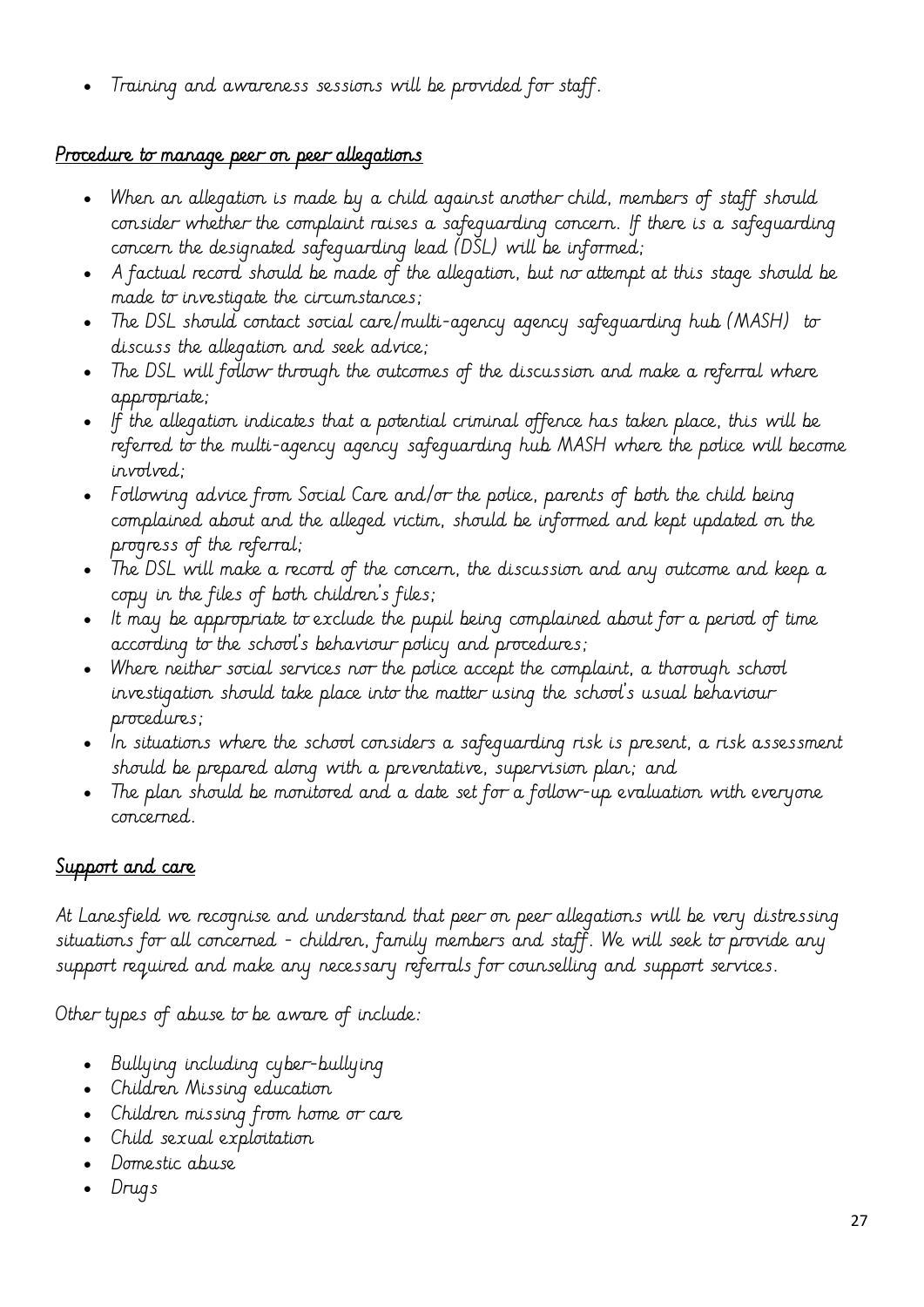- Fabricated and Induced illness
- Faith abuse
- Female genital mutilation
- Forced marriage
- Gangs and youth violence
- Gender based violence/violence against women and girls
- Hate
- Mental health
- Missing children and adults
- Private fostering
- Preventing radicalisation
- Relationship abuse
- Sexting
- Trafficking

Whilst it is important for our staff to be vigilant regarding the types and signs of abuse at all times it does not necessarily mean that a child or young person has been abused because the signs have been noted or observed. However ALL concerns MUST be shared with the Designated Safeguarding Lead.

#### Private Fostering Arrangements

A private fostering arrangement is one that is made privately (without the involvement of a local authority) for the care of a child under the age of 16 years (under 18, if disabled) by someone other than a parent or close relative, in their own home, with the intention that it should last for 28 days or more.

A close family relative is defined as a 'grandparent, brother, sister, uncle or aunt' and includes half-siblings and step-parents; it does not include great-aunts or uncles, great grandparents or cousins.

Parents and private foster carers both have a legal duty to inform the relevant local authority at least six weeks before the arrangement is due to start; not to do so is a criminal offence.

Whilst most privately fostered children are appropriately supported and looked after, they are a potentially vulnerable group who should be monitored by the local authority, particularly when the child has come from another country. In some cases privately fostered children are affected by abuse and neglect, or be involved in trafficking, child sexual exploitation or modern-day slavery.

Schools have a mandatory duty to report to the local authority where they are aware or suspect that a child is subject to a private fostering arrangement. Although schools have a duty to inform the local authority, there is no duty for anyone, including the private foster carer or social workers to inform the school. However, it should be clear to the school who has parental responsibility.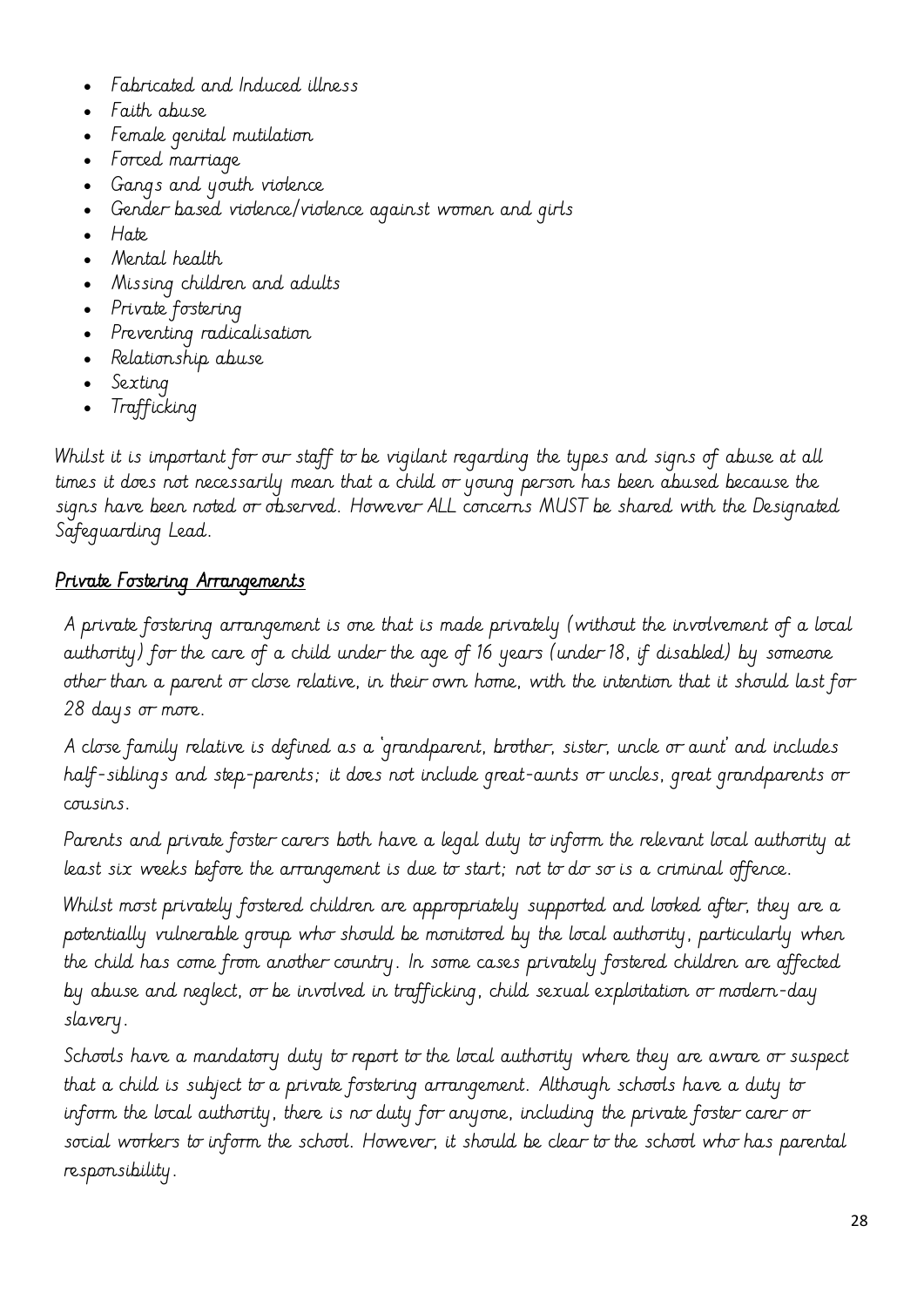School staff should notify the designated safeguarding lead when they become aware of private fostering arrangements. The designated safeguarding lead will speak to the family of the child involved to check that they are aware of their duty to inform the LA. The school itself has a duty to inform the local authority of the private fostering arrangements.

On admission to the school, we will take steps to verify the relationship of the adults to the child who is being registered.

#### Advice - What to do if a child Discloses

All staff at Lanesfield will also refer to 'What to do if you are worried a child is being abused' DfE March 2015

# $DO's$

- Keep an open mind;
- Reassure;
- Listen carefully;
- Work at the child's pace;
- Where appropriate, ask only open questions in a non-leading way s clarifying the facts, don't interrogate;
- Explain your actions;
- Record accurately and quickly using child's words/action;
- Record a my concern and pass all the information on to the DSL, or the deputy DSL immediately/soon as possible, the same day, prior to leaving;
- At all times, keep children and young people safe;
- Treat everyone with respect;
- Create an environment in which people feel comfortable in pointing out attitudes and behaviours they don't like;
- Report all inappropriate and/or abusive activities, including ridicule or bullying;
- Familiarize yourself with the school's code of conduct, and other related policies;
- Demonstrate positive behaviours you wish others to follow;
- Treat all health and safety concerns as emergencies and report them immediately;
- Follow the schools procedures for reporting safeguarding and welfare concerns;
- Follow the schools procedures for reporting all allegations against staff, carers and volunteers; and
- Look after yourself s ask for support.

#### DON'Ts

- Make false promises;
- Interrupt/Interrogate/Investigate;
- Assume e.g. this child tells lies/good imagination;
- Make suggestions about what is being said;
- Speculate or accuse anyone;
- Show anger, shock etc;
- Tell the child to go and speak to someone else;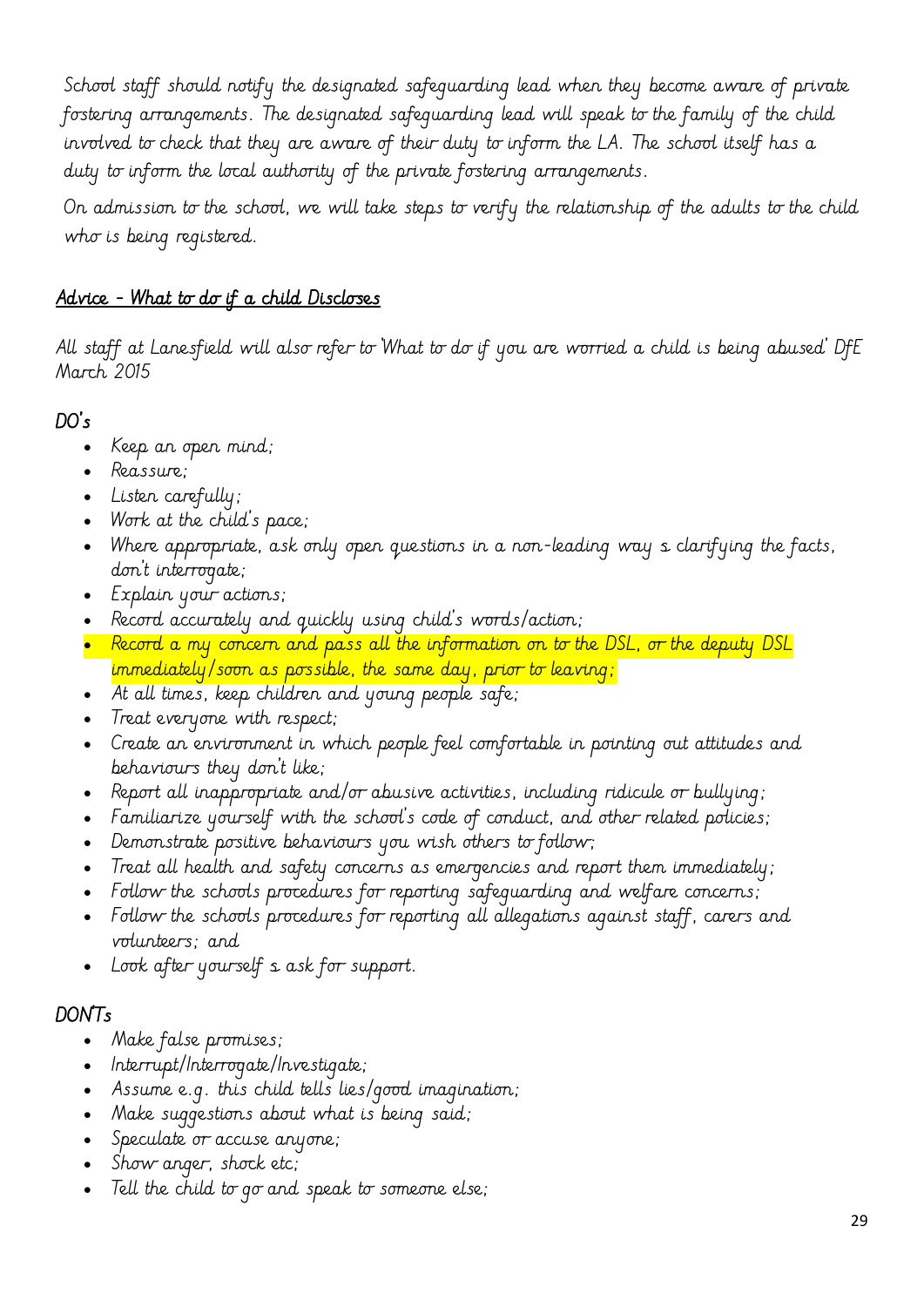- Discuss with parent/carers without speaking to the DSL, or their deputy;
- orget to record accurately and/or pass on to DSL, or the deputy
- Discuss with any other staff before speaking to DSL, or deputy;
- Leave any related written information laying around;
- Jump to conclusions about people's behaviour without knowing the facts;
- Investigate an allegation of child protection concern yourself;
- Make suggestive (what could be seen as suggestive) remarks or gestures, tell jokes of a sexual nature or engage in inappropriate verbal banter with or in front of children and/or young people;
- Create 'intense' personal relationships with a child/young person/s;
- Give any personal details about yourself or others, to a child/young person, unless this has been agreed with a senior member of staff for a specific reason;
- Allow children/young people to have access to your personal activities, including social networking sites;
- Have inappropriate physical contact with children/young people, this includes whilst playing games;
- Engage in any sexual activity (even consensual) with a child/young person under the age of 18 years who is attending any educational establishment;
- Intimidate, threaten, coerce or undermine others; and
- Believe that safeguarding matters are someone else's business and responsibility s it isk and it's also yours.

#### Recording and reporting concerns and disclosures

At Lanesfield we have clear procedure for reporting any concerns. My Concern is our main recording process.

All child protection concerns are reported on my concern and then a notification slip to the DSL or Deputies for any that may result in immediate harm. DSL accesses these ASAP and they are assessed and considered at times advice may be sort from the Wolverhampton Hub if next step would be for a MARF to be completed and DSL's would await on advice to what action to follow. Pupils would not be released home without permission from Wolverhampton safeguarding team s Hub if a referral had been made.

#### Making a referral to children's social care-Points to be considered Child Protection Procedures

Upon receipt of a school concern form the DSL will make a decision and seek advice to determine whether the concern/disclosure meets a threshold for support The DSLs will consider:

Is this a child with unmet needs where health, development or achievement may be affected? Wolverhampton Supporting Children' Model says practitioners should form a Team around the Family (TaF) and complete an Early Help Assessment (EHA) when:

• Age appropriate progress is not being made and the causes are unclear; or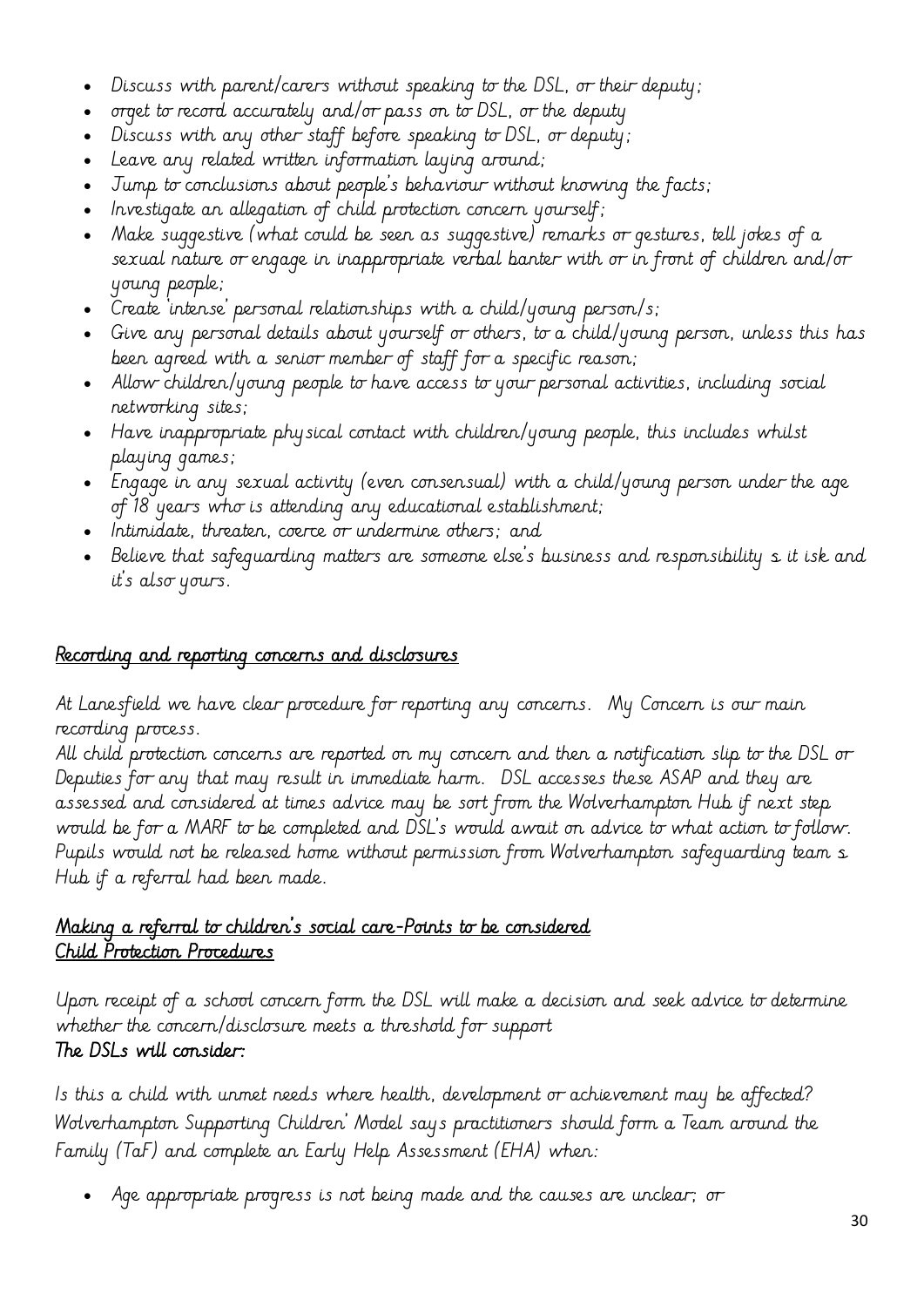• The support of more than one agency is needed to meet the child or young person's needs.

If this is a child with additional needs the DSL or deputy will discuss the issues with the child's parents/carers. The DSL will obtain parental consent for an Early Help Assessment to be completed.

Is this a child in need? Section 17 of the Children Act 1989 says:

- The child is unlikely to achieve or maintain, or to have opportunity to achieve or maintain a reasonable standard of health or development;
- The child's health or development is likely to be impaired, or further impaired without the provision of such services; and
- The child has a disability.

Is this a Child Protection matter? Section 47 of the Children Act 1989 says:

- Children at risk or who are suffering significant harm;
- Children suffering the effects of significant harm; and
- Serious health problems.

All concerns, child with unmet needs, Child in Need and Child Protection matters, should be discussed with the Designated Safeguarding Lead and will need to be assessed and referred using the correct channels by the school as soon as possible. It is important to recognise anybody can make a referral where they believe a child to be in imminent danger or at risk of harm

Where a case reaches the 'significant harm' threshold that justifies statutory intervention into family life. A professional making a child protection referral under Section 47 must therefore provide information which clearly outlines that a child is suffering or likely to suffer significant harm.

It is not possible to rely on one absolute criterion when judging what constitutes significant harm. Consideration of the severity of ill-treatment may include the extent of the harm suffered, the context within which it occurred and its duration.

Significant harm may also arise from a combination of significant events which are both acute and long standing and which impair the child's physical, psychological and social development. In order to both understand and establish significant harm, it is necessary to consider the family context, together with the child's development within their wider social and cultural environment. It is also necessary to consider any special needs, e.g. medical condition, communication difficulties or disability that may affect the child's development and care within the family. The nature of harm, in terms of ill-treatment of failure to provide adequate care also needs consideration alongside the impact on the child's health and development and the adequacy of care provided.

# Making a referral

If, a child is in immediate danger or is at risk of harm a referral should be made to children's social care and /or the police immediately.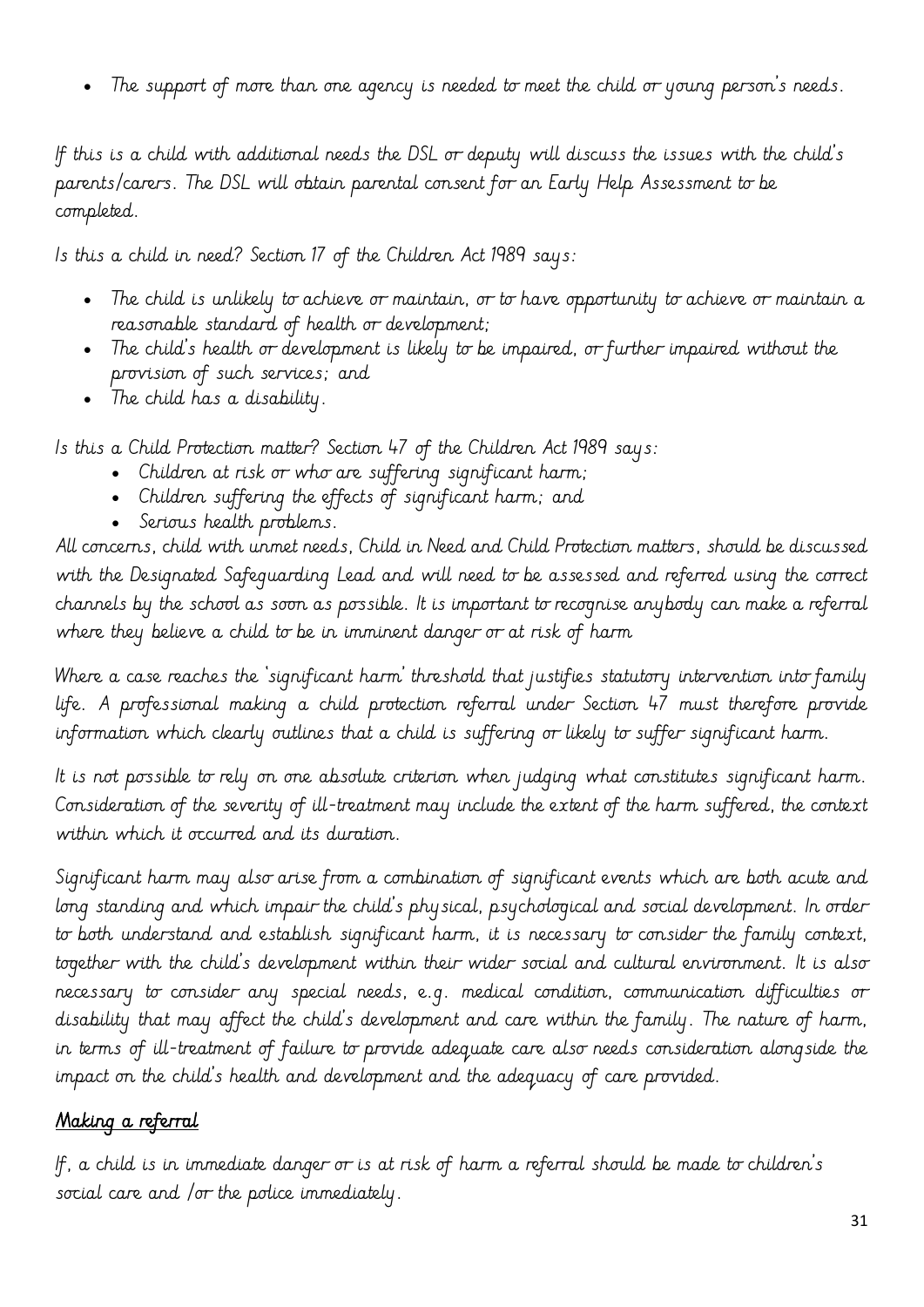Anybody can make a referral. Although, where a child is registered at school, consultation should take place with the school's DSL or Deputy, who will often be the most appropriate person to initiate any referral. A written record of the concerns should be made using the schools internal recording form. This should be used to aid in the decision making process if a referral is needed to the MASH/Central Referral Hub.

For referral to the MASH/Central Referral Hub, phone 01902 555392 and speak to a social worker. Any action will need to be followed up with a written confirmation on the MARF (Multi Agency Referral form).

Out of hours: 01902 55299

#### Children's Wishes

Children's wishes and feelings are taken into account when determining what action to take and what services to provide to protect individual children through ensuring there are systems in place for children to express their views and give feedback. Staff members do not promise confidentiality and always act in the best interests of the child.

#### Record Keeping

From 2020 all records at At Lanesfield will be recorded on my concern. Paper based files will not be used to support confidentiality. Historical paper based files will be uploaded to my concern. If a child moves school, our school will transfer the files, wherever possible, this will be done in person if not the file will be transferred securely and our school will obtain a receipt from the receiving school.

#### Looked After Children And The Virtual School Head Teacher

Our Looked after children lead is Mrs S Abley

Our LAC lead will undertake any relevant training to update their skills, understanding and knowledge enable them to keep our looked after children safe. Our Looked after children lead will promote the educational, physical, social and emotional welfare of children who are looked after.

Our LAC Lead will ensure:

- They are aware of the legal status (interim care order, full care order, voluntary arrangements of any looked after child at Lanesfield;
- They obtain information regarding, contact arrangements with birth parents or those with parental responsibility;
- They obtain information about the child's care arrangements and the levels of authority delegated to the carer by the authority looking after him or her;
- They obtain the name of the child's social worker;
- They obtain the name and contact details of the virtual head in the local authority that looks after the child; and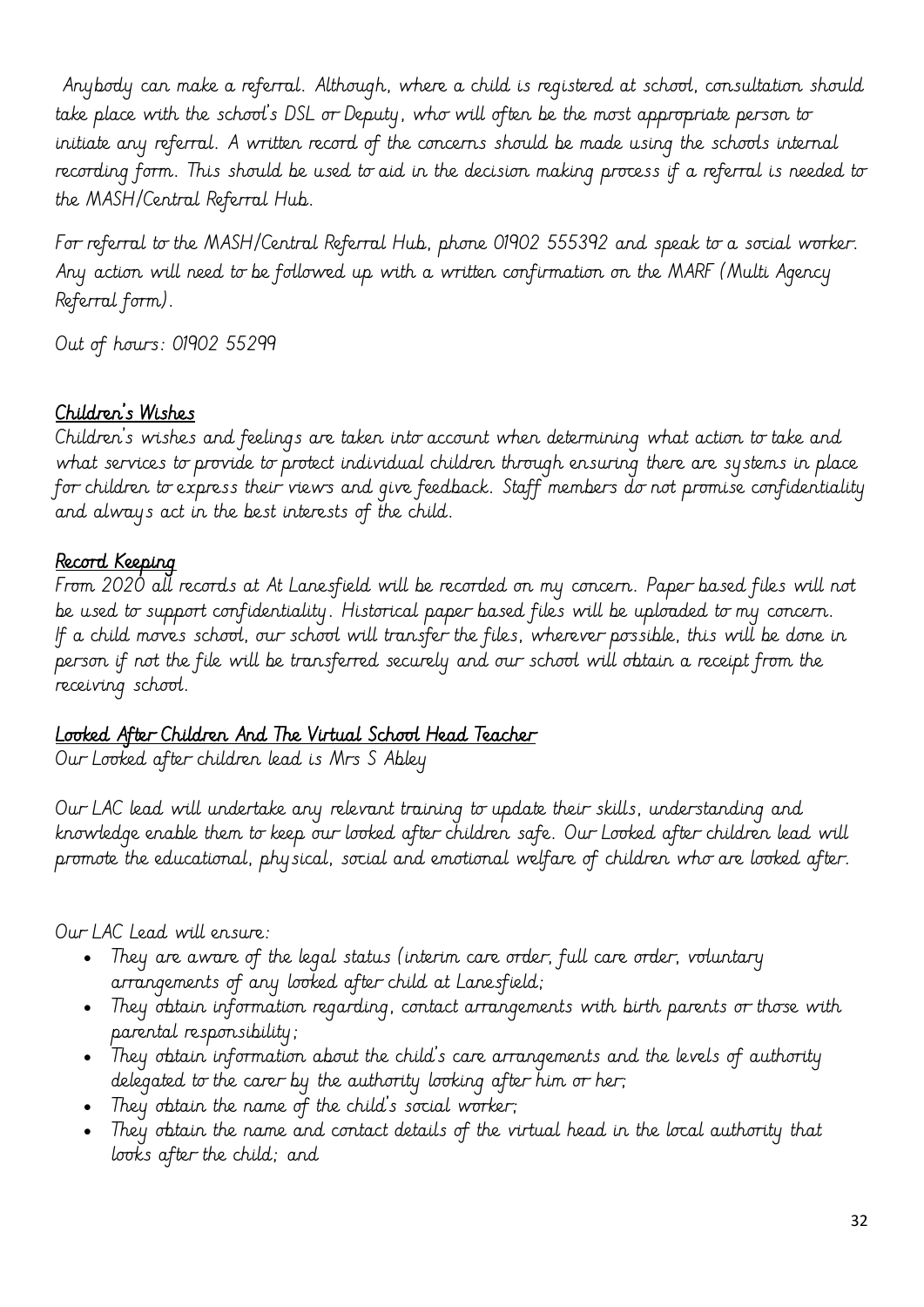• They liaise with the virtual school Head Teacher to discuss how the funding for that child can be best used to support the child's need outlined in the personal education plan.

#### Children With Special Educational Needs And Disabilities

At Lanesfield we are aware that children with special educational needs and disabilities may face additional safeguarding challenges. Barriers can exist when recognising abuse and neglect in this group of children.

These can include:

- Assumptions that indicators of possible abuse such as behaviour, mood and injury relate to the child's disability without further exploration;
- Children with SEN and disabilities can be disproportionally impacted by things like bullying- without outwardly showing any signs; and
- Communication barriers and difficulties in overcoming these barriers.

We will ensure we have appropriate mechanisms in place to assist these children.

#### Induction

All staff members will undergo safeguarding and child protection training at induction. The training will be regularly updated. Induction and training provided will be in line with advice from the WSCB. Upon appointment and starting the new post, new staff, students and volunteers will be issued with an induction pack, safeguarding policy, Keeping Children Safe in Education - Part 1, annex A and annex B, Whistleblowing policy, code of conduct and other relevant safeguarding information . They will sign to say that they have received it, read and understood it. A meeting will be arranged on appointment to clarify and check understanding and to respond to any questions.

# Training

# Designated Safeguarding Lead

Our designated safeguarding lead (and any deputies) will undergo training to provide them with the knowledge and skills required to carry out the role. This training will be updated at least every two years.

Our designated safeguarding lead will undertake Prevent awareness training. In addition to the formal training set out above, their knowledge and skills will be refreshed (this might be via ebulletins, meeting other designated safeguarding leads, or simply taking time to read and digest safeguarding developments) at regular intervals, as required, but at least annually, to allow them to understand and keep up with any developments relevant to their role so they:

• Understand the assessment process for providing early help and intervention, for example through locally agreed common and shared assessment processes such as early help assessments;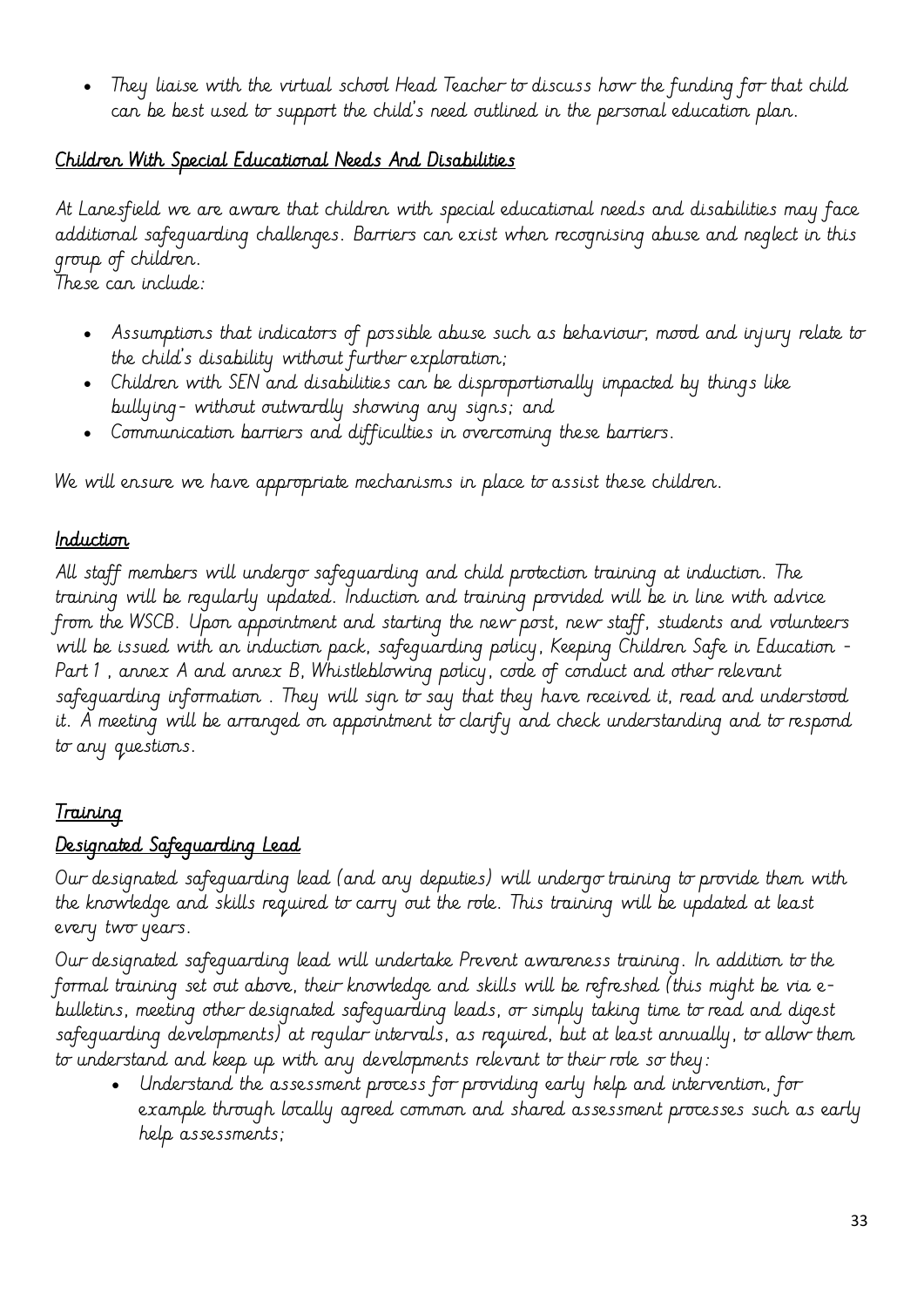- Have a working knowledge of how local authorities conduct a child protection case conference and a child protection review conference and be able to attend and contribute to these effectively when required to do so;
- Ensure each member of staff has access to and understands our school's child protection policy and procedures, especially new and part time staff;
- Are alert to the specific needs of children in need, those with special educational needs and young carers
- Are able to keep detailed, accurate, secure written records of concerns and referrals;
- Understand and support our school with regards to the requirements of the Prevent duty and are able to provide advice and support to staff on protecting children from the risk of radicalisation;
- Obtain access to resources and attend any relevant or refresher training courses; and
- Encourage a culture of listening to children and taking account of their wishes and feelings, among all staff, in any measures the school or college may put in place to protect them.

Furthermore, at Lanesfield we are supported through a Safeguarding consultant and carry out briefing meeting each tem working together to review and adapt policy.

# Staff Training

All staff members will receive regular safeguarding and child protection updates (for example, via email, e-bulletins, staff meetings), as required, but annual training is carried out annually, to provide them with relevant skills and knowledge to safeguard children effectively. Our G/P/MC recognise the expertise staff build by undertaking safeguarding training and managing safeguarding concerns on a daily basis. Opportunity will therefore be provided for staff to contribute to and shape safeguarding arrangements and Safeguarding protection policy.

# Governor Training

#### All governors are invited and encouraged to attend safeguarding training.

# Safer Recruitment Training

Our school will ensure that at least one member of any recruitment panel has received safer recruitment training.

# Safer Working Practices

Our school has a code of conduct, all staff and volunteers are issued with this at induction.

You should seek to keep your personal contact with children under review and seek to minimise the risk of any situation arising in which misunderstandings can occur. The following sensible precautions can be taken when working alone with children:

- Work in a room where there is a glass panel in the door or leave the door open;
- Make sure that other adults visit the room occasionally;
- Avoid working in isolation with children unless thought has been given to safeguards;
- Must not give out personal mobile phone numbers or private e-mail addresses;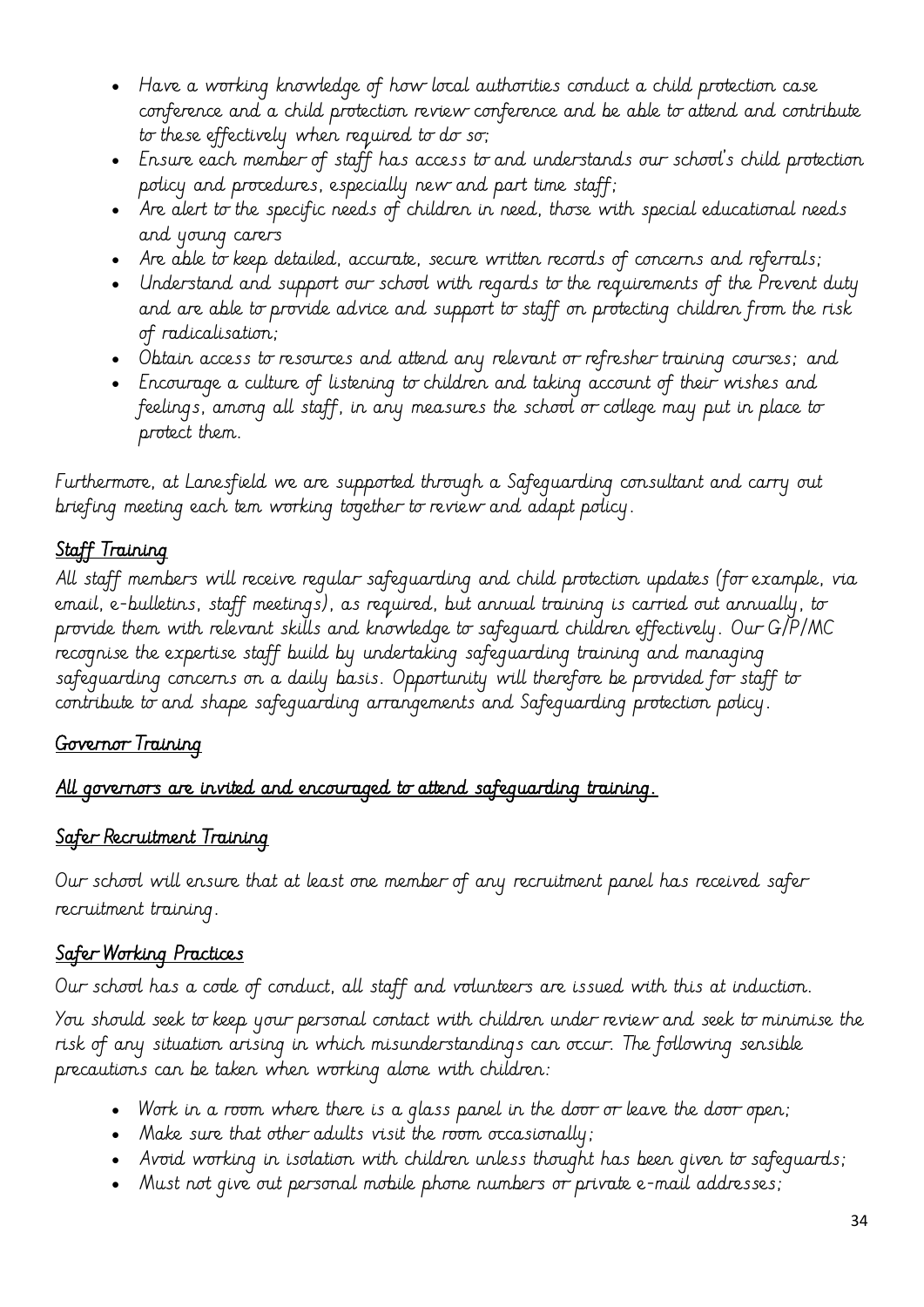- Must not give pupils lifts home in your cars;
- Must not arrange to meet them outside of school hours; and
- Must not chat to pupils on the social websites.

Under the Sexual offences Act 2003 it is a criminal offence for anyone working in an education setting to have a sexual relationship with a pupil even when the pupil is over the age of consent.

Any use of physical force or restraint of pupils will be carried out and documented in accordance with the relevant physical restraint policy. If it is necessary to use physical action to prevent a child from injury to themselves or others parents will be informed.

# Safer Recruitment

In order to create a safe environment for our children our school will adopt the safer recruitment procedures that help deter, reject or identify people who might abuse children, outlined in part 3 of Keeping Children Safe in Education 2019 .

Our school will ensure that at least one member of any recruitment panel has received safer recruitment training.

Our school adheres to statutory responsibilities to check staff who work with children, making decisions on whether to ask for any checks beyond what is required; and ensuring volunteers are appropriately supervised.

Any offer of appointment made to a successful candidate, including one who has lived or worked abroad will be conditional on satisfactory completion of the necessary pre-employment checks and satisfactory references. Upon appointment of new staff our school will:

- Verify a candidate's identity;
- Obtain (via the applicant) an enhanced DBS certificate( including barred list information, for those who will be engaging in regulated activity);
- Obtain a separate barred list check if an individual will start work in regulated activity before the DBS certificate is available;
- Verify the candidate's mental and physical fitness to carry out their work responsibilities. A job applicant can be asked relevant questions about disability and health in order to establish whether they have the physical and mental capacity for the specific role;
- Verify the person's right to work in the UK. If there is uncertainty about whether an individual needs permission to work in the UK, then prospective employers, or volunteer managers, should follow advice on the GOV.UK website;
- if the person has lived or worked outside the UK, make any further checks the school or college consider appropriate;
- Verify professional qualifications, as appropriate.

Our school understands that it is a criminal offence to allow any individual who is barred to carry out any form of regulated activity. Our school will comply with the legal duty to refer to the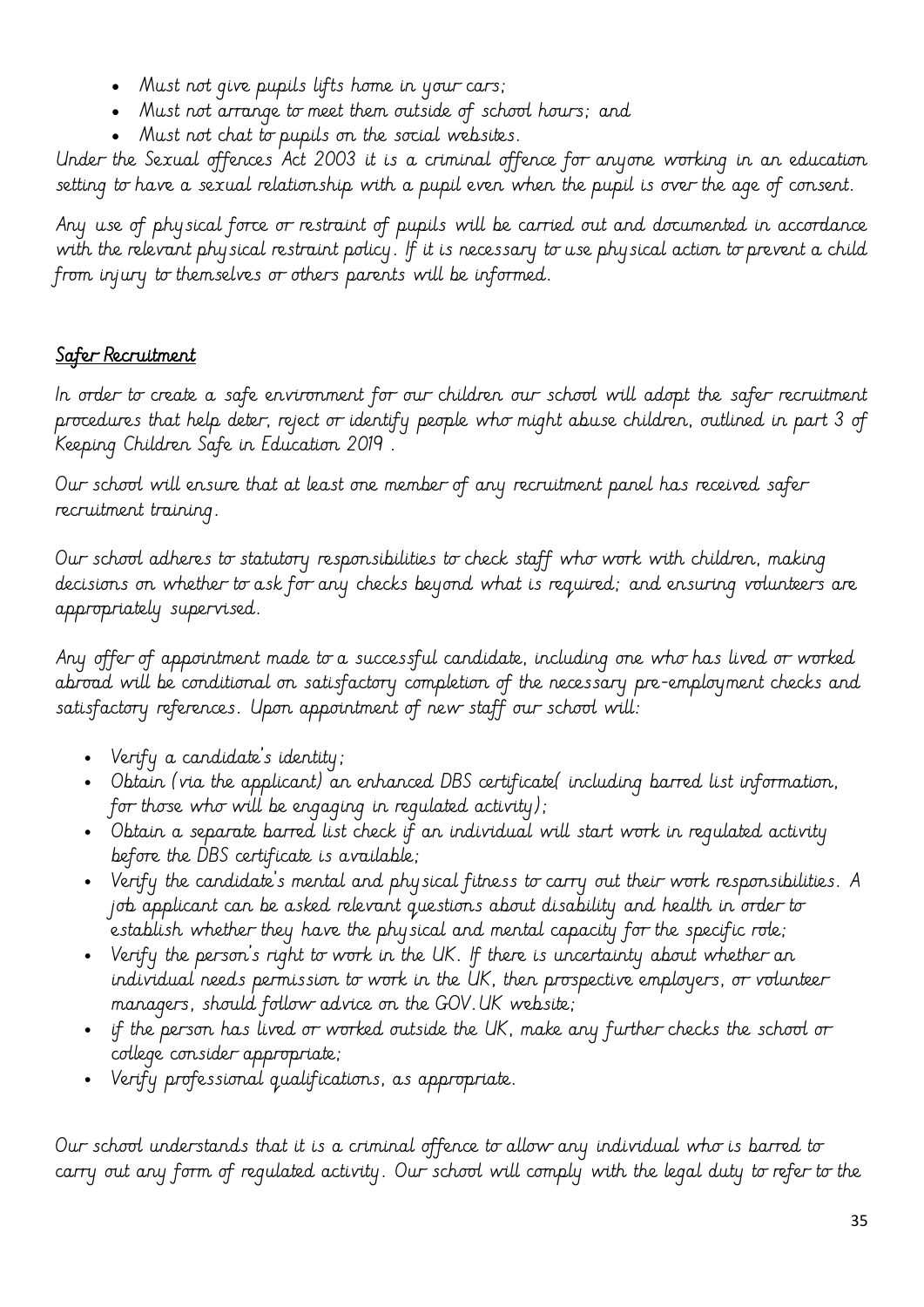DBS anyone who has harmed, or poses a risk of harm, to a child or vulnerable adult; where the harm test is satisfied in respect of that individual; where the individual has received a caution or conviction for a relevant offence, or if there is reason to believe that individual has committed a listed relevant offence; and that individual has been removed from working (paid or unpaid) in regulated activity, or would have been removed had they not left.

Our school makes decisions about the suitability of any prospective employees based on checks and evidence including; criminal record checks (DBS), barred list checks and prohibition checks together with references and interview information.

Consideration is given to the regulated activity prospective employees will be engaged in. In summary, a person will be considered to be engaging in regulated activity if as a result of their work they:

- Will be responsible, on a regular basis in a school, for teaching, caring for or supervising children;
- Will carry out paid or unsupervised unpaid, work regularly in a school where that work provides an opportunity for contact with children; and
- Engage in intimate or personal care or overnight activity, even if this happens only once.

For all other staff who have opportunity for regular contact with children who are not engaging in regulated activity, the school requires an enhanced DBS certificate, which does not include a barred list check.

For anyone appointed to carry out teaching work, an additional check will be undertaken to ensure they are not prohibited from teaching.

#### (Independent, Academies and Free schools only)

For anyone appointed to a management position an additional check will be undertaken, called Section 128 direction, to ensure they are not prohibited or restricted from taking part in the management of the school.

A European Economic Area (EEA) check will also be completed if required to check for information about any teacher sanction or restriction that an EEA professional regulating authority has imposed.

Our school keeps a Single Central Record that complies with all the requirements. It is monitored by the Headteacher and/or Chair of Governors at regular intervals.

#### The Single Central Record covers the following people:

- all staff (including supply staff, and teacher trainees on salaried routes) who work at the school: in colleges, this means those providing education to children;
- Volunteers;
- Governors; and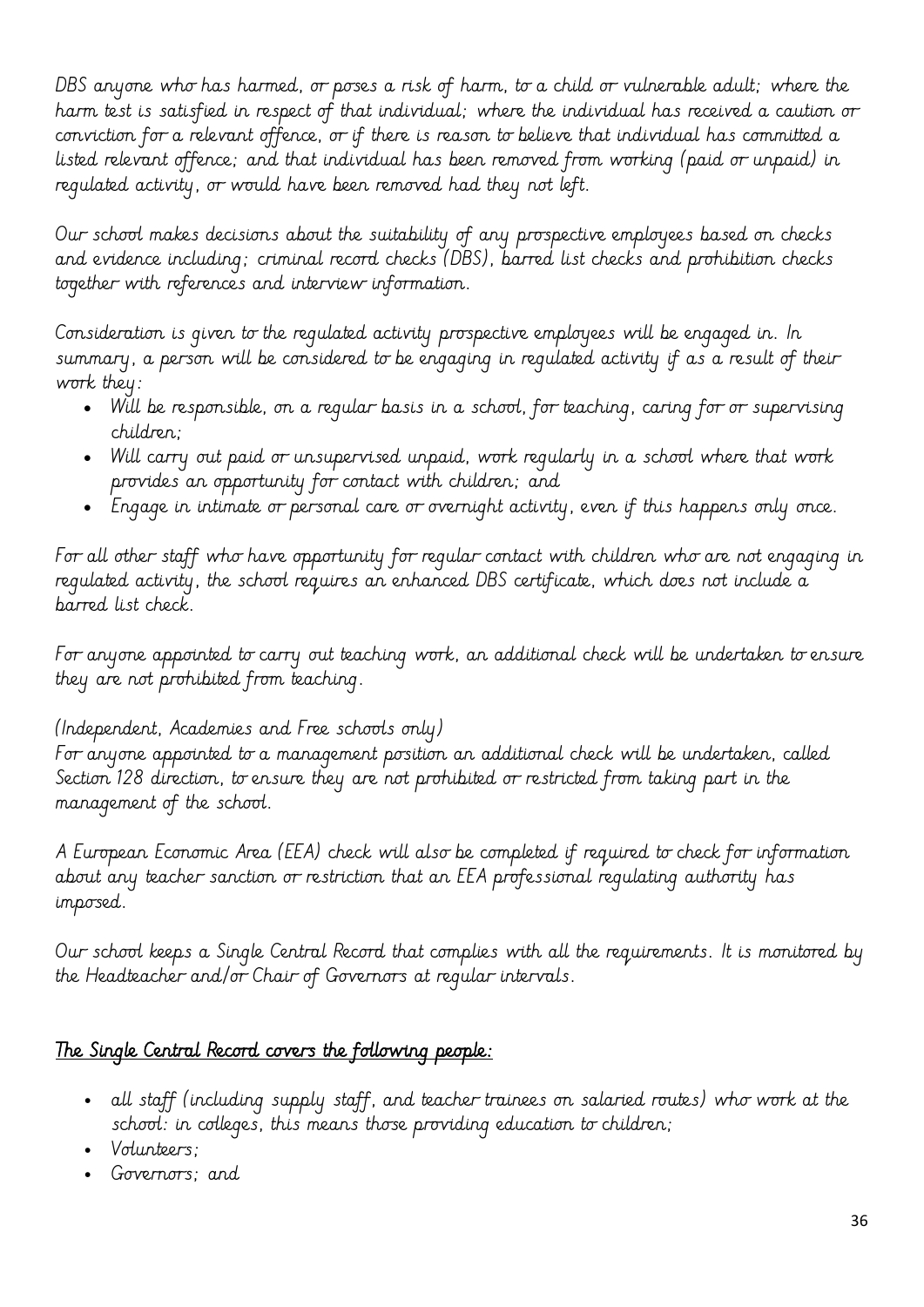• Agency and third-party staff

The following information will be recorded on the Single Central Record:

- An identity check;
- A barred list check;
- An enhanced DBS check/certificate;
- A prohibition from teaching check;
- A section 128 check
- Further checks on people who have lived or worked outside the UK; this would include recording checks for those EEA teacher sanctions and restrictions;
- A check of professional qualifications; and
- A check to establish the person's right to work in the United Kingdom.

Our school will obtain written confirmation that the employment business supplying staff has carried out the relevant checks and obtained the appropriate certificates.

All applicants MUST show their current original DBS certificate to the school as soon as they take up post.

# Management of Allegations

Our school has adopted the LA 'Grey Book' Managing Allegations Policy.

Our policy complies with the guidance set out in Part four of Keeping Children Safe in Education 2019 .

All allegations of abuse of children carried out by any staff member or volunteer will be taken seriously. If an allegation is made regarding a member of staff or volunteer, the following will be considered:

Has the member of staff/volunteer:

- Behaved in a way that has harmed a child, or may have harmed a child?
- Possibly committed a criminal offence against or related to a child?
- Behaved towards a child or children in a way that indicates he or she would pose a risk of harm to children?

If an allegation is made against a member of staff or volunteer the head teacher must be informed immediately or as soon as possible within 1 working day and he or she must contact the Designated Officer (Paul Cooper) immediately to discuss the allegation to consider the nature, content and context of the allegation and agree a course of action.

If an allegation is made against the head teacher or principal, the chair of governors, chair of the management committee or proprietor of an independent school must contact the Designated Officer (Paul Cooper) immediately or as soon as possible within 1 working day to discuss the allegation to consider the nature, content and context of the allegation and agree a course of action.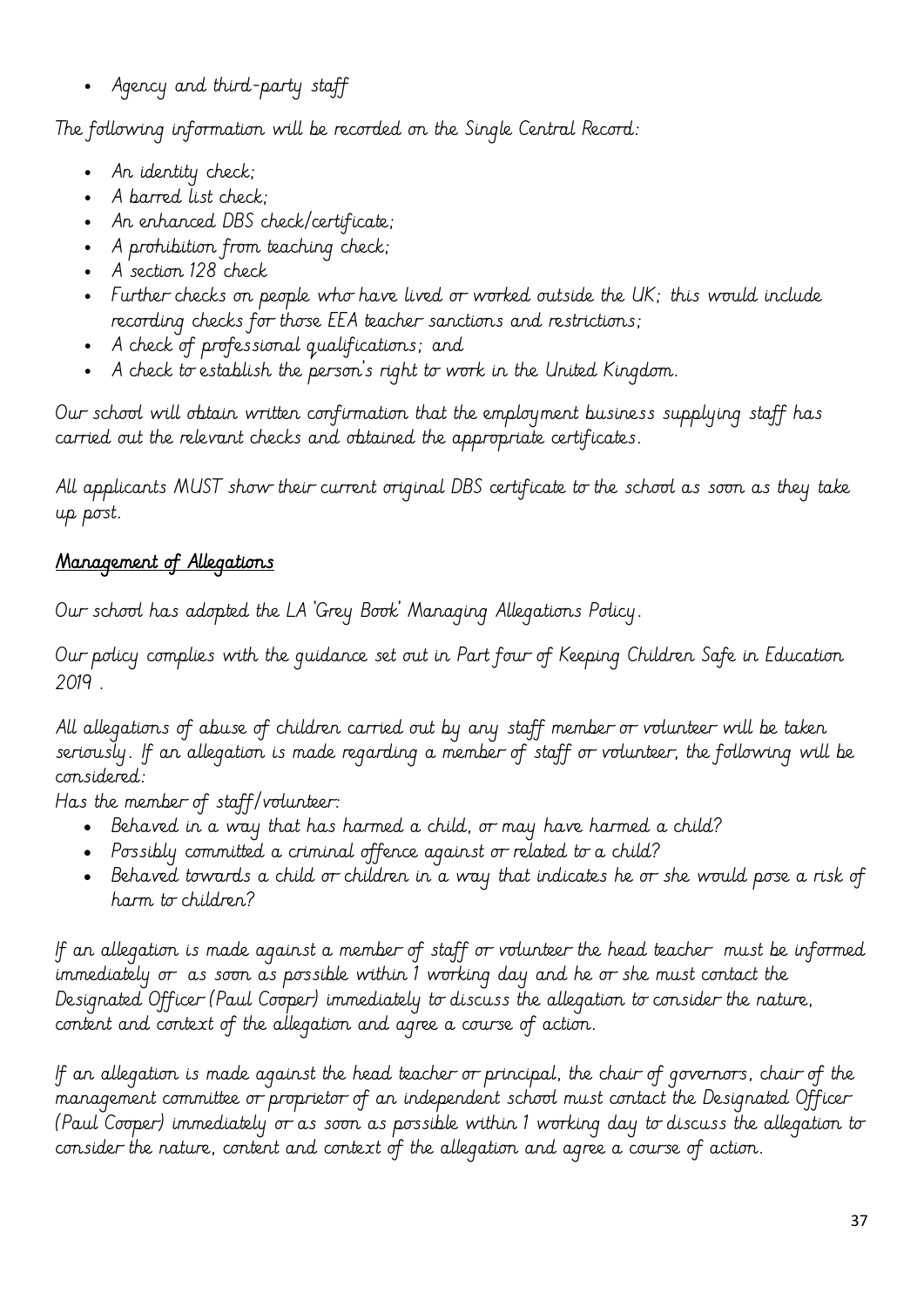Our procedures and approach to dealing with allegations will be applied with sensitivity and common sense. Our school will exercise its duty of care to employees, we will act appropriately to manage and minimise the stress inherent in the allegation process. Our school will make every effort to maintain confidentiality and guard against unwanted publicity while an allegation is being investigated or considered.

At Lanesfield we understand that there is a legal requirement for employers to make a referral to the DBS where we think that an individual has engaged in conduct that harmed (or is likely to harm) a child; or if a person otherwise poses a risk of harm to a child. If the accused person resigns, or ceases to provide their services, this will not prevent an allegation being followed up and a referral to the DBS must be made, if the criteria are met (outlined in KCSiE 2016, paragraph 120)

The Designated Officer in Wolverhampton is Paul Cooper (550661)

#### Whistleblowing

All staff, volunteers and parents at Lanesfield should feel able to raise concerns about poor or unsafe practice and potential failures in our safeguarding regime and such concerns will be taken seriously by our Head Teacher, governing body and senior leadership team. Our school has adopted the local authority Whistleblowing policy and appropriate whistleblowing procedures, which are suitably reflected in staff training and staff behaviour policies, are in place for such concerns to be raised with our Head Teacher, governing body or senior leadership team.

Where a staff member feels unable to raise an issue with our Head Teacher, governing body or senior leadership team or feels that their genuine concerns are not being addressed, other whistleblowing channels are open to them, for example:

The NSPCC whistleblowing helpline is available for staff who do not feel able to raise concerns regarding child protection failures internally. Staff can call: 0800 028 0285 s line is available from 8:00 AM to 8:00 PM, Monday to Friday and Email: <u>helpfnspcc.org.uk</u>

A whistleblowing disclosure must be about something that affects the general public such as:

- a criminal offence has been committed, is being committed or is likely to be committed
- an legal obligation has been breached
- there has been a miscarriage of justice
- the health or safety of any individual has been endangered
- the environment has been damaged
- information about any of the above has been concealed.

The NSPCC runs a whistleblowing helpline on behalf of the government, the number is 0808 800 5000.

#### Curriculum Voyeurism (offences) Act 2019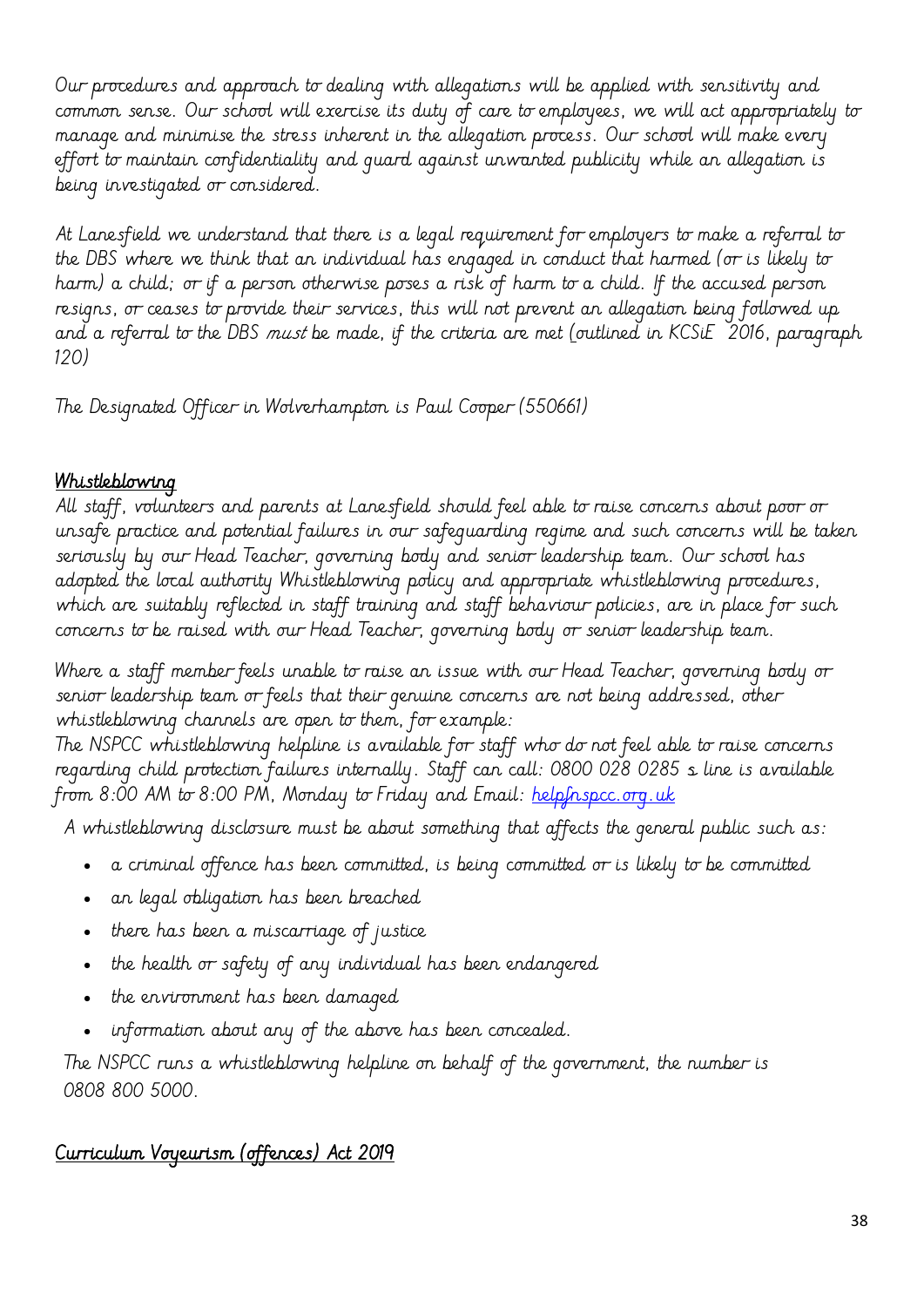Child safety issues and child protection will be addressed through the curriculum where appropriate, especially through PSHE, Computing and E-Safety, Citizenship, Sex and Relations Education (SRE) and British values.

We use a variety of resources and approaches to teach the children how to keep themselves safe, build their resilience and manage risks.

The curriculum, and in particular the personal, social and health education development strand of the curriculum, includes an emphasis on relationships (relationships and sex education), building confidence and resilience in pupils and in developing preventative strategies to ensure their own protection and that of others. Opportunities are provided for pupils to develop the skills and strategies they need to stay safe from abuse, including age appropriate discussions about healthy relationships, their bodies and being able to say no to requests that they do not want to carry out. Clear advice and guidance is built into the curriculum to ensure that pupils understand that there is a range of contacts they can turn to for advice and support and that they know where and how to report abuse.

Our school teaches the children how to keep themselves safe through;

- Safeside visit
- Cycling Proficiency
- Swimming lessons
- Educational Visits
- PCSO s Talks on Bullying, Cyber-bullying, Stranger Danger, Firework and Park Safety
- PSHE/ Assemblies
- SRE/ School Nurses
- British Values/ Virtues and Values s Lanesfield
- NSPCC workshops
- Half termly E-safety assemblies

Through the school's curriculum the children have the opportunity to go on school trips and residential visits to enhance their learning. All off site visits are recorded. Permission slips and medical forms are collected and kept with the office and the lead member of staff. Risk assessments are completed and filed within the 'Visits Folders' and monitored by EVO carol Lockwood and Debbie Martin.

(See Educational Visits Policy for further information)

#### E-Safety curriculum and computing, use of mobile technology (See separate policies for further information)

The E-Safety lead is Mrs S Davidson

The growth of different electronic media in everyday life and an ever developing variety of devices including PC's, laptops, mobile phones, webcams etc. place an additional risk on our children. Internet chat rooms, discussion forums or social networks can all be used as a means of contacting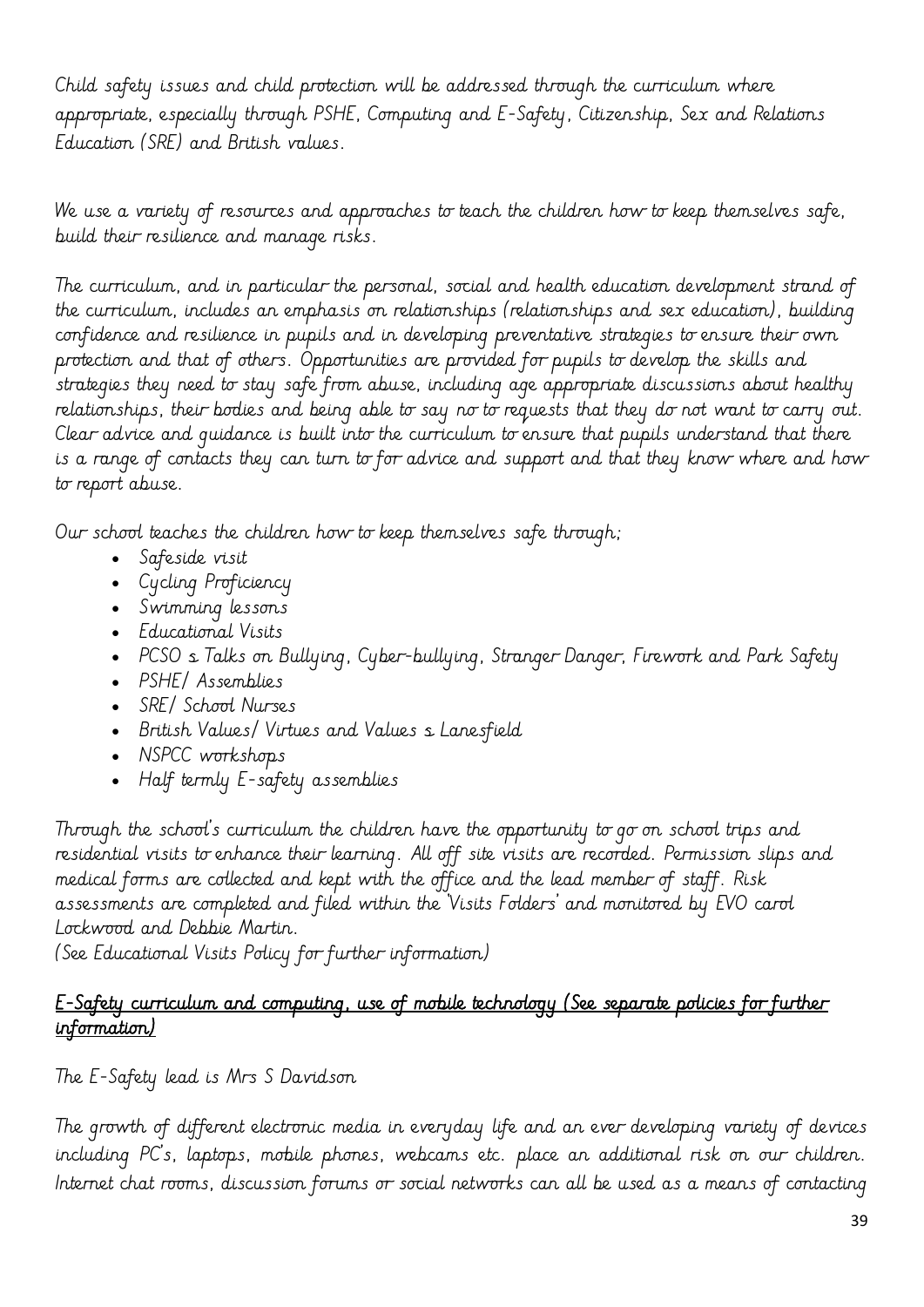children and young people with a view of grooming them for inappropriate or abusive relationships. The anonymity of the internet allows adults, often pretending to be children, to have conversations with children and in some cases arrange to meet them.

Access to abusive images is not a 'victimless' act as it is already involved the abuse of children. The internet has become a significant tool in the distribution of indecent photographs of children and should be a concern to all those working with pupils at this school.

Pupils can engage in or be a target of Cyber-bullying using a range of methods including text, sexting and instant messaging to reach their target. Mobile phones are also used to capture violent assaults or other children for circulation (happy slapping).

The best protection is to make pupils aware of the dangers through curriculum teaching particularly computing and IT lessons, PSHE and SRE.

At Lanesfield

- Software (filters, firewalls and monitoring) are in place to minimise access and to highlight any person or child accessing inappropriate sites or information;
- Pupils will be encouraged to discuss openly their use of technology and anything which makes them feel uncomfortable. ( if this results in child protection concerns the schools DSL will be informed immediately);
- Pupils are taught not give out personal details, phone numbers, schools, home address, computer passwords etc; and
- Pupils should adhere to the school policy on mobile phones.

The police will be involved and advice will be sought from CEOP if required if there is any criminal element to misuse of the internet, phones or any other form of electronic media.

#### Use of mobile phones, cameras and other devices (See separate policies for further information)

Unauthorized or secret use of a mobile phone or other electronic device, to record voice, pictures or video is forbidden. Unauthorized publishing of such materials on a website which causes distress to the person(s) concerned will be considered a breach of school discipline, whether intentional or unintentional. The person responsible for the material will be expected to remove this immediately upon request and appropriate procedures will be followed. Where any crime may have been committed the police will be informed.

We recognize that many aspects of the curriculum can be enhanced by the use of multi-media and that there are now a wide and growing range of devices on which this can be accomplished. Digital images, video and sound recording are only taken with the permission of participants; images and video are of appropriate activities and are only taken of children wearing appropriate dress. Full names of participants are not used either within the resource itself, within the filename or in accompanying text online.